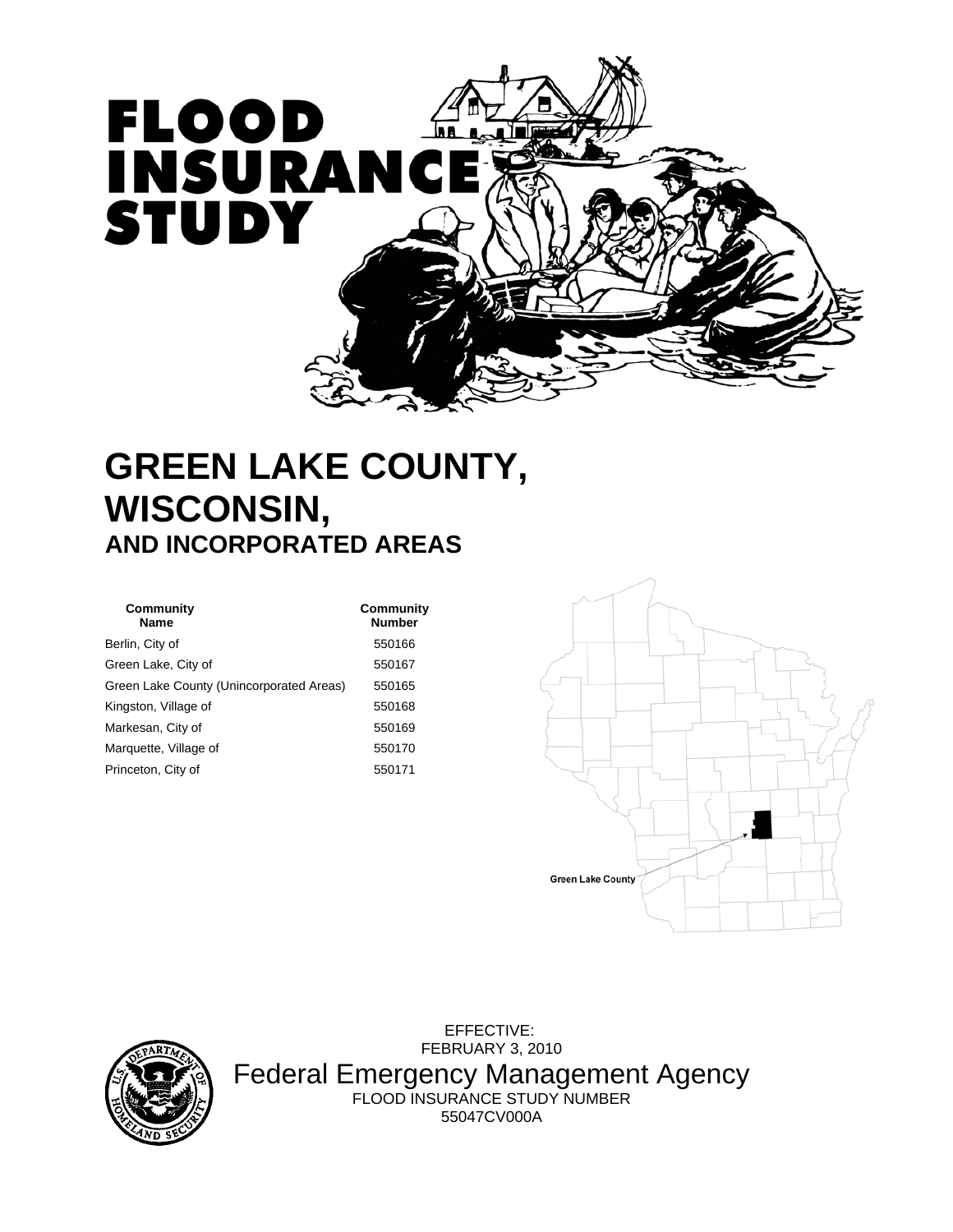Green Lake County, Wisconsin And Incorporated Areas

#### NOTICE TO FLOOD INSURANCE STUDY USERS

Communities participating in the National Flood Insurance Program have established repositories of flood hazard data for floodplain management and flood insurance purposes. This Flood Insurance Study (FIS) may not contain all data available within the repository. It is advisable to contact the community repository for any additional data.

The Federal Emergency Management Agency (FEMA) may revise and republish part or all of this Preliminary FIS report at any time. In addition, FEMA may revise part of this FIS report by the Letter of Map Revision (LOMR) process, which does not involve republication or redistribution of the FIS report. Therefore, users should consult community officials and check the Community Map Repository to obtain the most current FIS components. Selected Flood Insurance Rate Map panels for this community contain information that was previously shown separately on the corresponding Flood Boundary and Floodway Map panels (e.g., floodways and cross sections). In addition, former flood hazard zone designations have been changed as follows.

| Old<br>Zone(s)              | New Zone |
|-----------------------------|----------|
| A1 through A30              | AE       |
| B                           | X        |
| $\mathcal{C}_{\mathcal{C}}$ |          |

Initial Countywide FIS Effective Date: February 3, 2010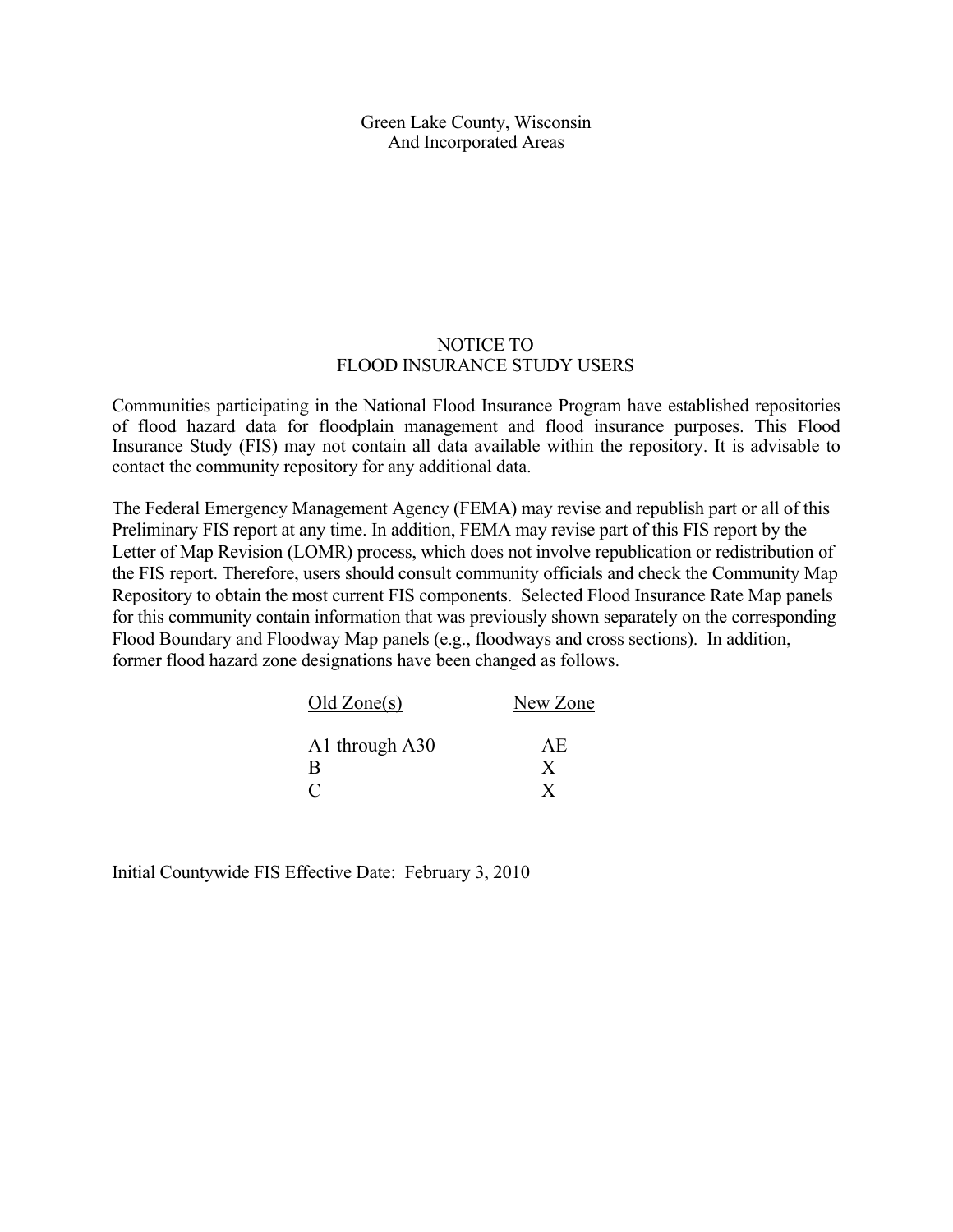# TABLE OF CONTENTS

Page

| 1.0 |     | <b>INTRODUCTION</b>                       | $\mathbf{1}$ |
|-----|-----|-------------------------------------------|--------------|
|     | 1.1 | Purpose of Study                          | $\mathbf{1}$ |
|     | 1.2 | Authority and Acknowledgments             | $\mathbf{1}$ |
|     | 1.3 | Coordination                              | 3            |
| 2.0 |     | <b>AREA STUDIED</b>                       | 3            |
|     | 2.1 | Scope of Study                            | 3            |
|     | 2.2 | <b>Community Description</b>              | 5            |
|     | 2.3 | Principal Flood Problems                  | 6            |
|     | 2.4 | <b>Flood Protection Measures</b>          | 6            |
| 3.0 |     | <b>ENGINEERING METHODS</b>                | 6            |
|     | 3.1 | <b>Hydrologic Analyses</b>                | $\tau$       |
|     | 3.2 | Hydraulic Analyses                        | 13           |
|     | 3.3 | <b>Vertical Datum</b>                     | 18           |
| 4.0 |     | <b>FLOODPLAIN MANAGEMENT APPLICATIONS</b> | 19           |
|     | 4.1 | <b>Floodplain Boundaries</b>              | 19           |
|     | 4.2 | Floodways                                 | 20           |
| 5.0 |     | <b>INSURANCE APPLICATIONS</b>             | 22           |
| 6.0 |     | <b>FLOOD INSURANCE RATE MAP</b>           | 30           |
| 7.0 |     | <b>OTHER STUDIES</b>                      | 30           |
| 8.0 |     | <b>LOCATION OF DATA</b>                   | 30           |
| 9.0 |     | <b>BIBLIOGRAPHY AND REFERENCES</b>        | 32           |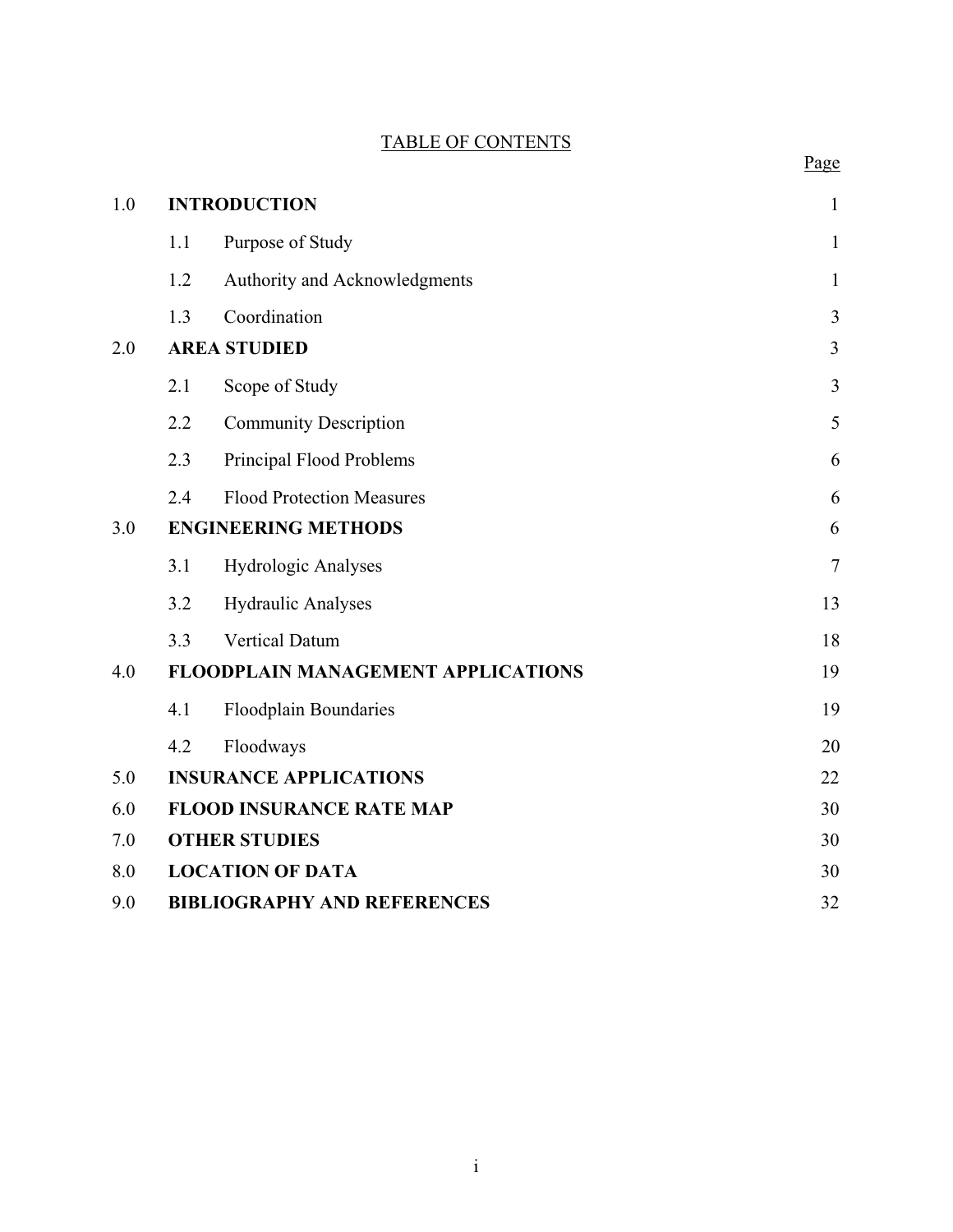# TABLE OF CONTENTS - continued

# **FIGURES**

| FIGURE 1 – FREQUENCY-DISCHARGE DRAINAGE AREA CURVES FOR     |    |
|-------------------------------------------------------------|----|
| BARNES CREEK, WINCHELL SPRINGS CREEK (CITY OF BERLIN)       | 8  |
| FIGURE 2 - FREQUENCY-DISCHARGE DRAINAGE AREA CURVES FOR FOX |    |
| <b>RIVER (CITY OF BERLIN)</b>                               | 9  |
| FIGURE 3 - FREQUENCY-DISCHARGE DRAINAGE AREA CURVES FOR FOX |    |
| RIVER, GRAND RIVER, PUCHYAN RIVER (GREEN LAKE COUNTY)       | 11 |
| FIGURE 4 - ELEVATION-FREQUENCY CURVE FOR GREEN LAKE         | 15 |
| FIGURE 5 - ELEVATION-FREQUENCY CURVE FOR LITTLE GREEN LAKE  | 16 |
| FIGURE 6 - WIND SETUP, WAVE RUNUP DIAGRAM                   | 17 |
| FIGURE 7 - FLOODWAY SCHEMATIC                               | 22 |

# TABLES

| TABLE 1 - INITIAL AND FINAL CCO MEETINGS               |                |
|--------------------------------------------------------|----------------|
| TABLE 2 – FLOODING SOURCES STUDIED BY DETAILED METHODS | $\overline{4}$ |
| TABLE 3 – SCOPE OF REVISION                            | $\overline{4}$ |
| TABLE 4 – SUMMARY OF DISCHARGES                        | 12             |
| TABLE 5 - SUMMARY OF STILLWATER ELEVATIONS             | 13             |
| TABLE 6 - WAVE RUNUP DATA                              | 17             |
| TABLE 7 – MANNING'S "n" VALUES                         | 18             |
| TABLE 8 - FLOODWAY DATA                                | 23             |
| TABLE 9 - COMMUNITY MAP HISTORY                        | 31             |

# **EXHIBITS**

| Exhibit 1 - Flood Profiles    |        |             |
|-------------------------------|--------|-------------|
| <b>Barnes Creek</b>           | Panel  | 01P         |
| <b>East Tributary</b>         | Panel  | 02P         |
| Fox River                     | Panels | $03P - 09P$ |
| <b>Grand River</b>            | Panels | $10P - 15P$ |
| Puchyan River                 | Panels | $16P - 18P$ |
| Silver Creek                  | Panels | $19P - 20P$ |
| <b>West Tributary</b>         | Panel  | 21P         |
| <b>Winchell Springs Creek</b> | Panel  | 22P         |
|                               |        |             |

Exhibit 2 - Flood Insurance Rate Map Index Flood Insurance Rate Map

ii

Page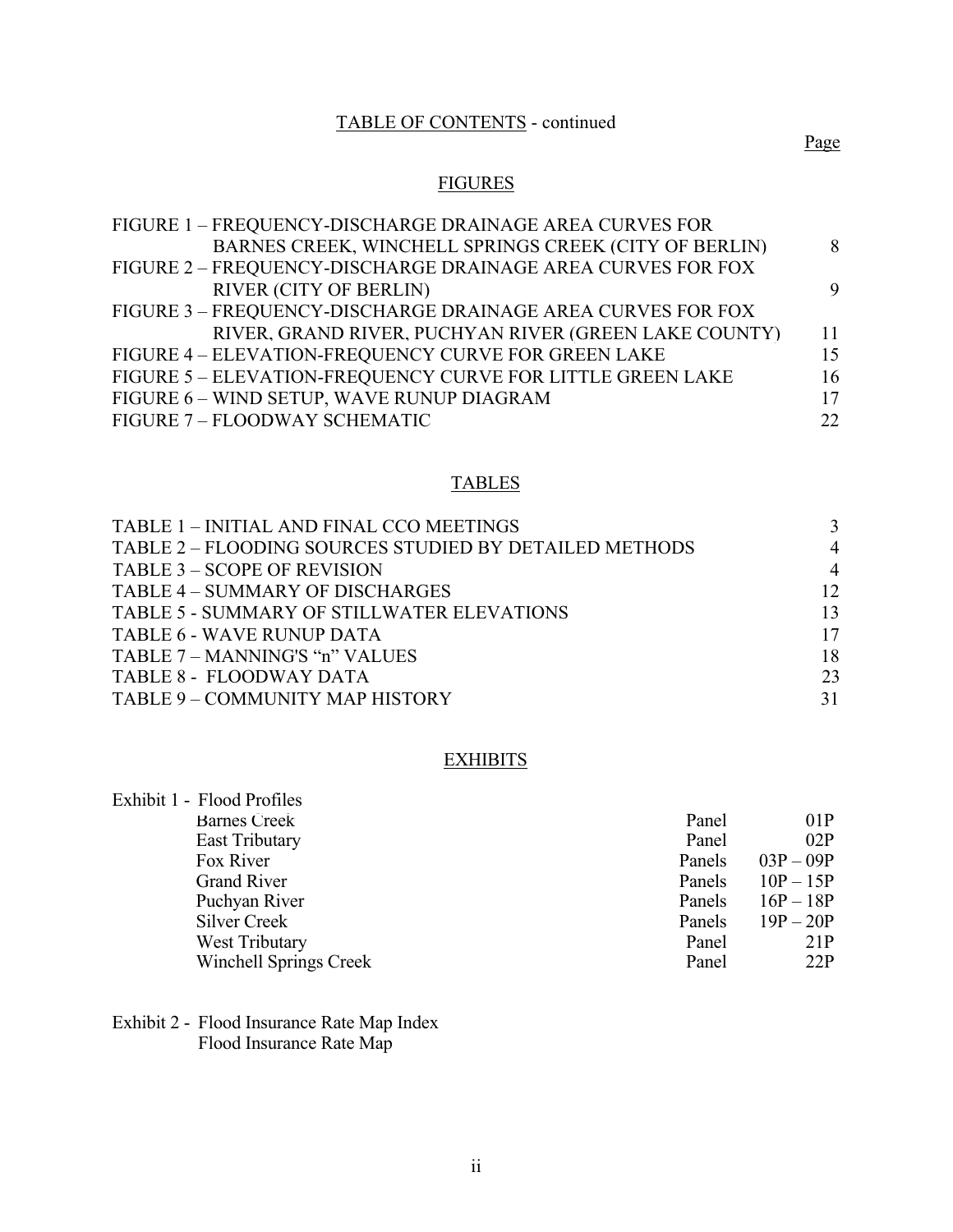#### FLOOD INSURANCE STUDY GREEN LAKE COUNTY, WISCONSIN AND INCORPORATED AREAS

#### <span id="page-4-0"></span>1.0 **INTRODUCTION**

#### 1.1 Purpose of Study

This countywide Flood Insurance Study (FIS) revises and updates information on the existence and severity of flood hazards in the geographic area of Green Lake County, including the Cities of Berlin, Green Lake, Markesan, and Princeton; the Villages of Kingston and Marquette; and the unincorporated areas of Green Lake County (referred to collectively herein as Green Lake County).

For flood-hazard information in Fond du Lac, Winnebago, Waushara, Marquette, Columbia, and Dodge Counties, see separately published FIS reports and Flood Insurance Rate Maps (FIRM).

Also, the City of Green Lake and Villages of Kingston and Marquette did not have previous FIS text.

This FIS aids in the administration of the National Flood Insurance Act of 1968 and the Flood Disaster Protection Act of 1973. This FIS has developed flood risk data for various areas of the county that will be used to establish actuarial flood insurance rates. This information will also be used by the communities of Green Lake County to update existing floodplain regulations as part of the Regular Phase of the National Flood Insurance Program (NFIP), and will also be used by local and regional planners to further promote sound land use and floodplain development. Minimum floodplain management requirements for participation in the NFIP are set forth in the Code of Federal Regulations at 44 CFR, 60.3.

In some States or communities, floodplain management criteria or regulations may exist that are more restrictive or comprehensive than the minimum Federal requirements. In such cases, the more restrictive criteria take precedence and the State (or other jurisdictional agency) will be able to explain them.

1.2 Authority and Acknowledgments

The sources of authority for this FIS are the National Flood Insurance Act of 1968 and the Flood Disaster Protection Act of 1973.

This FIS was prepared to include the unincorporated areas of, and incorporated communities within, Green Lake County in a countywide format. Information on the authority and acknowledgment for each jurisdiction included in this countywide FIS, as compiled from previously printed FIS reports, is shown below.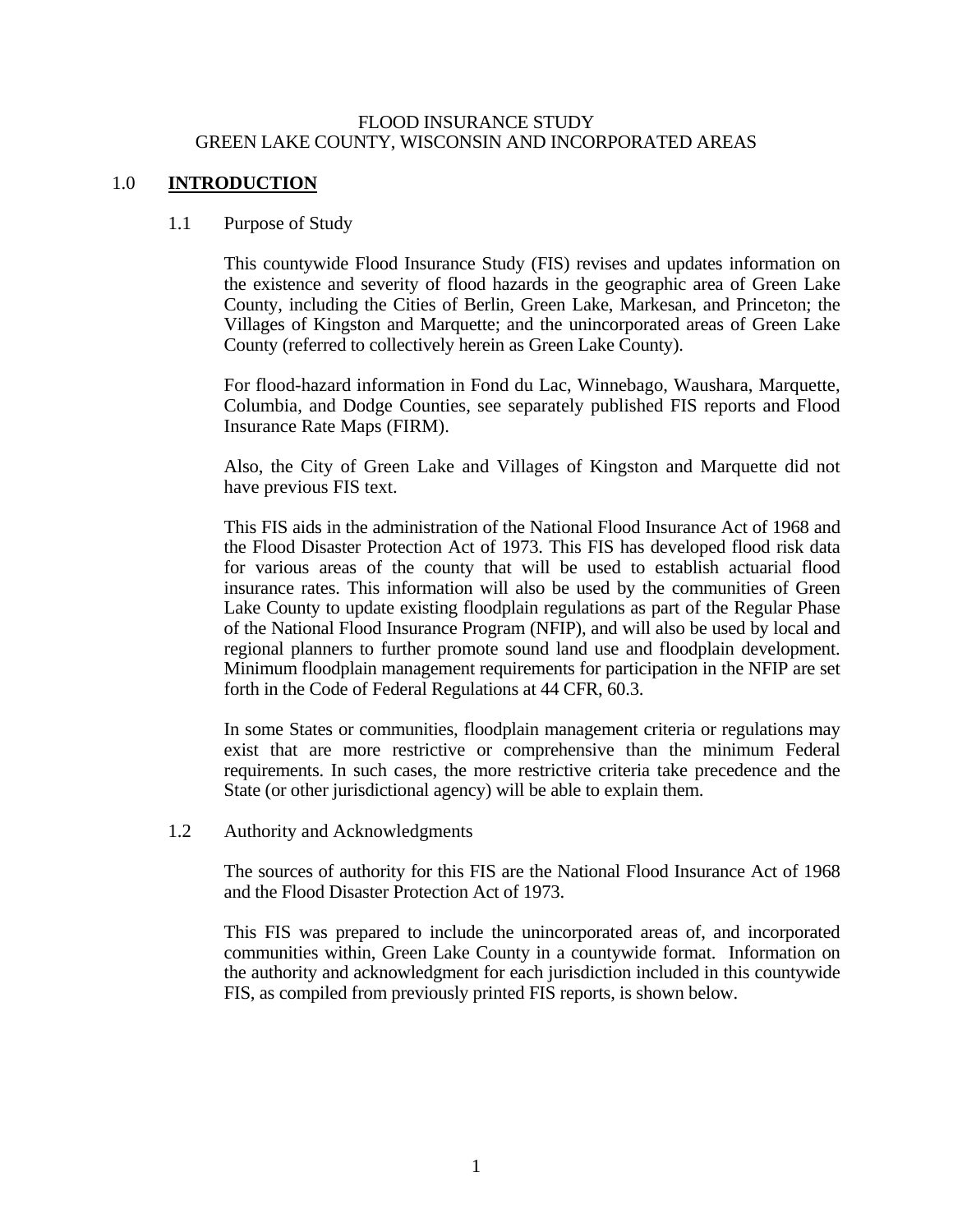| Berlin, City of:                     | The hydrologic and hydraulic analyses for this<br>study were performed by the U.S. Army Corps<br>of Engineers (USACE), Chicago District, under<br>Inter-Agency Agreement No. H-16-75 and H-7-<br>76, Project Order No. 20 and 1, respectively.<br>This work was completed in April 1976.                                                                                                                      |
|--------------------------------------|---------------------------------------------------------------------------------------------------------------------------------------------------------------------------------------------------------------------------------------------------------------------------------------------------------------------------------------------------------------------------------------------------------------|
| Green Lake, Unincorporated<br>Areas: | The hydrologic and hydraulic analyses for this<br>study were performed by Owen Ayres and<br>Associates, Inc., for the Federal Insurance<br>Administration, under Contract No. H-3705.<br>This work was completed in May 1975.                                                                                                                                                                                 |
| Markesan, City of:                   | The hydrologic and hydraulic analyses for the<br>Grand River, East Tributary, and West Tributary<br>were obtained from the State of Wisconsin /<br>Department of Natural Resources. This work<br>was completed in December 1994. Planimetric<br>base map files were derived by digitizing the<br>City of Markesan, Wisconsin, Flood Insurance<br>Rate Map. These files were compiled at a scale<br>of 1:4800. |
| Princeton, City of:                  | The hydrologic and hydraulic analyses for this<br>study were performed by the United States<br>Geological Survey (USGS) for the Federal<br>Emergency Management Agency, under Inter-<br>Agency Agreement No. EMW-85-E-1823. This<br>study was completed in June 1986.                                                                                                                                         |

For this countywide FIS, digital conversion of special flood hazard areas was performed by CDM Federal Programs Corporation (CDM), under contract HSFE05-05-D-0027/006. This work was completed July 13, 2007. The digital base mapping information was provided in digital format by Green Lake County, Wisconsin. This information was derived from data compiled in 2000 and updated in April 2005. These data meet or exceed National Mapping Accuracy Standards. Users of this FIS should be aware that minor adjustments may have been made to specific FIRM base map features.

The coordinate system used for the production of the FIRMs is Universal Transverse Mercator (UTM), North American Datum of 1983 (NAD 83), GRS 80 spheroid. Differences in the datum and spheroid used in the production of FIRMs for adjacent counties may result in slight positional differences in map features at the county boundaries. These differences do not affect the accuracy of information shown on the FIRMs.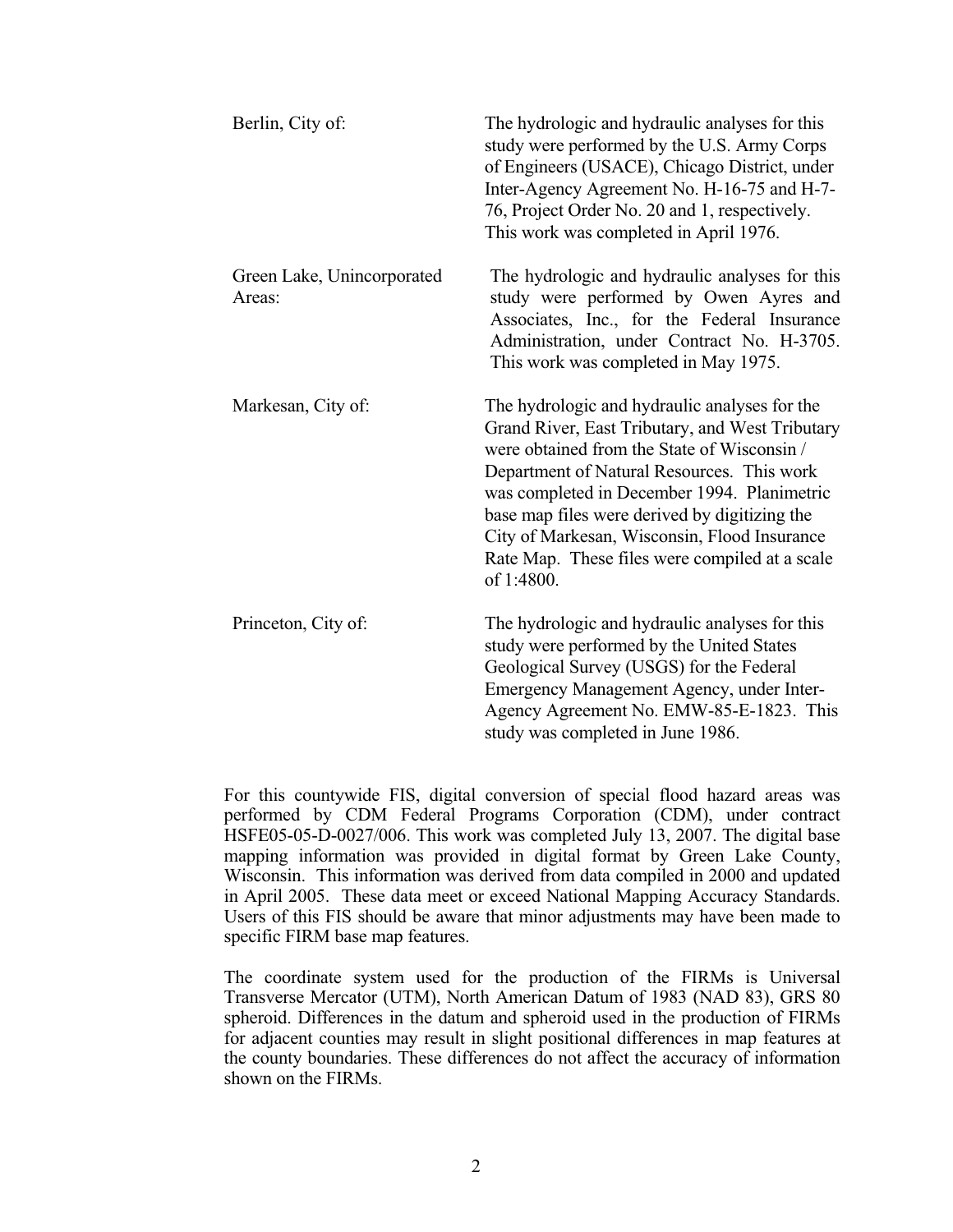#### <span id="page-6-0"></span>1.3 Coordination

An initial Consultation Coordination Officer (CCO) meeting is held typically with representatives of FEMA, the community, and the study contractor to explain the nature and purpose of a FIS and to identify the streams to be studied by detailed methods. A final CCO meeting is held typically with representatives of FEMA, the community, and the study contractor to review the results of the FIS.

The dates of the initial and final CCO meetings held for previous FIS for jurisdictions within Green Lake County are shown in Table 1, "Initial and Final CCO Meetings."

| Community                  | Initial CCO Date | Final CCO Date |
|----------------------------|------------------|----------------|
| City of Berlin             | January 1975     | May 12, 1976   |
| Green Lake County,         | *                | July 16, 1975  |
| Unincorporated areas       |                  |                |
| City of Markesan           | $\ast$           | April 16, 2002 |
| City of Princeton          | December 1984    | July 14, 1987  |
| *Information not available |                  |                |

#### TABLE 1 – INITIAL AND FINAL CCO MEETINGS

For this countywide FIS, the initial CCO meeting was held September 12, 2006, and was attended by representatives of CDM, Wisconsin Department of Natural Resources (WDNR), FEMA and the communities. The results of the study were reviewed at the final CCO meeting held on February 5, 2008 and attended by representatives of CDM, WDNR, FEMA and the communities. All problems raised at that meeting have been addressed in this study.

#### 2.0 **AREA STUDIED**

#### 2.1 Scope of Study

This FIS report covers the geographic area of Green Lake County, Wisconsin including the incorporated communities listed in Section 1.1. The areas studied by detailed methods were selected with priority given to all known flood hazard areas and areas of projected development and proposed construction.

All or portions of the flooding sources listed in Table 2, "Flooding Sources Studied by Detailed Methods," were previously studied by detailed methods. The limits of detailed study are indicated on the Flood Profiles (Exhibit 1) and on the FIRMs (Exhibit 2).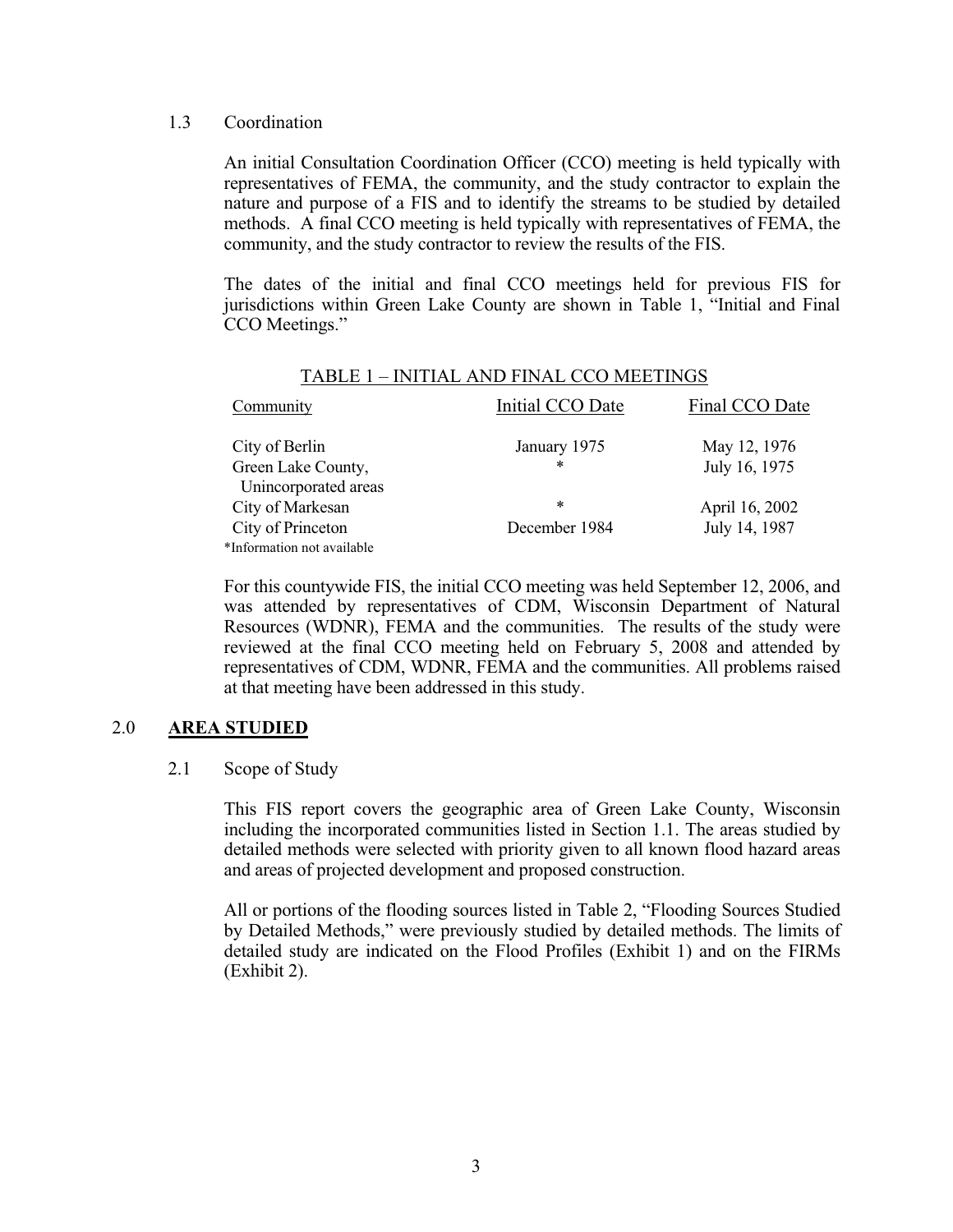# <span id="page-7-0"></span>TABLE 2 – FLOODING SOURCES STUDIED BY DETAILED METHODS

| Stream                        | Limits of Detailed Study                                                                                                                     |
|-------------------------------|----------------------------------------------------------------------------------------------------------------------------------------------|
| <b>Barnes Creek</b>           | From its confluence with the Fox River to<br><b>Hunter Street</b>                                                                            |
| <b>East Tributary</b>         | From its confluence with the Grand River to<br>approximately 3,100 ft upstream of John Street                                                |
| Fox River                     | Approximately 7,600 ft downstream of the<br>confluence with Barnes Creek to the Green<br>Lake / Marquette County Line                        |
| <b>Grand River</b>            | From the Village of Kingston corporate limit to<br>approximately 1,500 ft upstream of County<br>Trunk Highway A                              |
| Puchyan River                 | From County Trunk Highway J to<br>approximately 1,500 ft upstream of Interstate<br>Highway 23                                                |
| <b>Silver Creek</b>           | From County Trunk Highway A to the Green<br>Lake / Fond du Lac County Line                                                                   |
| West Tributary                | From its confluence with the Grand River to<br>approximately 2,500 ft upstream of State Route<br>44                                          |
| <b>Winchell Springs Creek</b> | From its confluence with the Fox River to<br>approximately 2,800 ft upstream of the<br>Chicago, Milwaukee, St. Paul, and Pacific<br>Railroad |

As part of this countywide FIS, updated analyses were included for the flooding sources shown in Table 3, "Scope of Revision."

# TABLE 3 – SCOPE OF REVISION

| Stream       | Limits of Revised or New Detailed Study |
|--------------|-----------------------------------------|
| Silver Creek | From mouth of Green Lake to the Green   |
|              | Lake / Fond du Lac County Line          |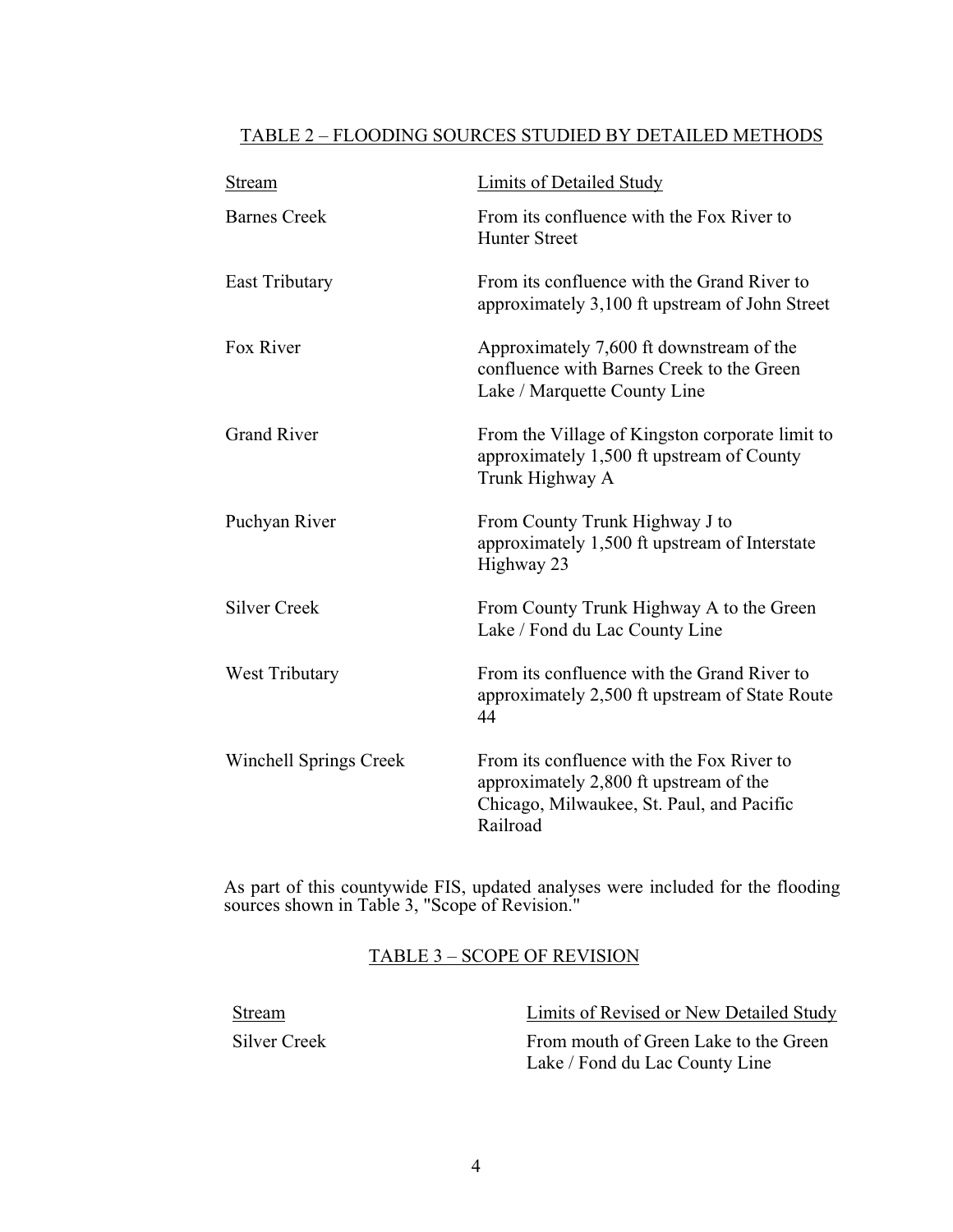<span id="page-8-0"></span>For this countywide study, the flood boundaries of all flooding sources previous studied by detailed methods were redelineated based on updated topographic information.

All or portions of Belle Fountain Creek, Grand Lake, Grand River, Puchyan River, Snake Creek, Sucker Creek, White Creek, White River and numerous unnamed streams were studied by approximate methods.

Approximate analyses were used to study those areas having a low development potential or minimal flood hazards. The boundaries for the stream Zone A floodplains in Green Lake County were developed using limited detail study techniques and the County's 4-foot terrain data. For Grand Lake, Lake Maria, Little Green Lake, Spring Lake and one unnamed lake the Zone A boundaries were digitized to fit the best available topography. The scope and methods of study were proposed to, and agreed upon, by FEMA and WDNR.

#### 2.2 Community Description

Green Lake County is located in the southeast-central area of Wisconsin, within the geographical provinces of the Central Plain (northwestern half of the county) and the Eastern Ridges and Lowlands (southeastern half of the county). The Central Plain, which is an extinct glacial bed, is characterized by a flat to gently rolling topography. The area is largely covered with wetlands.

The streams in this region, including the Fox River, have low gradients. The Eastern Ridges and Lowlands in the southeast are covered by a glacial outwash plain of irregular topography. Eleven of the twelve named lakes within the county are found in this area. The Grand River is the primary stream in this region. Most of the tributary streams of the Grand River have steep gradients.

The soil in the county fall into three broad categories: loams, sands, and peats. Loams cover two-thirds of the county. An Interim Soil Survey Report (Reference 1) for the county is available. Agricultural land use is prevalent in the county. Approximately 12 percent of the land areas are wooded.

The prevailing winds are westerly in the winter and southerly in the summer. July is normally the warmest month, with an average temperature of 72°F. January is the coldest month, with an average temperature of 18°F. The average annual precipitation is 29 inches and the average annual snowfall is 39 inches. Approximately 60 percent of the normal yearly precipitation falls during the 5 month period from May through September.

The Green Lake County 1960 and 1970 populations were 15,418 and 16,878, respectively. The population in Green Lake County was 18,651 in 1990 and 19,105 in 2000 (Reference 2). Numerous seasonal and permanent residences, as well as commercial and industrial developments, are located in the flood plains of the lakes and streams. County and state roads and railroad lines cross the streams at various locations.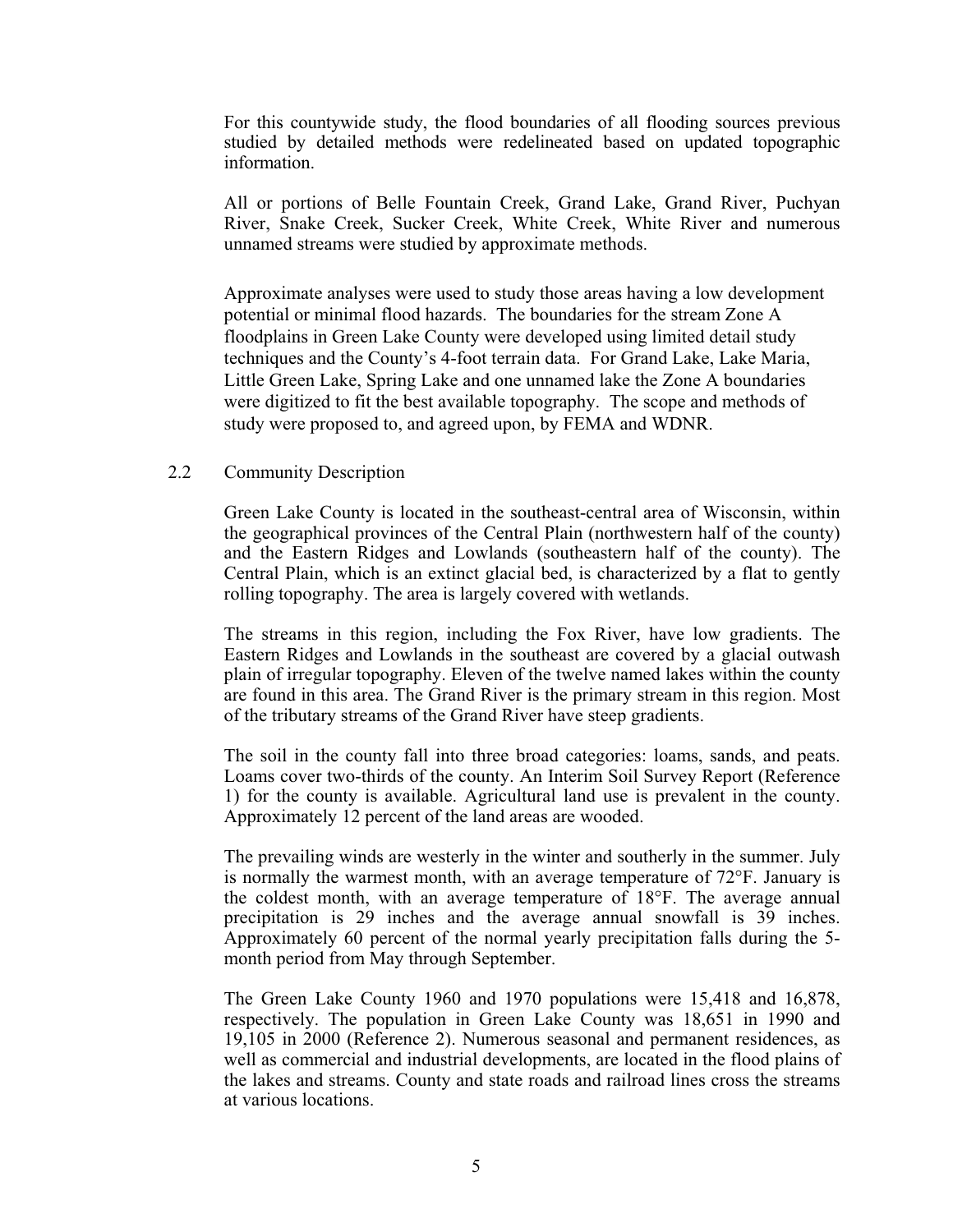#### <span id="page-9-0"></span>2.3 Principal Flood Problems

The principal flood problems in Green Lake County are due to stream overflow and wave runup. Riverine flooding is due primarily to overflows of the Fox River which has a very wide and flat floodplain. Three locks and dams are located on the Fox River; however, the locks are no longer maintained for navigational purposes.

There have been several significant floods on the Fox River with the highest stage (no discharge available) on record occurring in 1881. The largest recorded discharge at the Berlin gage (records 1898 to date) was 6,900 cubic feet per second (cfs) in March 1946 (Reference 3). In 1973, the recorded discharge was 6,010 cfs which exceeds that of a 10-year frequency flood. Large land areas were flooded, resulting in damage to agricultural, residential, commercial, and industrial buildings and lands. The highest recorded discharge for the Grand River at the U.S. Geological Survey (records 1968 to date) gage near Kingston was 1,540 cfs in March 1973. Flooding in this area affects residential, industrial, and agricultural areas.

Flood hazards on Green Lake include high lake stages, ice buildup, and wave runup. Wind setup on Green Lake is insignificant due to the depth of the lake. Structural damage to buildings and retaining walls caused by erosion and wave action occurred as recently as 1973. Southwesterly or northeasterly winds coupled with high lake levels create the most hazardous conditions.

2.4 Flood Protection Measures

Several small levees exist along the Fox River. These levees provide little flood protection. Lake Puckaway, formed by the Princeton Dam, provides little protection due to the large flood volumes encountered during floods. Dams are located on the Grand River at Kingston and Manchester. Neither structure provides any flood control protection. Green Lake, due to its large storage volume, reduces peak flows from its tributary streams.

There is an abandoned navigational lock and dam in the southwest portion of the City of Berlin, but it does not provide any flood control for the city. The city has adopted a floodplain zoning ordinance to direct the future development of the city's floodplains. This ordinance restricts the type of development which may occur in all lands adjacent to any stream or river within the city, and which are at, or below, the 760-foot contour line as shown on the official city topographic map.

#### 3.0 **ENGINEERING METHODS**

For the flooding sources studied in detail in the county, standard hydrologic and hydraulic study methods were used to determine the flood hazard data required for this FIS. Flood events of a magnitude which are expected to be equaled or exceeded once on the average during any 10-, 50-, 100-, or 500-year period (recurrence interval) have been selected as having special significance for floodplain management and for flood insurance rates. These events, commonly termed the 10-,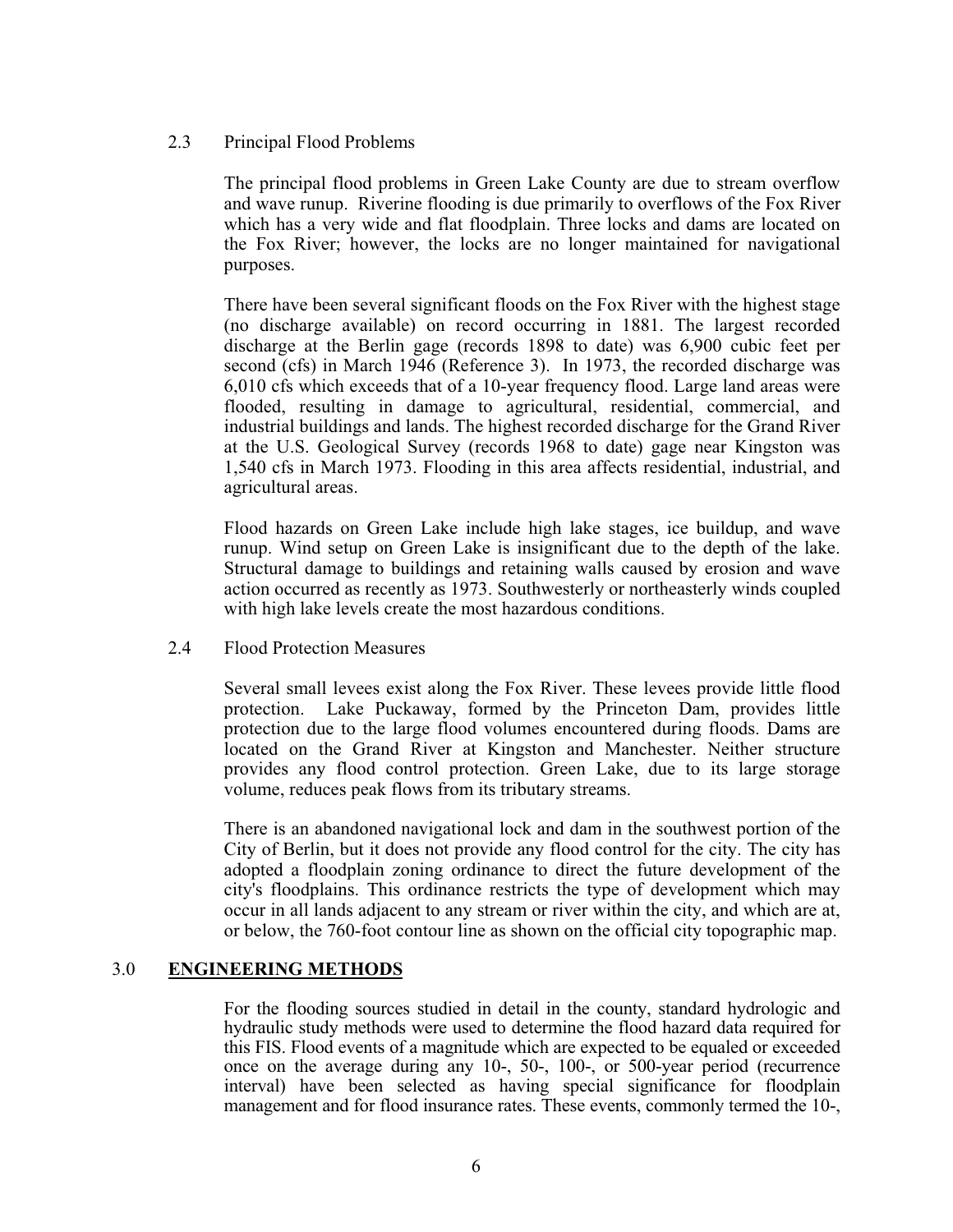<span id="page-10-0"></span>50-, 100-, and 500-year floods, have a 10-, 2-, 1-, and 0.2-percent chance, respectively, of being equaled or exceeded during any year. Although the recurrence interval represents the long term average period between floods of a specific magnitude, rare floods could occur at short intervals or even within the same year. The risk of experiencing a rare flood increases when periods greater than 1 year are considered. For example, the risk of having a flood which equals or exceeds the 1-percent annual chance flood (1-percent chance of annual exceedance) in any 50-year period is approximately 40 percent (4 in 10), and, for any 90-year period, the risk increases to approximately 60 percent (6 in 10). The analyses reported herein reflect flooding potentials based on conditions existing in the county at the time of completion of this FIS. Maps and flood elevations will be amended periodically to reflect future changes.

3.1 Hydrologic Analyses

Hydrologic analyses were carried out to establish peak discharge-frequency relationships for the flooding sources studied in detail affecting the county.

Each incorporated community within, and the unincorporated areas of, Green Lake County, with the exception of the City of Green Lake and Villages of Kingston and Marquette have a previously printed FIS report. The hydrologic analysis described in those reports have been compiled and summarized below.

Pre-Countywide Analyses:

For Barnes Creek, Winchell Springs Creek, and its unnamed tributary in the City of Berlin, flood flow frequency data were based on a regional dischargefrequency curve developed by the USACE as part of a previous Flood Plain Information Report for Clintonville, Wisconsin (Reference 4). Drainage area– peak discharge relationships for stream segments in the City of Berlin are illustrated in Figures 1 and 2.

For East and West Tributaries in the City of Markesan, frequency-discharge data were determined using the SCS computer program as outlined in Technical Release No. 20 (Reference 5).

For the Fox River in unincorporated Green Lake County, flood flow frequency data were based on statistical analysis of stage-discharge records covering a 74 year period at the USGS gaging station located near Berlin. The analysis followed the standard log-Pearson Type III method as outlined by the Water Resources Council (Reference 6).

In evaluating the Fox River's storage capacity, flood routing was required. A hydrograph similar to the 1-percent chance recurrence interval flood at the Berlin gage was routed downstream from Lake Puckaway by the average successive log method (Reference 7). The results obtained agreed favorably with the 1973 flood data for the Berlin gage. In simulating the 1973 flood conditions, the majority of the runoff was assumed to be contributed upstream from the county line. Flood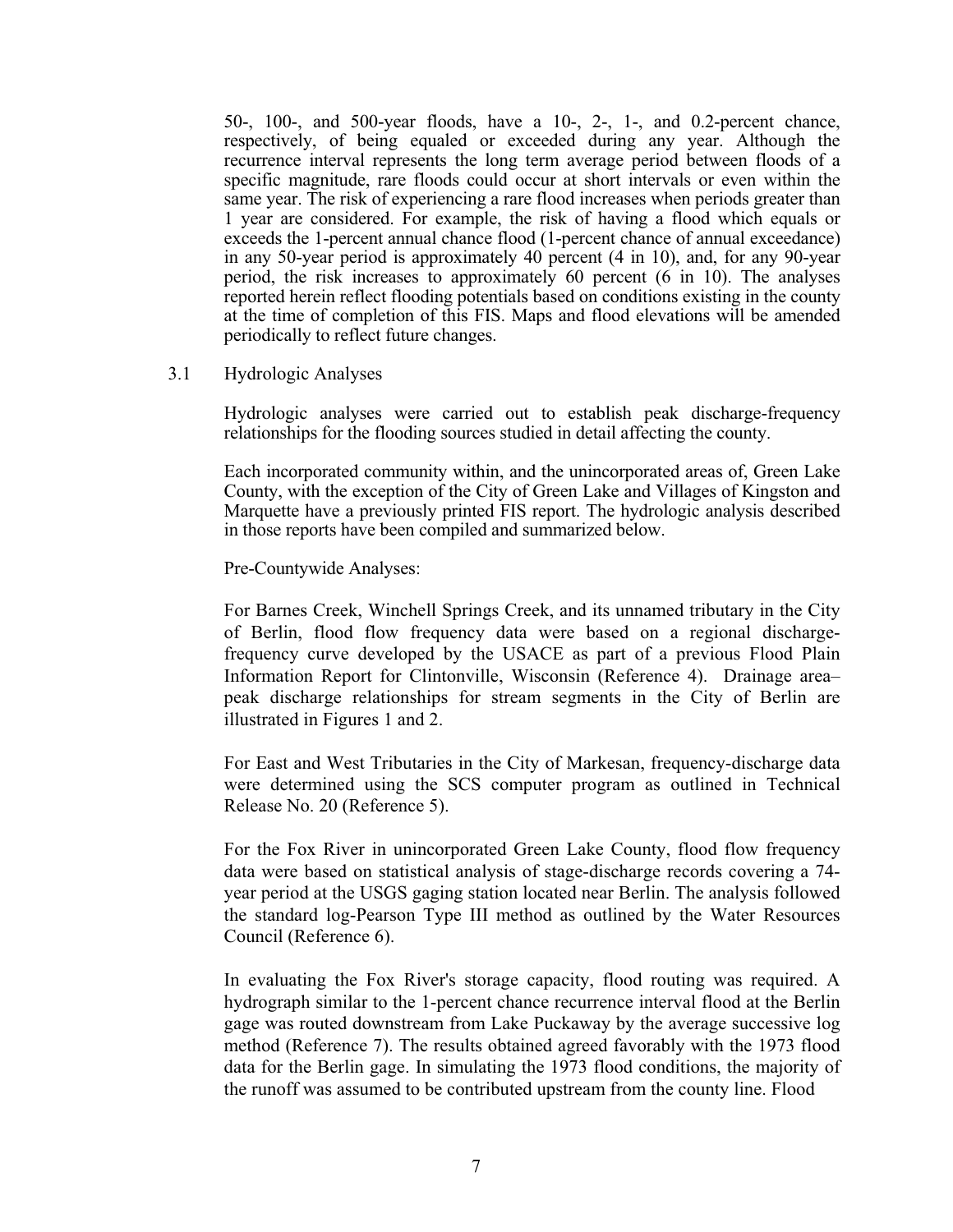<span id="page-11-0"></span>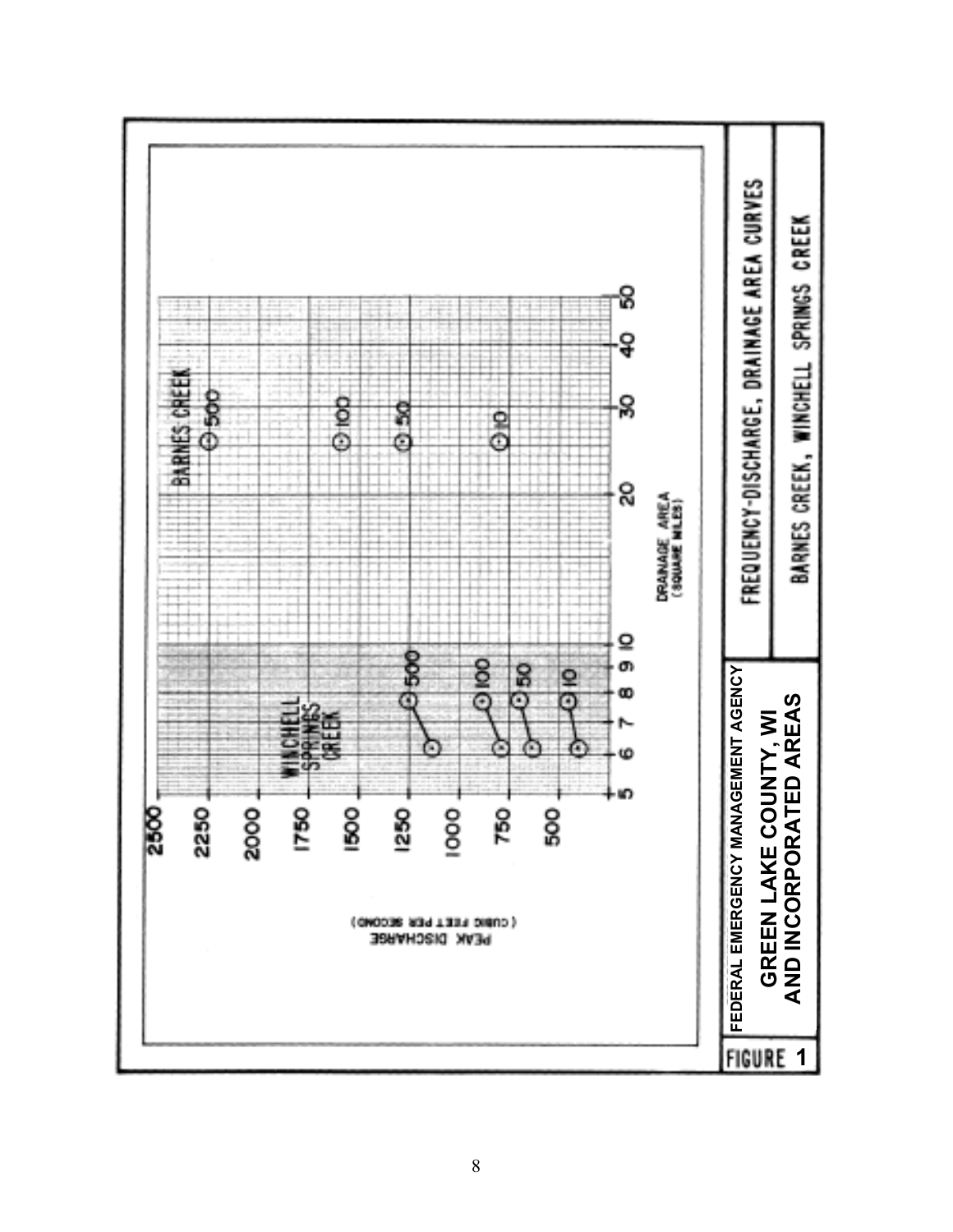<span id="page-12-0"></span>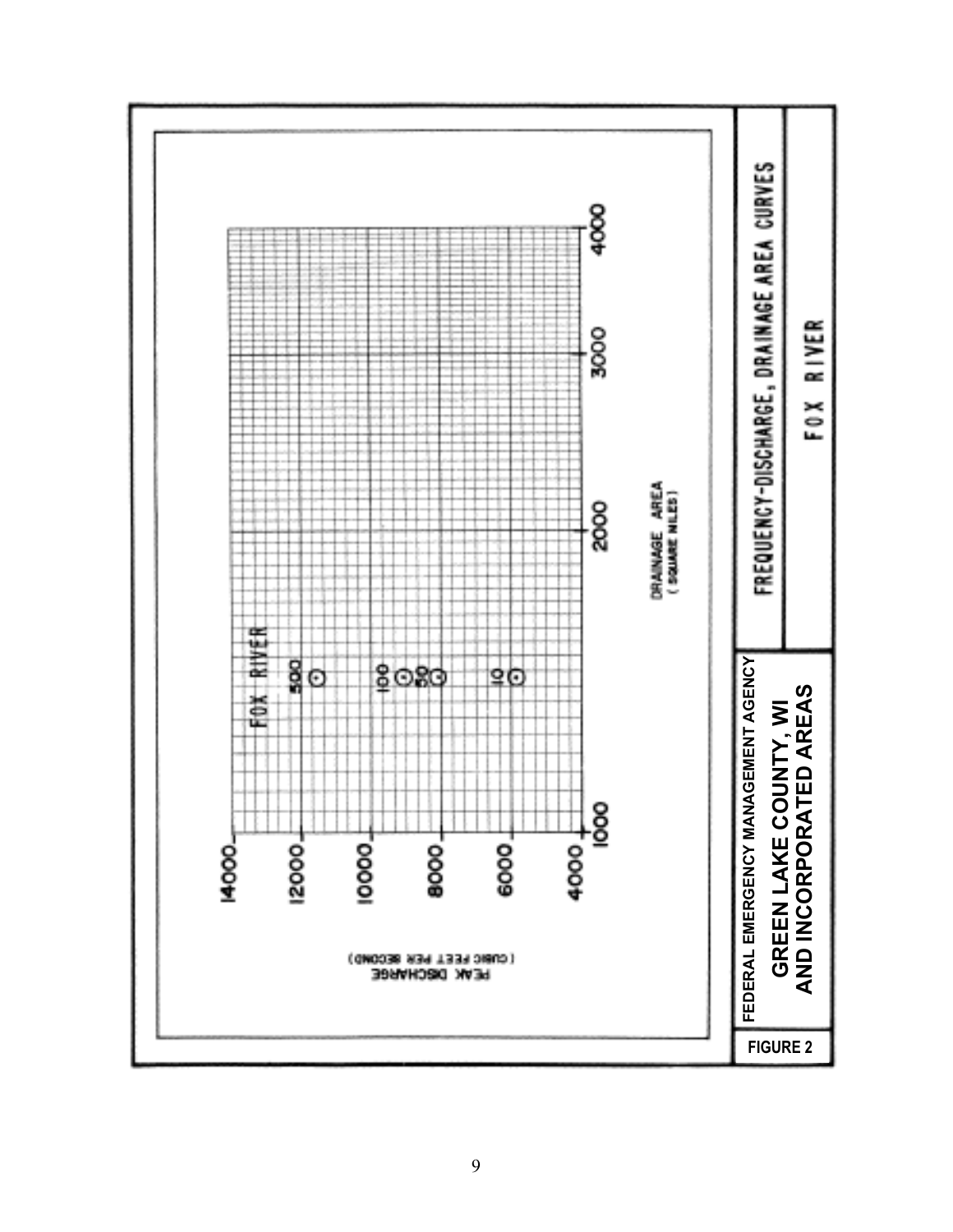routing by this method is limited in that it does not recognize the many factors affecting wave movement. The results obtained by the average successive log method are considered to typify existing floodflow conditions. Other, more exact methods of flood routing such as Muskingum's method (Reference 7) were not utilized due to a lack of data required for deriving storage coefficients and other necessary information.

The drainage area for the Fox River was determined from USGS quadrangle maps (Reference 8), and it compared favorably to known drainage areas (Reference 9).

The 1-percent annual chance recurrence interval discharge for the Fox River at the City of Princeton was determined by the method outlined in the USGS publication "Techniques for Estimating Magnitude and Frequency of Floods for Wisconsin Streams" (Reference 10).

For the Grand River in unincorporated Green Lake County, a statistical analysis approach was not used because of the shortness of the period of record. Therefore, the 1973 flood hydrograph was analyzed and converted to a unit hydrograph developed by utilizing Clark's method (Reference 11). This was supplemented by comparisons to other streams in the vicinity and by regression analysis (Reference 12). Discharges obtained at the gage were transferred to the various locations by drainage area ratios.

For the Grand River in the City of Markesan, a statistical analysis was determined using gaged comparisons between the Kingston Basin and other similar basins. The statistical method compared the two basins on Rock River to the Kingston Basin. Log-Pearson distributions were performed for the two basins and the results of the distribution were transferred to the Kingston basin using the areatransfer method. The transferred basin results were averaged to get flows for the Kingston basin.

For the Puchyan River, peak discharges were determined by flood routing the tributaries through Green Lake. Frequency-discharge data for Silver Creek were determined using Soil Conservation Service hydrologic criteria. Runoff was estimated from the rainfall-runoff characteristics of the watershed.

Discharges for the 0.2-percent annual chance recurrence interval floods of all streams were determined by straight-line interpolation of a single-log graph of flood discharges computed for frequencies up to 100 years.

Drainage area-peak discharge relationships for streams in Green Lake County are compared with other streams in the region and in other parts of Wisconsin in Figure 3.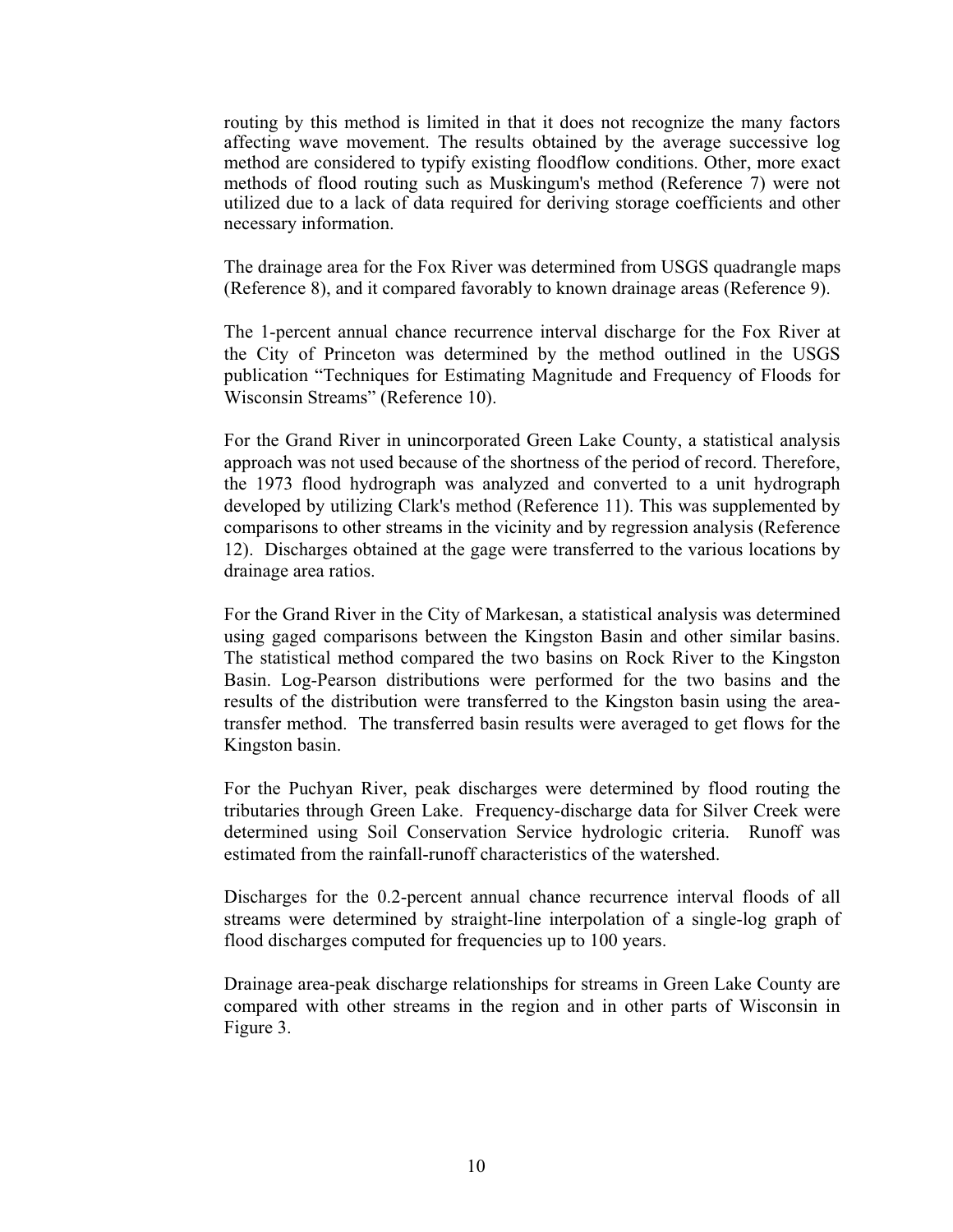<span id="page-14-0"></span>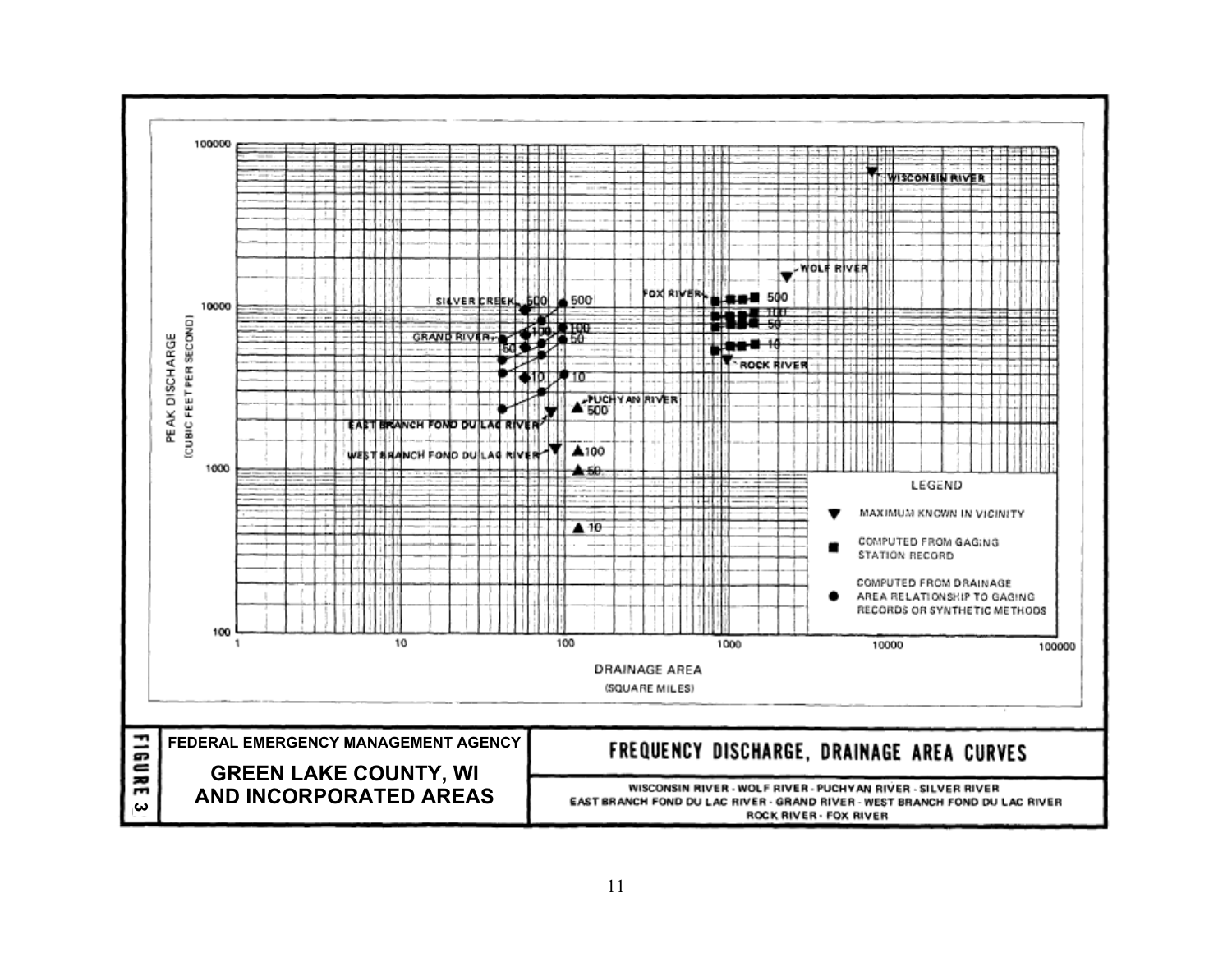<span id="page-15-0"></span>This Countywide Analysis:

A HEC-HMS model was created for Silver Creek by WDNR, splitting the Green Lake County reach into four subbasins. Comparison of HMS results to the 2003 USGS Regional Regression Equations indicated the HMS flows were conservative but realistic. Flows along Silver Creek were significantly reduced from the 1976 values.

A summary of the drainage area-peak discharge relationships for all of the streams studied by detailed methods is shown in Figures 1, 2, and 3 and Table 4, "Summary of Discharges". Note that the countywide Silver Creek flow rates can be found in Table 4.

|                                                                                                            |                 | PEAK DISCHARGES (cfs)   |               |               |               |
|------------------------------------------------------------------------------------------------------------|-----------------|-------------------------|---------------|---------------|---------------|
|                                                                                                            | <b>DRAINAGE</b> | $10-$<br><b>PERCENT</b> | 2-PERCENT     | 1-PERCENT     | 0.2-PERCENT   |
| <b>FLOODING SOURCE</b>                                                                                     | <b>AREA</b>     | <b>ANNUAL</b>           | <b>ANNUAL</b> | <b>ANNUAL</b> | <b>ANNUAL</b> |
| <b>AND LOCATION</b>                                                                                        | (sq. miles)     | <b>CHANCE</b>           | <b>CHANCE</b> | <b>CHANCE</b> | <b>CHANCE</b> |
| <b>EAST TRIBUTARY</b>                                                                                      |                 |                         |               |               |               |
| At State Route S in City of                                                                                |                 |                         |               |               |               |
| Markesan                                                                                                   | 2.9             | 235                     | 360           | 425           | 544           |
| <b>FOX RIVER</b>                                                                                           |                 |                         |               |               |               |
| Downstream of abandoned<br>railroad in City of<br>Princeton                                                | 963.0           | $\ast$                  | $\ast$        | 6,900         | $\ast$        |
| <b>GRAND RIVER</b>                                                                                         |                 |                         |               |               |               |
| At State Route 44 in City<br>of Markesan                                                                   | 58.6            | 1,730                   | 2,690         | 3,070         | 3,850         |
| Approximately 2,800 feet<br>upstream of Bridge Street<br>in City of Markesan                               | 44.7            | 1,730                   | 2,690         | 3,070         | 3,850         |
| <b>SILVER CREEK</b>                                                                                        |                 |                         |               |               |               |
| At County Highway A                                                                                        | 56.3            | 1,960                   | 3,218         | 3,870         | 5,500         |
| Green Lake / Fond du Lac<br>county line                                                                    | 36.8            | 1,220                   | 1,925         | 2,271         | 3,050         |
| <b>WEST TRIBUTARY</b>                                                                                      |                 |                         |               |               |               |
| At John Street in City of<br>Markesan                                                                      | 1.1             | 350                     | 540           | 630           | 820           |
| At State Route 44 in City<br>of Markesan                                                                   | $\ast$          | 300                     | 460           | 540           | 700           |
| Approximately 1,800 feet<br>upstream of State Route 44<br>in City of Markesan<br>Information not available | $\ast$          | 260                     | 400           | 460           | 600           |

#### TABLE 4 – SUMMARY OF DISCHARGES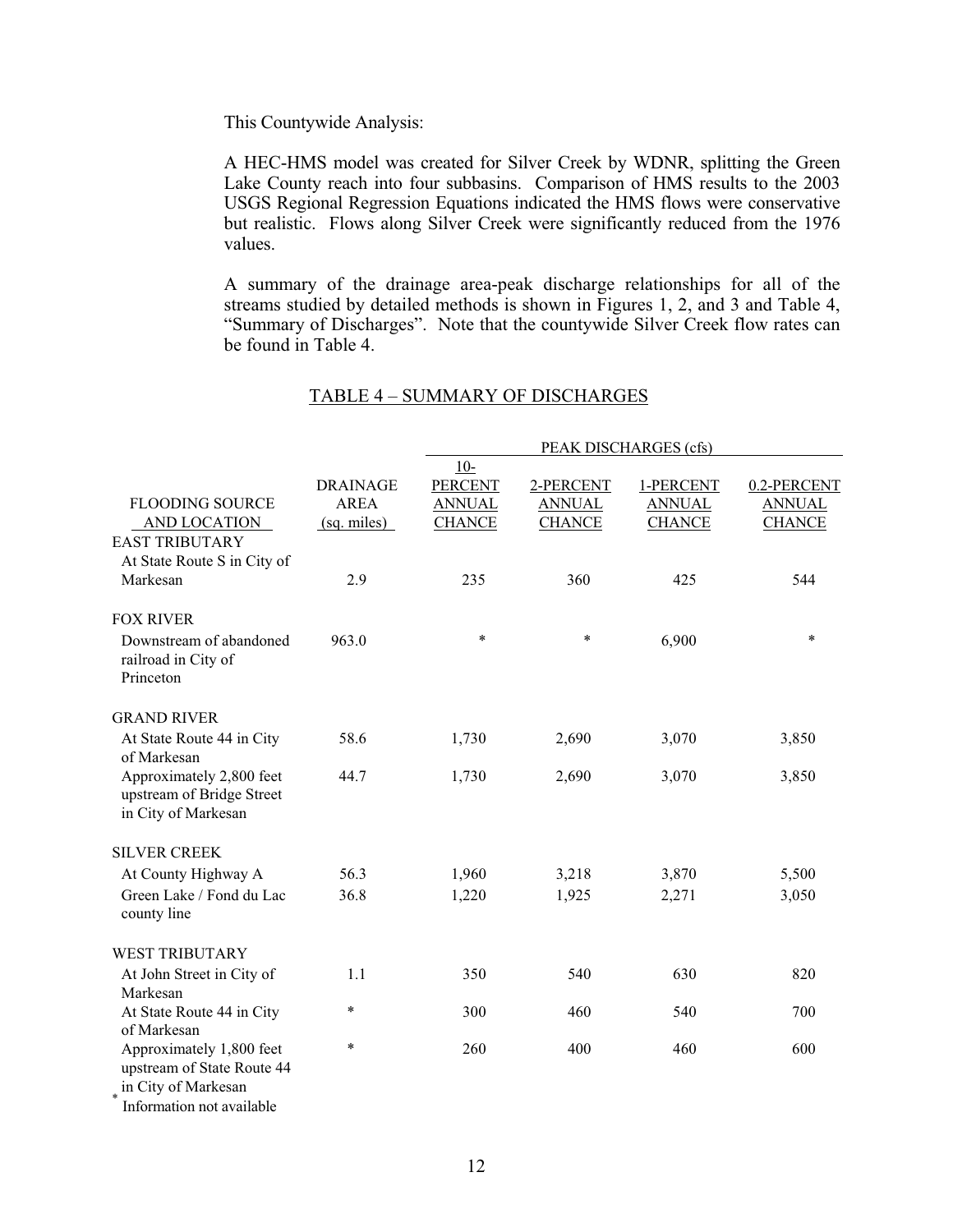<span id="page-16-0"></span>Records are available since 1968 for the gage located near the outlet of Green Lake. These records were compared to the lake levels obtained in flood routing the lake for the Puchyan River hydrology. Since there are no long term records, the derived elevation-frequency curves shown in Figure 4 are only approximate and should be used with caution. All elevations shown for Green Lake are based on a dam sill elevation of 796.11 NGVD. Operation of the dam can significantly alter the elevation of the lake during flood conditions.

USGS gage records on Little Green Lake are available from 1936 to 1962 (the gage was removed in 1962). These gage records were statistically analyzed to obtain the elevation-frequency data shown in Figure 5.

 The stillwater elevations have been determined for the 10-, 2-, 1-, and 0.2-percent annual chance floods for the flooding sources studied by detailed methods and are summarized in Table 5, "Summary of Stillwater Elevations."

|                                                   | ELEVATION (feet $NAVD1$ ) |               |               |               |
|---------------------------------------------------|---------------------------|---------------|---------------|---------------|
|                                                   | 10-PERCENT                | 2-PERCENT     | 1-PERCENT     | 0.2-PERCENT   |
| <b>FLOODING SOURCE AND</b>                        | ANNUAL                    | ANNUAL        | ANNUAL        | ANNUAL        |
| <b>LOCATION</b>                                   | <b>CHANCE</b>             | <b>CHANCE</b> | <b>CHANCE</b> | <b>CHANCE</b> |
| Puckaway Lake                                     | 767.8                     | 768.9         | 769.5         | 770.9         |
| $\frac{1}{2}$ North American Vertical Deturn 1000 |                           |               |               |               |

#### TABLE 5 - SUMMARY OF STILLWATER ELEVATIONS

#### North American Vertical Datum 1988.

#### 3.2 Hydraulic Analyses

Analyses of the hydraulic characteristics of flooding from the sources studied were carried out to provide estimates of the elevations of floods of the selected recurrence intervals. Users should be aware that flood elevations shown on the FIRM represent rounded whole-foot elevations and may not exactly reflect the elevations shown on the Flood Profiles or in the Floodway Data tables in the FIS report. Flood elevations shown on the FIRM are primarily intended for flood insurance rating purposes. For construction and/or floodplain management purposes, users are cautioned to use the flood elevation data presented in this FIS in conjunction with the data shown on the FIRM.

Each incorporated community within, and the unincorporated areas of, Green Lake County, with the exception of the City of Green Lake and Villages of Kingston and Marquette have a previously printed FIS report. The hydraulic analysis described in those reports have been compiled and summarized below.

Pre-Countywide Analyses: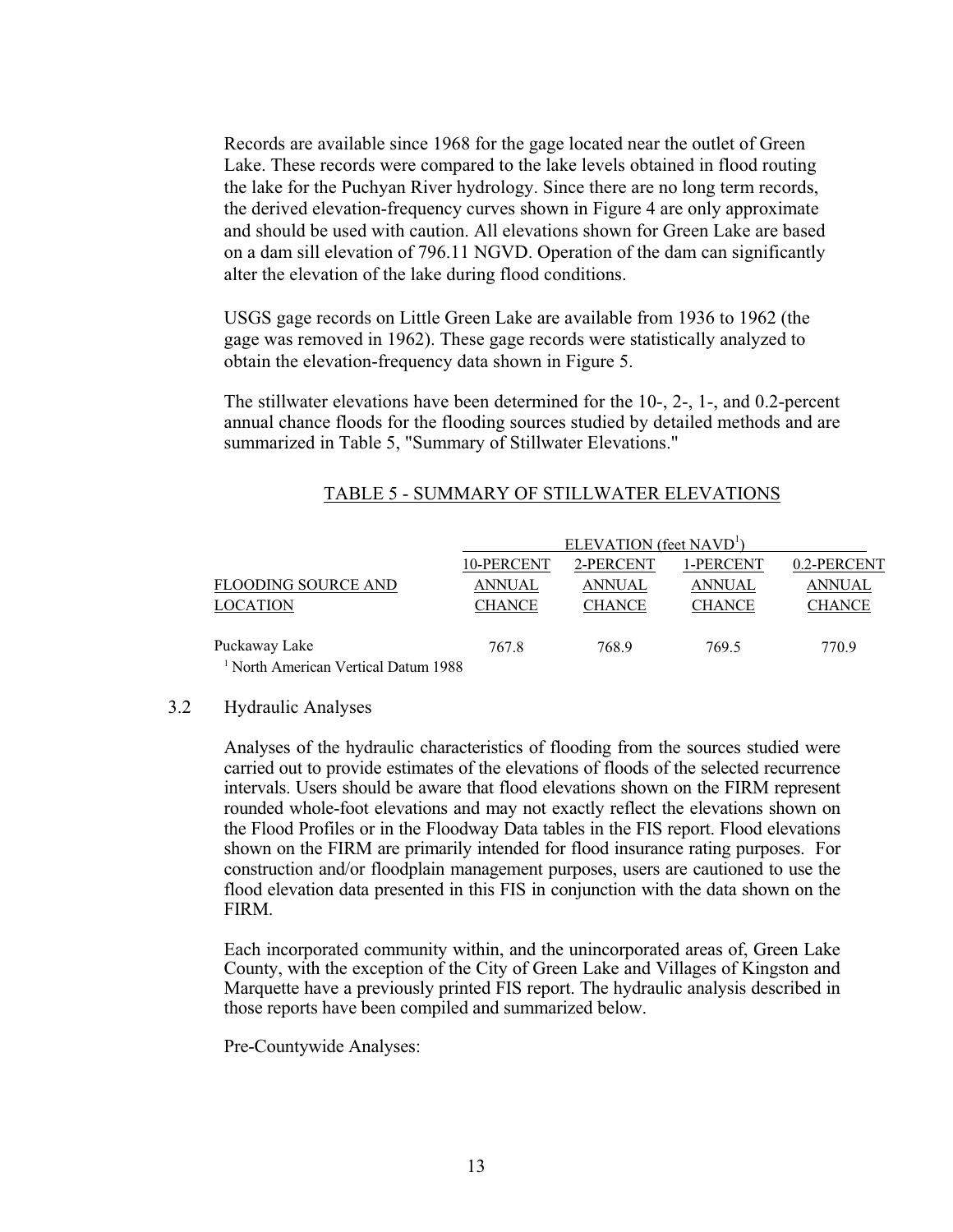In the City of Markesan, the WSP-2 computer program was used to compute the water-surface elevations of floods of the selected recurrence intervals for East and West Tributaries (Reference 13). Starting water-surface elevations for East and West Tributaries were taken from known water-surface elevations from the confluence with the Grand River.

The water-surface elevations in unincorporated Green Lake County were computed using the USACE HEC-2 step-backwater computer program (Reference 14). One-hundred and thirty-six stream and lake cross sections were field surveyed. A computer model simulating the 1973 flood on the Fox River was made with the use of high water marks. This model was then utilized in developing the other flood profiles.

Starting elevations for the Fox River were developed by the slope-area method and compared to the rating curve for the Berlin gage. The starting elevations for the Grand River were derived by their flow equations for the Kingston and

Manchester dams and by the slope-area method near Markesan. Starting elevations for the Puchyan River were developed by the slope-area methods and related to the Fox River. Silver Creek starting elevations were correlated with the Green Lake flood elevations.

In developing the water-surface profile for the Fox River, the hydraulic model was developed to match the USGS gage at Berlin for known flows (maximum in recent years was 6,010 cfs in 1973). Stage-discharge relationships for flows in excess were then determined from the hydraulic model. These discharges compared favorably to a synthesized extension of the currently used rating curve for the gage.

In the City of Princeton, topographic data for the Fox River was obtained by field survey. Structural geometry and elevations for two bridges were also obtained from field surveys. Synthesized cross sections were developed based on adjacent surveyed cross sections and from topographic maps. Water surface elevations for the 1-percent chance recurrence interval flood were computed by WSPRO, a stepbackwater computer program developed by the USGS for the Federal Highway Administration (Reference 15)**.** The starting water-surface elevation for the Fox River was obtained from the FIS for Green Lake County, Wisconsin (Reference 16).

Wave runup is the vertical distance above the 1-percent annual chance recurrence stillwater elevation that a wave will "run up" the shoreline of a body of water. Wave runup was computed on Green Lake using methods outlined in Reference 12. Figure 6 also depicts the addition of runup to the storm water surface caused by wind generated waves. Transects were taken at selected locations and runup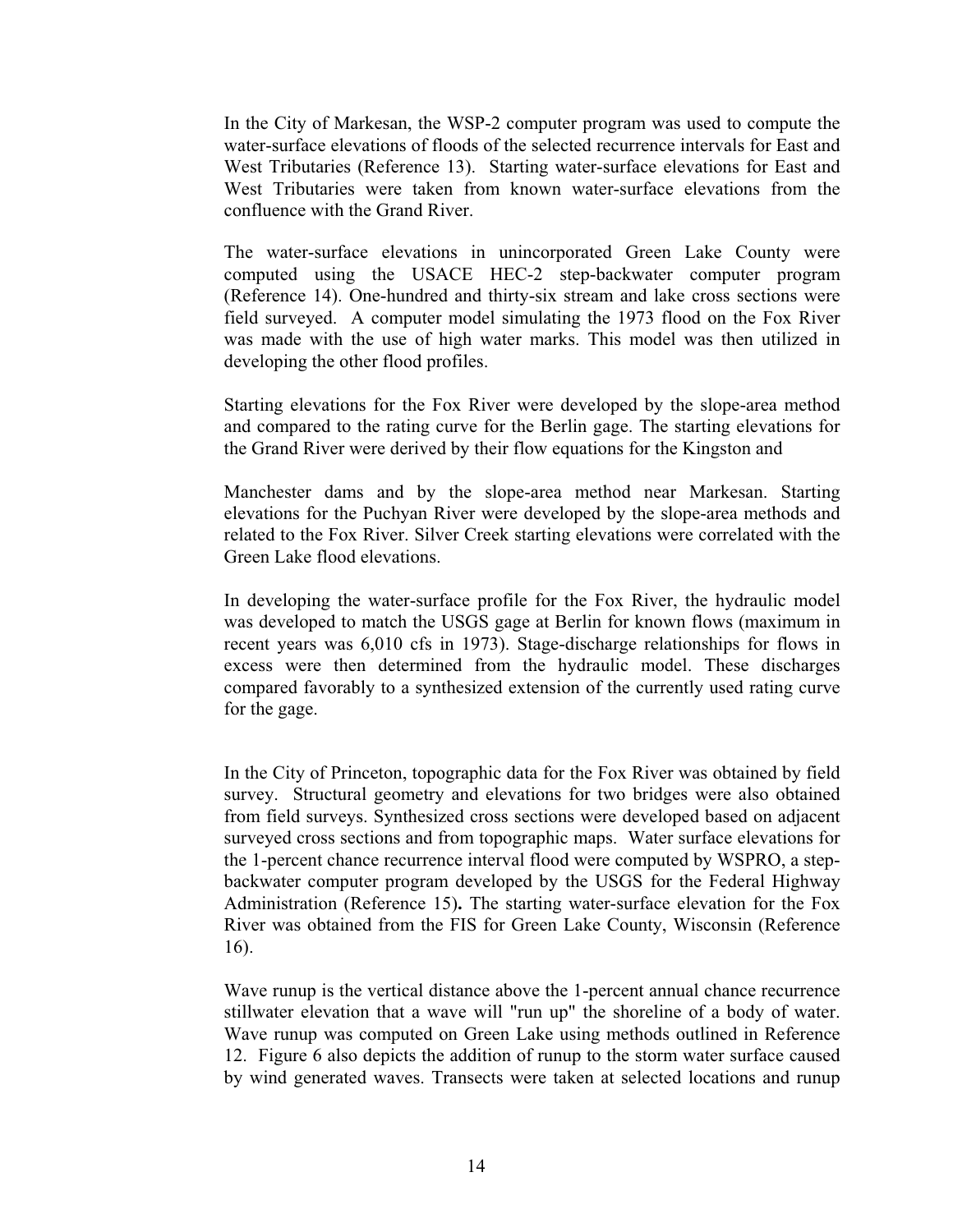<span id="page-18-0"></span>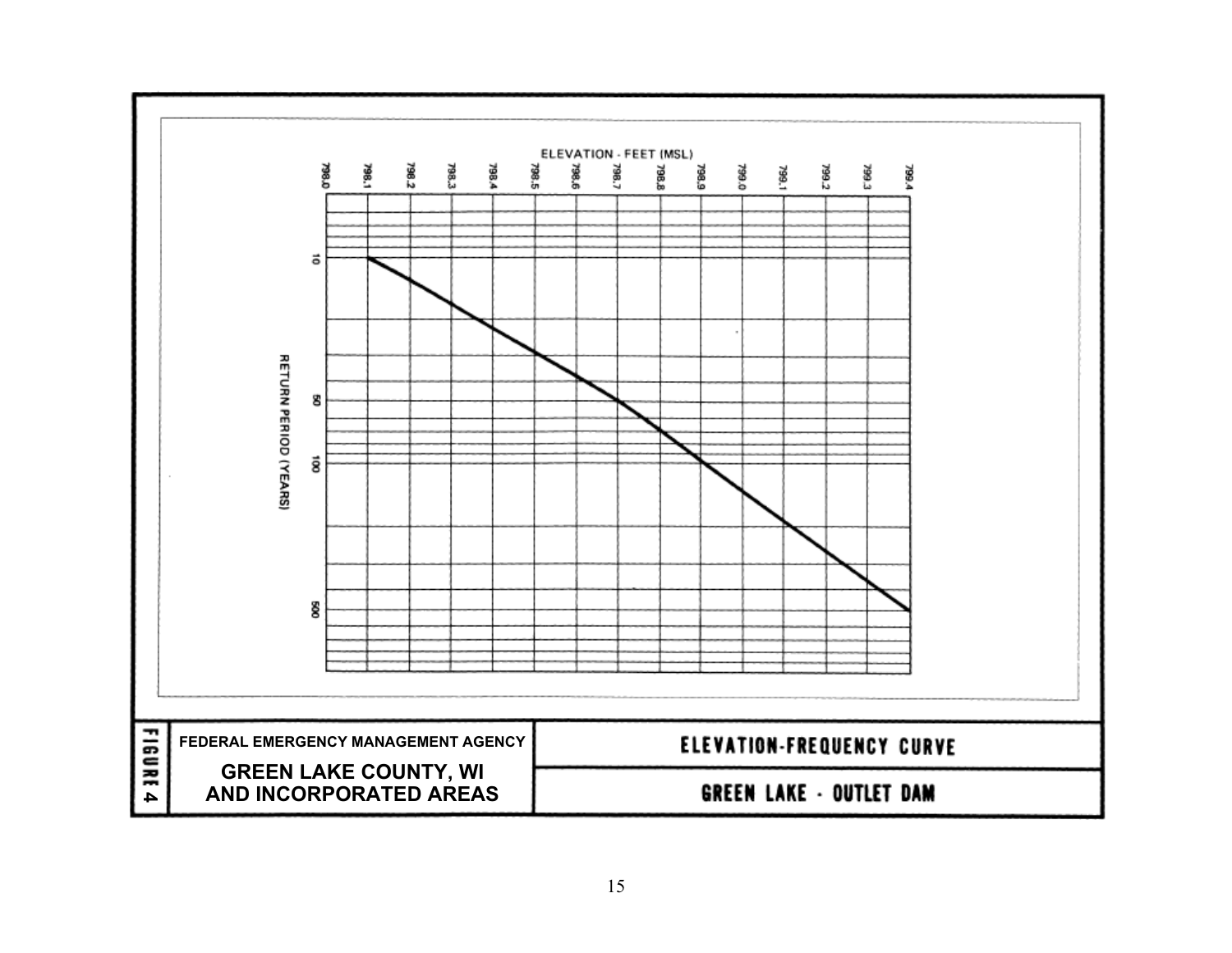<span id="page-19-0"></span>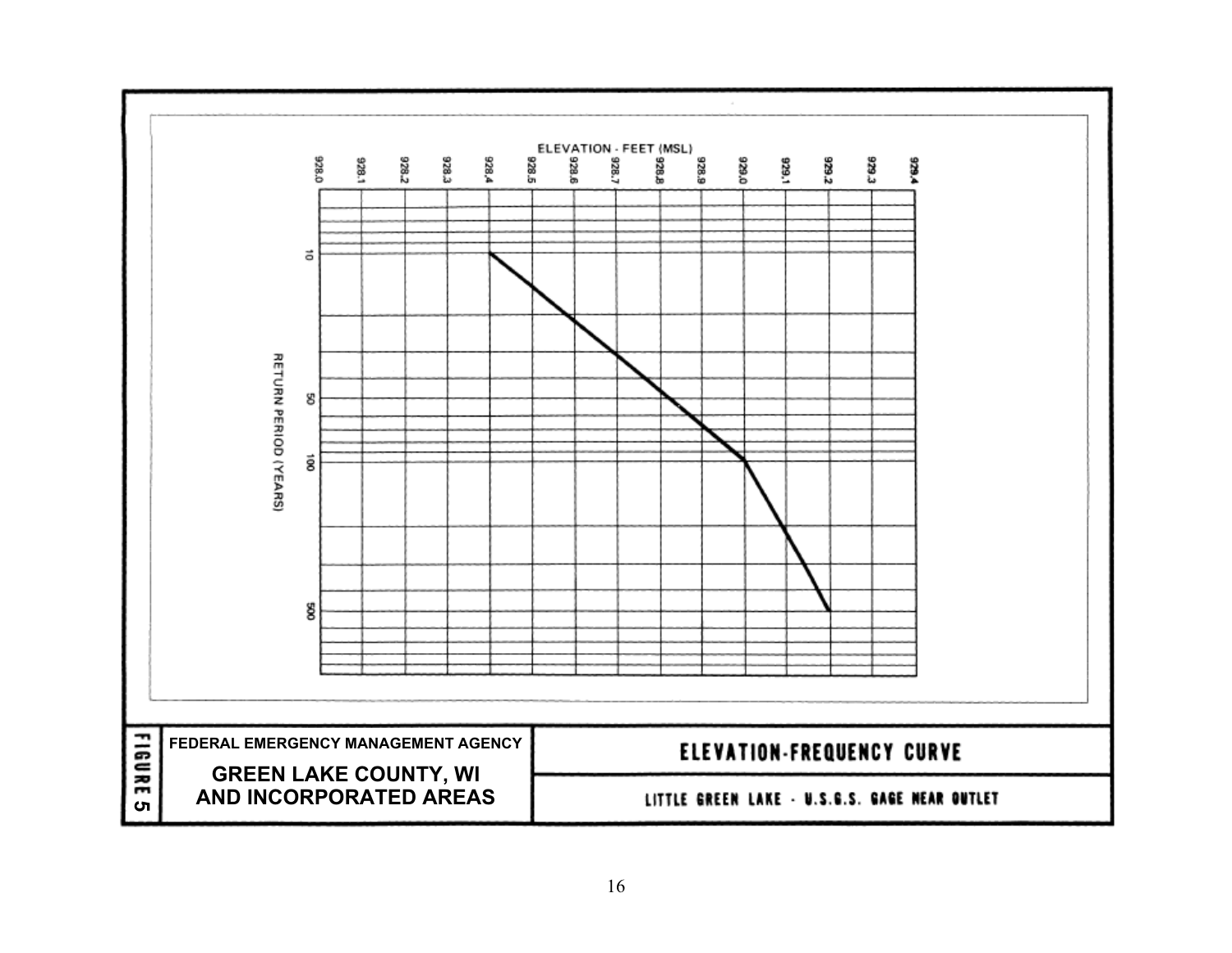<span id="page-20-0"></span>was computed using the geometry of these cross sections. Runup in areas other than at the transects may vary somewhat from that at the individual transects due to variations in shoreline topography. Riprap or other shoreline protection would cause wave runup to be reduced considerably. Table 6 summarizes wave runup at each transect. It should be noted that floodplain delineation for Green Lake did not include flooding resulting from wave runup.



FIGURE 6 – WIND SETUP, WAVE RUNUP DIAGRAM

#### TABLE 6 - WAVE RUNUP DATA

| Cross Section<br>Identification | Wave<br>Runup<br>(feet) |
|---------------------------------|-------------------------|
| 1                               | 2.4                     |
| 2                               | 0.4                     |
| 3                               | 0.8                     |
| 4                               | 2.6                     |
| 5                               | 0.4                     |
| 6                               | 0.4                     |
| 7                               | 1.4                     |
| 8                               | 4.4                     |
| g                               | 1.4                     |
|                                 |                         |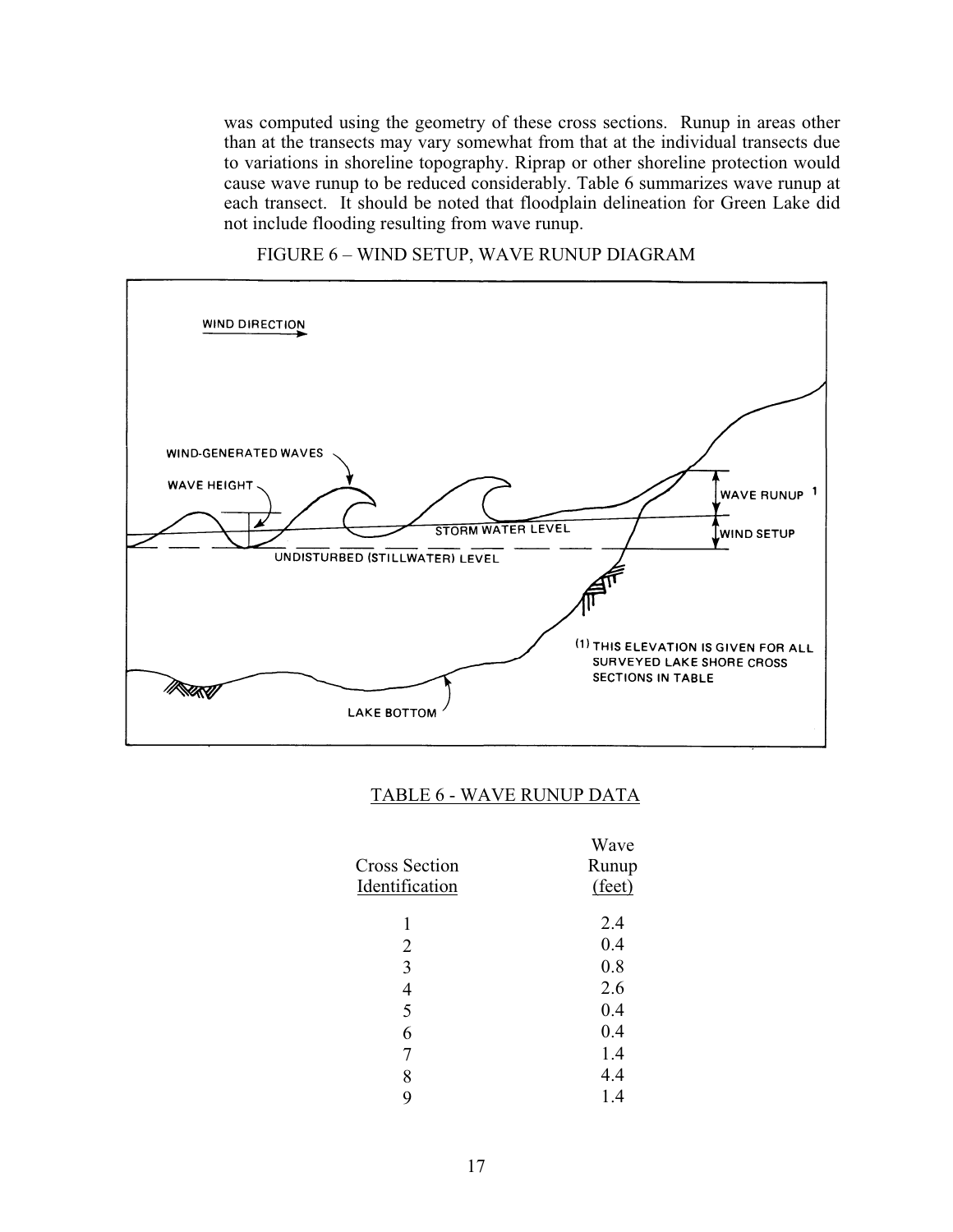<span id="page-21-0"></span>This Countywide Analysis:

A HEC-RAS model was developed for Silver Creek by the WDNR using previously developed HEC-2 models for the stream. After conversion to HEC-RAS, revisions were made within the model to balance bridges, etc. Starting water surface elevations were estimated based on the same event flooding stage of Green Lake. Multiple profiles were calculated using the HMS model for the 10-, 2-, and 1-percent annual chance recurrence interval events. The 0.2-percent chance annual recurrence event was based on a log plot extension of the other three calculated flows.

Roughness factors (Manning's "n" values) used in the hydraulic computations were chosen by engineering judgment and were based on field observations of the streams and floodplain areas. Roughness factors for all streams studied by detailed methods are shown in Table 7, "Manning's "n" Values."

|                                                     | TABLE 7 - MANNING'S "n" VALUES |                 |
|-----------------------------------------------------|--------------------------------|-----------------|
| Stream                                              | Channel "n"                    | Overbank "n"    |
| Barnes Creek                                        | $0.033 - 0.035$                | 0.075           |
| East Tributary                                      | $0.030 - 0.045$                | $0.025 - 0.100$ |
| Fox River                                           | $0.033 - 0.050$                | $0.035 - 0.080$ |
| <b>Grand River</b>                                  | $0.030 - 0.045$                | $0.025 - 0.100$ |
| Puchyan River                                       | $\ast$                         | $\ast$          |
| Silver Creek                                        | $0.030 - 0.033$                | $0.060 - 0.08$  |
| West Tributary                                      | $0.030 - 0.045$                | $0.025 - 0.100$ |
| Winchell Springs Creek<br>Information not available | $0.033 - 0.035$                | 0.075           |

Locations of selected cross sections used in the hydraulic analyses are shown on the Flood Profiles (Exhibit 1). For stream segments for which a floodway was computed (Section 4.2), selected cross section locations are also shown on the FIRM.

The hydraulic analyses for this study were based on unobstructed flow. The flood elevations shown on the Flood Profiles (Exhibit 1) are thus considered valid only if hydraulic structures remain unobstructed, operate properly, and do not fail.

#### 3.3 Vertical Datum

All FISs and FIRMs are referenced to a specific vertical datum. The vertical datum provides a starting point against which flood, ground, and structure elevations can be referenced and compared. Until recently, the standard vertical datum in use for newly created or revised FISs and FIRMs was the National Geodetic Vertical Datum of 1929 (NGVD). With the completion of the North American Vertical Datum of 1988 (NAVD), many FIS reports and FIRMs are now prepared using NAVD as the referenced vertical datum.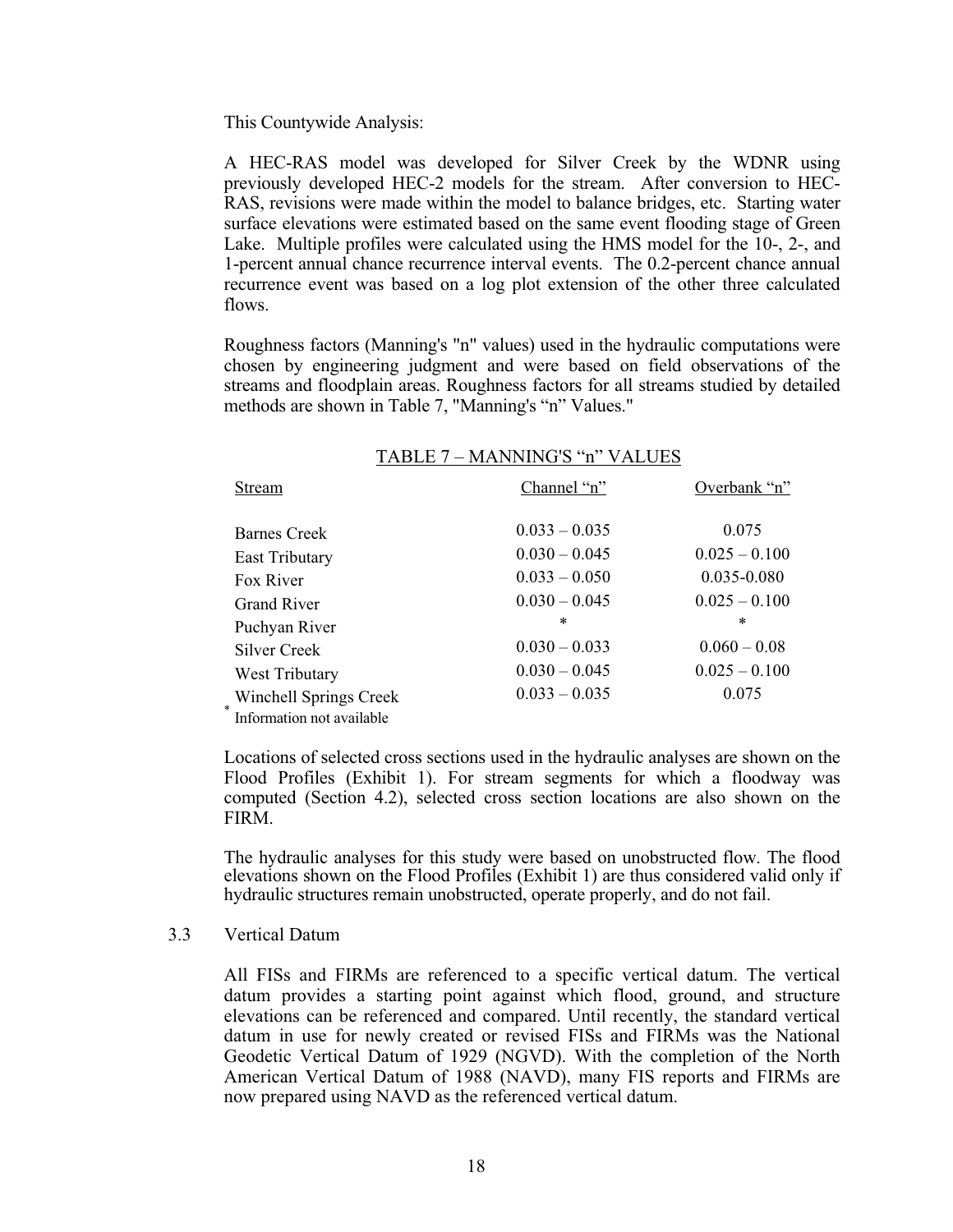<span id="page-22-0"></span>Flood elevations shown in this FIS report and on the FIRM are referenced to NAVD. These flood elevations must be compared to structure and ground elevations referenced to the same vertical datum. Some of the data used in this revision were taken from the prior effective FIS reports and FIRMs and adjusted to NAVD88. The datum conversion factor from NGVD29 to NAVD88 in Green Lake County is -0.1 feet.

For additional information regarding conversion between the NGVD and NAVD, visit the National Geodetic Survey website at www.ngs.noaa.gov, or contact the National Geodetic Survey at the following address:

Vertical Network Branch, N/CG13 National Geodetic Survey, NOAA Silver Spring Metro Center 3 1315 East-West Highway Silver Spring, Maryland 20910 (301) 713-3191

Temporary vertical monuments are often established during the preparation of a flood hazard analysis for the purpose of establishing local vertical control. Although these monuments are not shown on the FIRM, they may be found in the Technical Support Data Notebook associated with the FIS report and FIRM for this community. Interested individuals may contact FEMA to access these data.

To obtain current elevation, descriptions, and/or location information for benchmarks shown on this map, please contact the Information Services Branch of the NGS at (301) 713-3242, or visit their website at www.ngs.noaa.gov.

#### 4.0 **FLOODPLAIN MANAGEMENT APPLICATIONS**

The NFIP encourages State and local governments to adopt sound floodplain management programs. To assist in this endeavor, each FIS provides 1-percent annual chance floodplain data, which may include a combination of the following: 10-, 2-, 1-, and 0.2-percent annual chance flood elevations; delineations of the 1-percent annual chance and 0.2-percent annual chance floodplains; and 1-percent annual chance floodway. This information is presented on the FIRM and in many components of the FIS, including Flood Profiles, Floodway Data tables, and Summary of Stillwater Elevation tables. Users should reference the data presented in the FIS as well as additional information that may be available at the local community map repository before making flood elevation and/or floodplain boundary determinations.

#### 4.1 Floodplain Boundaries

To provide a national standard without regional discrimination, the 1-percent annual chance (1-percent annual chance) flood has been adopted by FEMA as the base flood for floodplain management purposes. The 0.2-percent-annual-chance flood is employed to indicate additional areas of flood risk in the community. For each stream studied by detailed methods, the 1- and 0.2-percent-annual-chance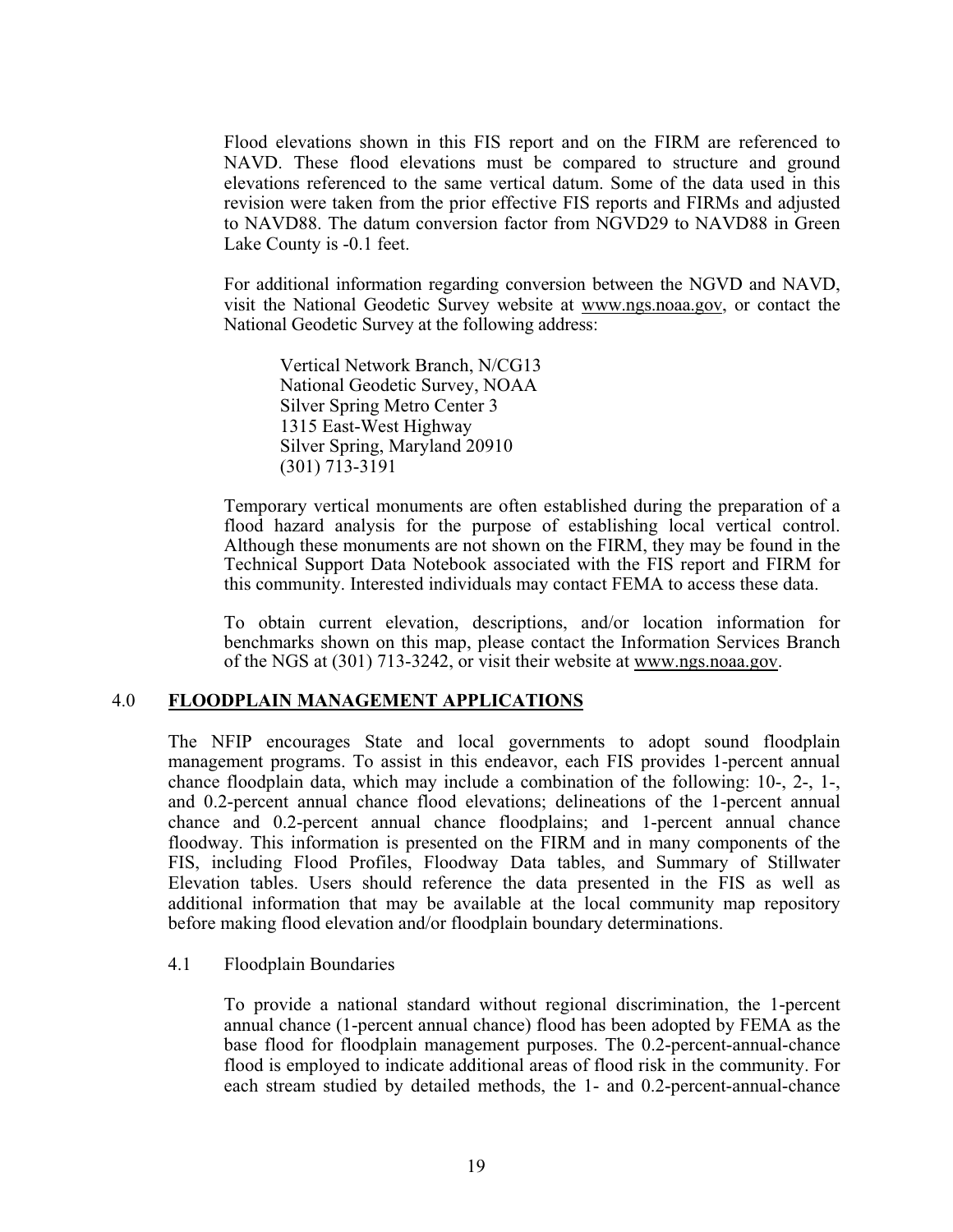<span id="page-23-0"></span>floodplain boundaries have been delineated using the flood elevations determined at each cross section.

For the pre-countywide analyses the Green Lake County unincorporated area detailed boundaries between cross sections were interpolated using USGS topographic maps enlarged to a scale of 1:12,000 (Reference 8). For streams within the City of Berlin the boundaries between cross sections were interpolated using topographic maps at a scale of 1:4800, with a contour interval of 2 feet (Reference 17), and a contour map at a scale of 1:6000, with a 1 foot contour interval (Reference 18). For streams within the City of Princeton the boundaries between cross sections were interpolated using topographic maps at a scale of 1:62,500 with a contour interval of 20 feet (Reference 19). Within the City of Markesan the boundaries between cross sections were interpolated using aerial photographs at a scale of 1:2400 with a contour interval of 2 feet, which were verified using USGS topographic maps at a scale of 1:24,000, with a contour interval of 10 feet (References 20, 21).

For this countywide study, the 1- and 0.2-percent annual chance floodplain boundaries were re-delineated using a digital terrain model that meets National Map Accuracy Standards for mapping at a scale of 1:2400 in select urban areas, and 1:4800 elsewhere.

The 1- and 0.2-percent annual chance floodplain boundaries are shown on the FIRM (Exhibit 2). On this map, the 1-percent annual chance floodplain boundary corresponds to the boundary of the areas of special flood hazards (Zones A and AE), and the 0.2-percent annual chance floodplain boundary corresponds to the boundary of areas of moderate flood hazards. In cases where the 1- and 0.2-perent annual chance floodplain boundaries are close together, only the 1-percent annual chance floodplain boundary has been shown. Small areas within the floodplain boundaries may lie above the flood elevations but cannot be shown due to limitations of the map scale and/or lack of detailed topographic data.

For the streams studied by approximate methods, only the 1-percent-annual-chance floodplain boundary is shown on the FIRM (Exhibit 2).

#### 4.2 Floodways

Encroachment on floodplains, such as structures and fill, reduces flood-carrying capacity, increases flood heights and velocities, and increases flood hazards in areas beyond the encroachment itself. One aspect of floodplain management involves balancing the economic gain from floodplain development against the resulting increase in flood hazard. For purposes of the NFIP, a floodway is used as a tool to assist local communities in this aspect of floodplain management. Under this concept, the area of the 1-percent annual chance floodplain is divided into a floodway and a floodway fringe. The floodway is the channel of a stream, plus any adjacent floodplain areas, that must be kept free of encroachment so that the 1 percent annual chance flood can be carried without substantial increases in flood heights. Minimum Federal standards limit such increases to 1.0 foot, provided that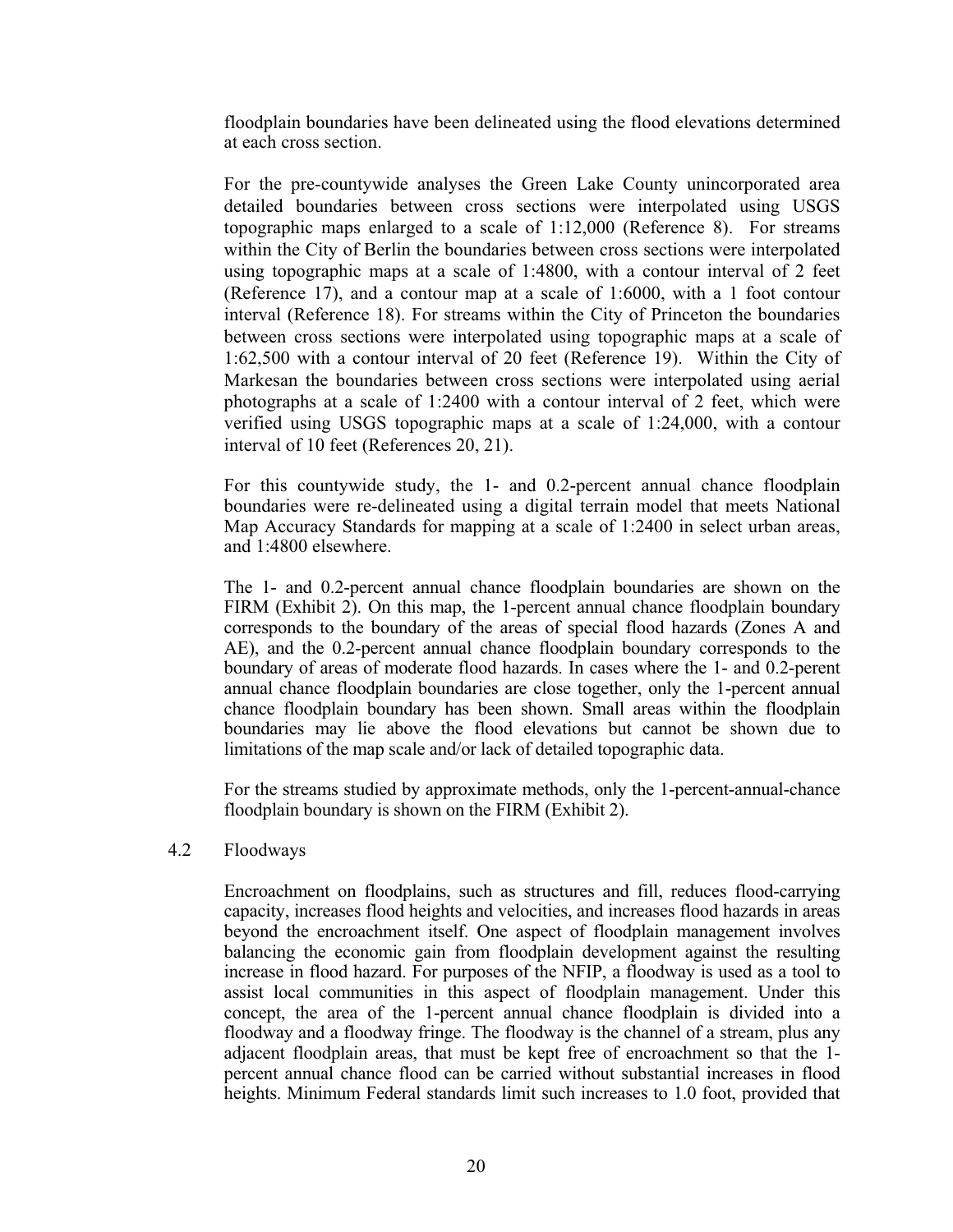hazardous velocities are not produced. However, Wisconsin has established a more strict policy and does not allow any increase in the regional flood height for flood fringe developments (Reference 22). The increase shown in Table 8, "Floodway Data" for certain stream segments were calculated before this policy went into effect, and are shown as the regulatory elevation to remain in compliance with the current regulation. The floodways in this FIS are presented to local agencies as minimum standards that can be adopted directly or that can be used as a basis for additional floodway studies.

The floodways presented in this FIS were computed for certain stream segments on the basis of equal conveyance reduction from each side of the floodplain. Floodway widths were computed at cross sections. Between cross sections, the floodway boundaries were interpolated. The results of the floodway computations are tabulated for selected cross sections (see Table 8, Floodway Data). The computed floodways are shown on the FIRM (Exhibit 2). In cases where the floodway and 1-percent annual chance floodplain boundaries are either close together or collinear, only the floodway boundary is shown.

In the redelineation efforts, the floodways were not recalculated. As a result, there were areas where the previous floodway did not fit within the boundaries of the redelineated 1-percent annual chance floodplain. In these areas, the floodway was reduced. Water surface elevations, with and without a floodway, the mean velocity in the floodway, and the location and area at each surveyed cross section as determined by hydraulic methods can be seen in Table 8, Floodway Data Table. The width of the floodway depicted by the FIRM panels and the amount of reduction to fit the floodway inside the 1-percent annual chance floodplain, if necessary, is also listed.

No portions of the floodways extend beyond the Green Lake County boundary.

The area between the floodway and 1-percent annual chance floodplain boundaries is termed the floodway fringe. The floodway fringe encompasses the portion of the floodplain that could be completely obstructed without increasing the water-surface elevation (WSEL) of the base flood by more than 1.0 foot at any point. Typical relationships between the floodway and the floodway fringe and their significance to floodplain development are shown in Figure 7, "Floodway Schematic."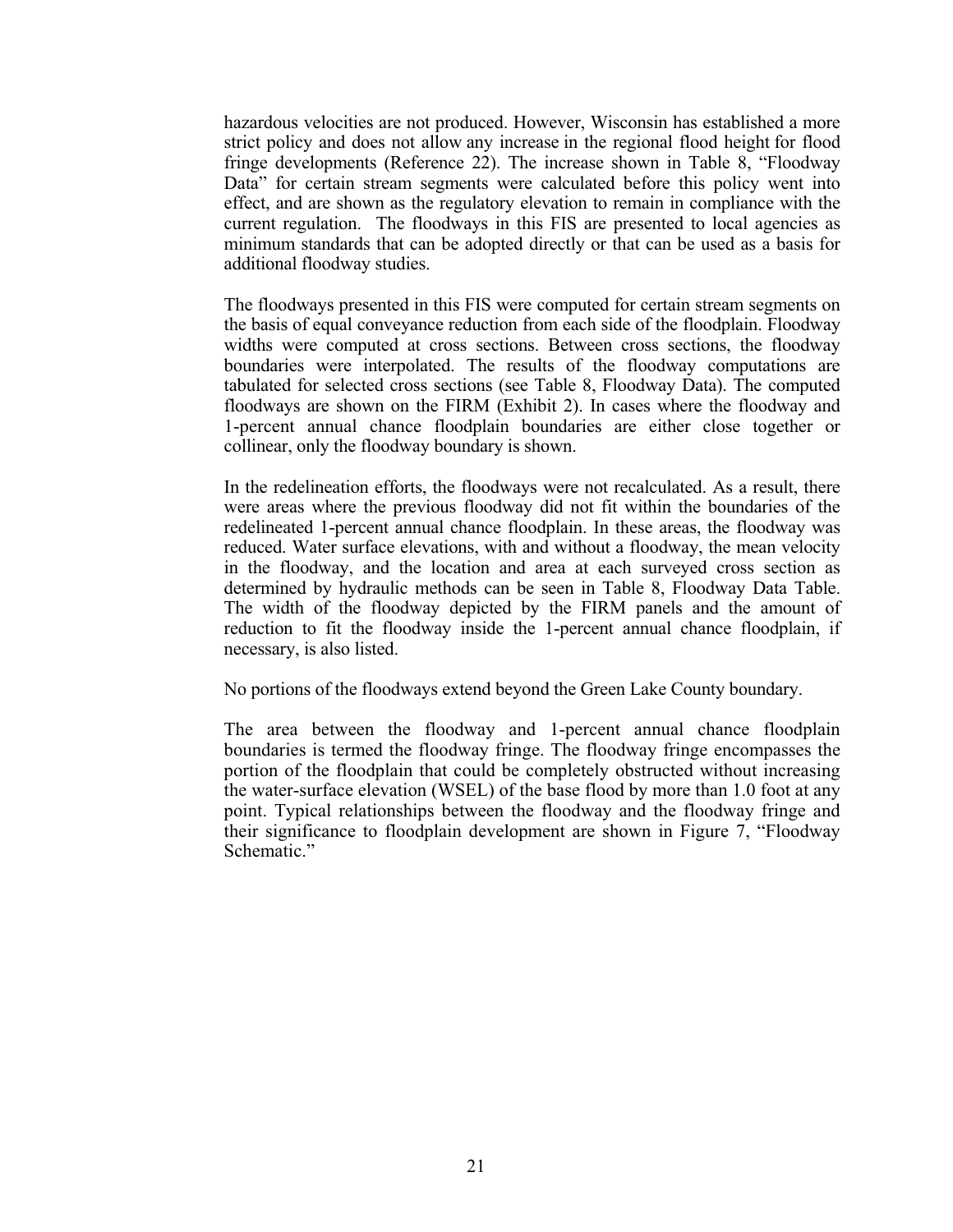<span id="page-25-0"></span>

## FIGURE 7 – FLOODWAY SCHEMATIC

# 5.0 **INSURANCE APPLICATIONS**

For flood insurance rating purposes, flood insurance zone designations are assigned to a community based on the results of the engineering analyses. The zones are as follows:

#### Zone A

Zone A is the flood insurance rate zone that corresponds to the 1-percent floodplains that are determined in the FIS by approximate methods. Because detailed hydraulic analyses are not performed for such areas, no base (1-percent annual chance) flood elevations or depths are shown within this zone.

#### Zone AE

Zone AE is the flood insurance rate zone that corresponds to the 1-percent annual chance floodplains that are determined in the FIS by detailed methods. In most instances, whole-foot base flood elevations derived from the detailed hydraulic analyses are shown at selected intervals within this zone.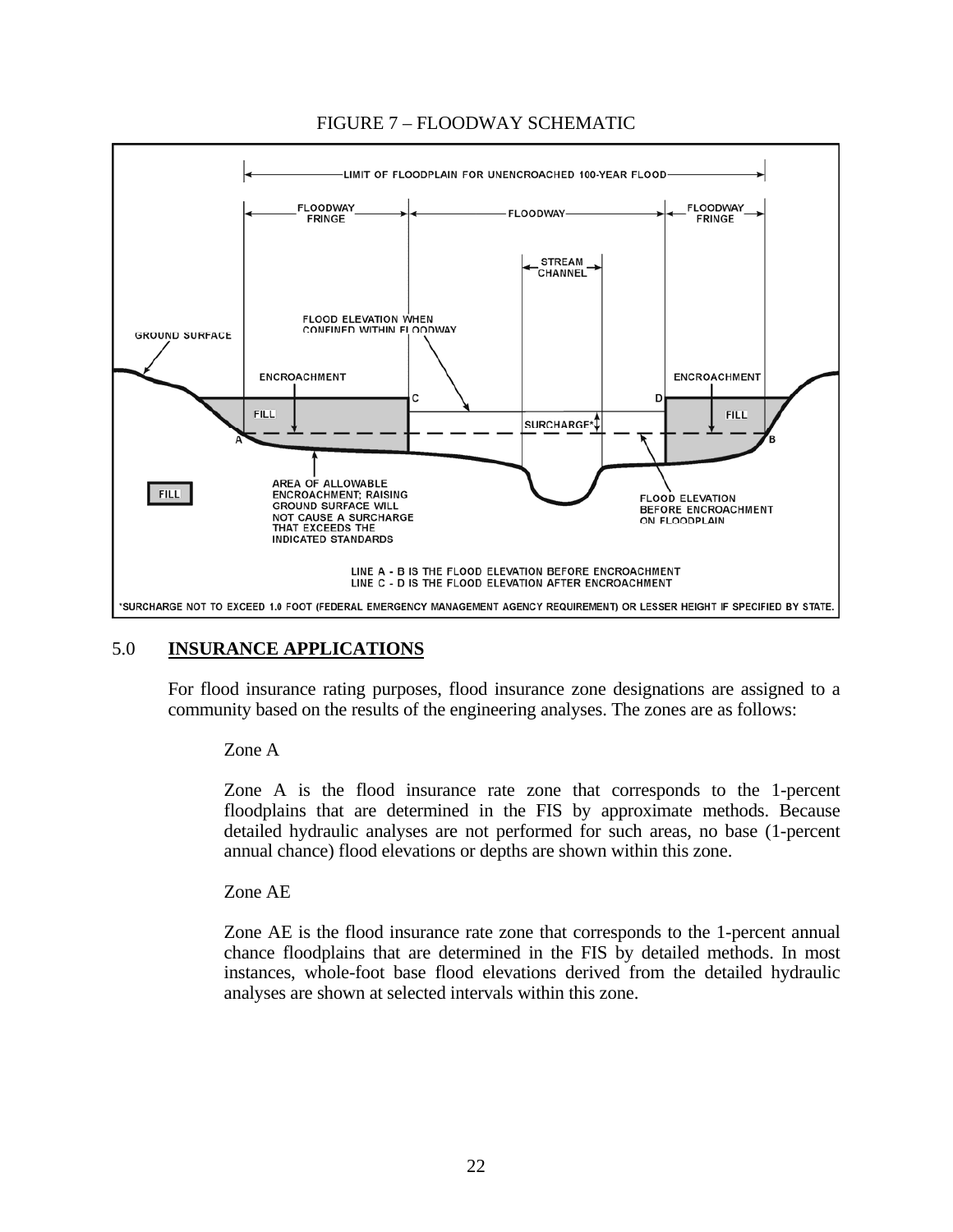<span id="page-26-0"></span>

| <b>FLOODING SOURCE</b> |                      |                        |                                            | <b>FLOODWAY</b>                                        |                                                          | <b>1-PERCENT-ANNUAL-CHANCE FLOOD</b><br><b>WATER SURFACE ELEVATION (FEET NAVD 88)</b> |                                   |                                |                 |
|------------------------|----------------------|------------------------|--------------------------------------------|--------------------------------------------------------|----------------------------------------------------------|---------------------------------------------------------------------------------------|-----------------------------------|--------------------------------|-----------------|
| <b>CROSS SECTION</b>   | <b>DISTANCE</b>      | <b>WIDTH</b><br>(FEET) | <b>SECTION</b><br>AREA<br>(SQUARE<br>FEET) | <b>MEAN</b><br><b>VELOCITY</b><br>(FEET PER<br>SECOND) | <b>WIDTH</b><br><b>REDUCED</b><br><b>STUDY</b><br>(FEET) | FROM PRIOR REGULATORY                                                                 | <b>WITHOUT</b><br><b>FLOODWAY</b> | <b>WITH</b><br><b>FLOODWAY</b> | <b>INCREASE</b> |
| <b>BARNES CREEK</b>    |                      |                        |                                            |                                                        |                                                          |                                                                                       |                                   |                                |                 |
| Α                      | 2,323 <sup>1</sup>   | 135                    | 314                                        | $5.0$                                                  | 0                                                        | 758.0                                                                                 | $758.0^4$                         | $758.0^4$                      | 0.0             |
| B                      | $2,481^1$            | 160                    | 1,142                                      | 1.4                                                    | $\mathbf 0$                                              | 758.5                                                                                 | 758.5                             | 758.5                          | 0.0             |
| $\mathsf{C}$           | $4,488^1$            | 240                    | 1,300                                      | 1.2                                                    | 0                                                        | 759.5                                                                                 | 759.5                             | 759.5                          | 0.0             |
| D                      | $7,075^1$            | 320                    | 1,010                                      | 1.6                                                    | $\mathbf 0$                                              | 760.3                                                                                 | 760.3                             | 760.3                          | 0.0             |
| E                      | 9,609 <sup>1</sup>   | 300                    | 1,209                                      | 1.3                                                    | 0                                                        | 761.2                                                                                 | 761.2                             | 761.3                          | 0.1             |
| F                      | $9,820^{1}$          | 70                     | 311                                        | 5.1                                                    | $\mathbf 0$                                              | 761.9                                                                                 | 761.9                             | 762.0                          | 0.1             |
| <b>EAST TRIBUTARY</b>  |                      |                        |                                            |                                                        |                                                          |                                                                                       |                                   |                                |                 |
| Α                      | $560^2$              | 70                     | 66                                         | 6.5                                                    | 0                                                        | 850.5                                                                                 | 850.5                             | 850.5                          | 0.0             |
| B                      | $750^2$              | 65                     | 322                                        | 1.4                                                    | $\mathbf 0$                                              | 853.4                                                                                 | 853.4                             | 853.4                          | 0.0             |
| $\mathsf C$            | $2,000^2$            | 365                    | 2,197                                      | $0.2\,$                                                | 223                                                      | 853.5                                                                                 | 853.5                             | 853.5                          | $0.0\,$         |
| D                      | $3,670^2$            | 227                    | 1,111                                      | 0.4                                                    | 333                                                      | 853.8                                                                                 | 853.8                             | 853.8                          | 0.0             |
| <b>FOX RIVER</b>       |                      |                        |                                            |                                                        |                                                          |                                                                                       |                                   |                                |                 |
| Α                      | 456,297 <sup>3</sup> | 460                    | 3,884                                      | 2.3                                                    | 0                                                        | 757.4                                                                                 | 757.4                             | 757.8                          | 0.4             |
| B                      | 456,931 <sup>3</sup> | 588                    | 1,961                                      | 4.6                                                    | $\pmb{0}$                                                | 757.4                                                                                 | 757.4                             | 757.8                          | 0.4             |
| $\mathsf C$            | $459,518^3$          | 293                    | 2,642                                      | 3.4                                                    | 0                                                        | 758.7                                                                                 | 758.7                             | 759.0                          | 0.3             |
| D                      | $461,419^3$          | 550                    | 2,764                                      | 3.3                                                    | 0                                                        | 759.2                                                                                 | 759.2                             | 759.4                          | 0.3             |
| Ε                      | $461,683^3$          | 130                    | 1,880                                      | 4.8                                                    | 0                                                        | 759.3                                                                                 | 759.3                             | 759.5                          | 0.3             |
| F                      | 461,841 <sup>3</sup> | 175                    | 3,406                                      | 2.6                                                    | $\mathbf 0$                                              | 759.9                                                                                 | 759.9                             | 760.1                          | 0.2             |
| G                      | $463,900^3$          | 660                    | 5,440                                      | 1.7                                                    | 0                                                        | 760.2                                                                                 | 760.2                             | 760.4                          | 0.2             |
| H                      | 467,1743             | 2,090                  | 14,067                                     | 0.6                                                    | 0                                                        | 760.4                                                                                 | 760.4                             | 760.7                          | 0.3             |
|                        | 469,920 <sup>3</sup> | 1,464                  | 12,701                                     | 0.7                                                    | $\mathbf 0$                                              | 760.4                                                                                 | 760.4                             | 760.7                          | 0.3             |
|                        | 472,190 <sup>3</sup> | 1,680                  | 8,005                                      | $1.1$                                                  | 0                                                        | 760.8                                                                                 | 760.8                             | 760.5                          | $0.0\,$         |
| Κ                      | $476,625^3$          | 3,090                  | 20,015                                     | 0.4                                                    | $\mathbf 0$                                              | 760.8                                                                                 | 760.8                             | 760.8                          | 0.0             |

of backwater effects from Fox River <sup>1</sup> Stream distance in feet above confluence with Fox River,  $^2$  Stream distance in feet above confluence with Grand River,  $^3$  Stream distance in feet above mouth,  $^4$  Elevation computed without consideration

 **FEDERAL EMERGENCY MANAGEMENT AGENCY GREEN LAKE COUNTY AND INCORPORATED AREAS**

TABLE 8 **TABLE 8**

# **FLOODWAY DATA**

**BARNES CREEK - EAST TRIBUTARY - FOX RIVER**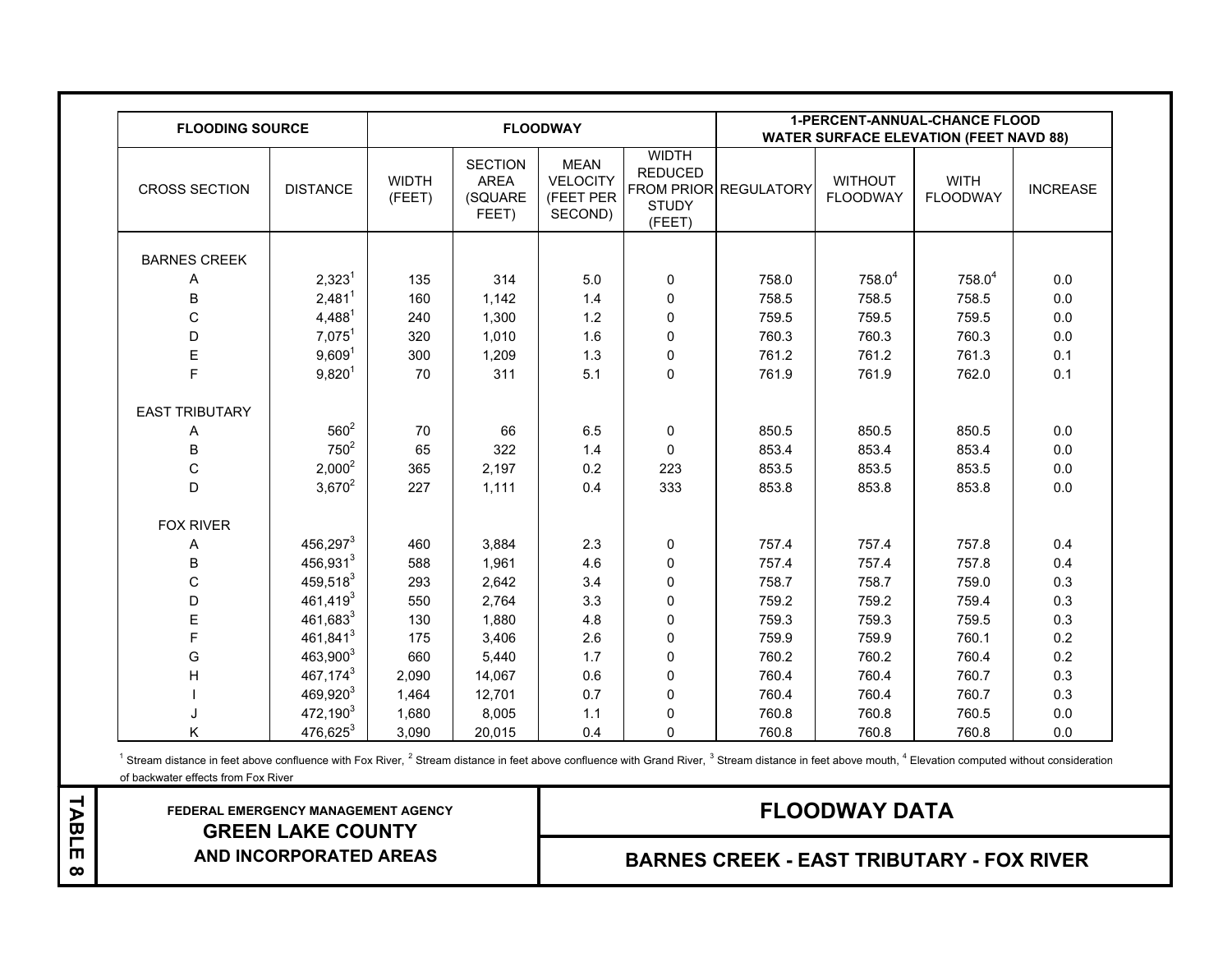| <b>FLOODING SOURCE</b>                           |                       |                        |                                                   | <b>FLOODWAY</b>                                        |                                                          | <b>1-PERCENT-ANNUAL-CHANCE FLOOD</b><br><b>WATER SURFACE ELEVATION (FEET NAVD 88)</b> |                                   |                                |                 |
|--------------------------------------------------|-----------------------|------------------------|---------------------------------------------------|--------------------------------------------------------|----------------------------------------------------------|---------------------------------------------------------------------------------------|-----------------------------------|--------------------------------|-----------------|
| <b>CROSS SECTION</b>                             | DISTANCE <sup>1</sup> | <b>WIDTH</b><br>(FEET) | <b>SECTION</b><br><b>AREA</b><br>(SQUARE<br>FEET) | <b>MEAN</b><br><b>VELOCITY</b><br>(FEET PER<br>SECOND) | <b>WIDTH</b><br><b>REDUCED</b><br><b>STUDY</b><br>(FEET) | FROM PRIOR REGULATORY                                                                 | <b>WITHOUT</b><br><b>FLOODWAY</b> | <b>WITH</b><br><b>FLOODWAY</b> | <b>INCREASE</b> |
| <b>FOX RIVER</b><br>(Continued)                  |                       |                        |                                                   |                                                        |                                                          |                                                                                       |                                   |                                |                 |
|                                                  | 482,011               | 2,690                  | 17,210                                            | 0.5                                                    | 0                                                        | 760.9                                                                                 | 760.9                             | 760.9                          | 0.0             |
| M                                                | 485,284               | 3,050                  | 12,205                                            | 0.7                                                    | $\mathbf 0$                                              | 761.0                                                                                 | 761.0                             | 761.0                          | $0.0\,$         |
| ${\sf N}$                                        | 490,353               | 2,297                  | 12,650                                            | 0.7                                                    | 133                                                      | 761.2                                                                                 | 761.2                             | 761.2                          | $0.0\,$         |
| O<br>P <sup>2</sup>                              | 494,683               | 2,750                  | 13,325                                            | 0.7                                                    | $\mathbf 0$                                              | 761.3                                                                                 | 761.3                             | 761.3                          | 0.0             |
| $\mathsf{Q}^2$<br>$R^2$<br>$\mbox{S}^2$<br>$T^2$ |                       |                        |                                                   |                                                        |                                                          |                                                                                       |                                   |                                |                 |
| U                                                | 525,624               | 3,500                  | 8,450                                             | 1.0                                                    | 0                                                        | 762.4                                                                                 | 762.4                             | 762.4                          | $0.0\,$         |
| $\vee$                                           | 534,336               | 2,030                  | 9,820                                             | 0.9                                                    | 0                                                        | 763.4                                                                                 | 763.4                             | 763.4                          | 0.0             |
| W                                                | 541,992               | 920                    | 3,350                                             | 2.6                                                    | 0                                                        | 764.3                                                                                 | 764.3                             | 764.3                          | 0.0             |
| X                                                | 546,163               | 1,200                  | 4,150                                             | 2.1                                                    | $\pmb{0}$                                                | 765.1                                                                                 | 765.1                             | 765.1                          | $0.0\,$         |
| Υ                                                | 549,700               | 1,100                  | 6,400                                             | 1.4                                                    | $\pmb{0}$                                                | 765.8                                                                                 | 765.8                             | 765.8                          | $0.0\,$         |
| Z                                                | 553,608               | 938                    | 4,774                                             | 1.5                                                    | $\mathbf{0}$                                             | 766.1                                                                                 | 766.1                             | 766.1                          | 0.0             |
| AA                                               | 554,083               | 394                    | 3,435                                             | 2.0                                                    | 130                                                      | 766.1                                                                                 | 766.1                             | 766.1                          | $0.0\,$         |
| AB                                               | 554,400               | 509                    | 2,455                                             | 2.8                                                    | 0                                                        | 766.3                                                                                 | 766.3                             | 766.3                          | 0.0             |
| $\mathsf{AC}$                                    | 554,822               | 480                    | 2,181                                             | $3.2\,$                                                | $\mathbf{0}$                                             | 766.4                                                                                 | 766.4                             | 766.4                          | $0.0\,$         |
| AD                                               | 556,195               | 184                    | 2,140                                             | 3.2                                                    | 127                                                      | 766.9                                                                                 | 766.9                             | 766.9                          | 0.0             |
| AE                                               | 556,512               | 187                    | 2,200                                             | 3.1                                                    | 132                                                      | 767.1                                                                                 | 767.1                             | 767.1                          | 0.0             |
| AF                                               | 558,096               | 2,317                  | 11,850                                            | 0.6                                                    | 0                                                        | 767.3                                                                                 | 767.3                             | 767.3                          | 0.0             |
| AG                                               | 559,152               | 2,576                  | 13,377                                            | 0.5                                                    | $\mathbf 0$                                              | 767.3                                                                                 | 767.3                             | 767.3                          | $0.0\,$         |
| AH                                               | 563,798               | 1,815                  | 9,310                                             | 0.9                                                    | 115                                                      | 767.6                                                                                 | 767.6                             | 767.6                          | $0.0\,$         |
| Al                                               | 566,913               | 2,220                  | 21,090                                            | 0.4                                                    | 170                                                      | 767.8                                                                                 | 767.8                             | 767.8                          | $0.0\,$         |

with Fox River <sup>1</sup> Stream distance in feet above mouth, <sup>2</sup> Floodway not shown between cross sections O and U since floodways were not computed for White and Puchyan Rivers in the area of their confluence

 **FEDERAL EMERGENCY MANAGEMENT AGENCY GREEN LAKE COUNTY AND INCORPORATED AREAS**

TABLE8 **TABLE 8**

**FLOODWAY DATA**

**FOX RIVER**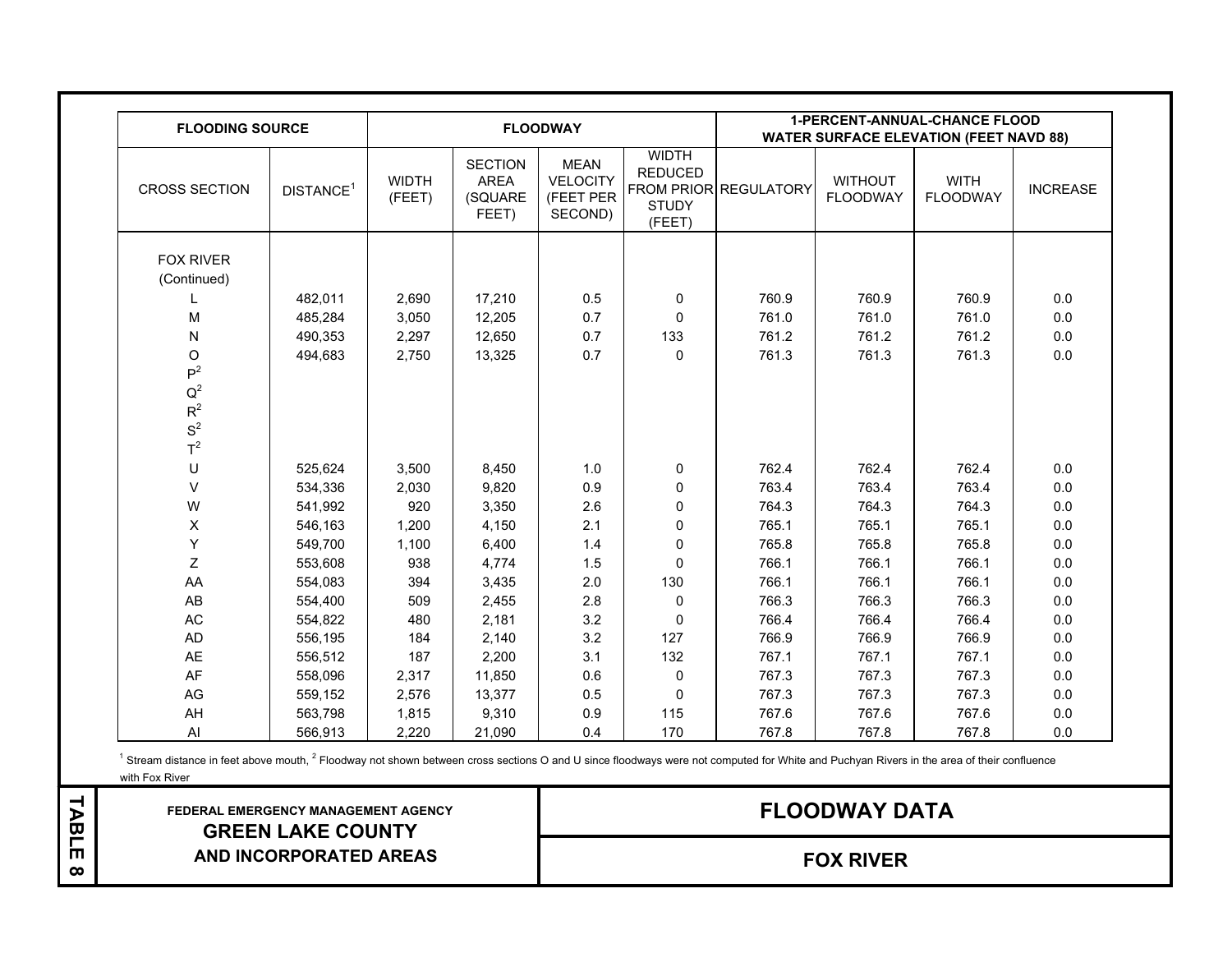| <b>FLOODING SOURCE</b> |                       |                        |                                                   | <b>FLOODWAY</b>                                        |                                                          |                       |                                   | <b>1-PERCENT-ANNUAL-CHANCE FLOOD</b><br><b>WATER SURFACE ELEVATION (FEET NAVD 88)</b> |                 |
|------------------------|-----------------------|------------------------|---------------------------------------------------|--------------------------------------------------------|----------------------------------------------------------|-----------------------|-----------------------------------|---------------------------------------------------------------------------------------|-----------------|
| <b>CROSS SECTION</b>   | DISTANCE <sup>1</sup> | <b>WIDTH</b><br>(FEET) | <b>SECTION</b><br><b>AREA</b><br>(SQUARE<br>FEET) | <b>MEAN</b><br><b>VELOCITY</b><br>(FEET PER<br>SECOND) | <b>WIDTH</b><br><b>REDUCED</b><br><b>STUDY</b><br>(FEET) | FROM PRIOR REGULATORY | <b>WITHOUT</b><br><b>FLOODWAY</b> | <b>WITH</b><br><b>FLOODWAY</b>                                                        | <b>INCREASE</b> |
| <b>FOX RIVER</b>       |                       |                        |                                                   |                                                        |                                                          |                       |                                   |                                                                                       |                 |
| (Continued)            |                       |                        |                                                   |                                                        |                                                          |                       |                                   |                                                                                       |                 |
| AJ                     | 570,398               | 2,230                  | 13,130                                            | 0.7                                                    | $\mathbf 0$                                              | 767.9                 | 767.9                             | 767.9                                                                                 | 0.0             |
| AK                     | 573,936               | 1,460                  | 3,805                                             | 2.3                                                    | $\mathbf 0$                                              | 767.9                 | 767.9                             | 767.9                                                                                 | 0.0             |
| AL                     | 581,116               | 2,650                  | 15,600                                            | 0.6                                                    | $\mathbf 0$                                              | 768.5                 | 768.5                             | 768.5                                                                                 | 0.0             |
| AM                     | 585,710               | 2,330                  | 11,930                                            | 0.7                                                    | $\mathbf 0$                                              | 768.7                 | 768.7                             | 768.7                                                                                 | 0.0             |
| AN                     | 590,198               | 3,180                  | 11,550                                            | 0.7                                                    | $\mathbf 0$                                              | 768.8                 | 768.8                             | 768.8                                                                                 | $0.0\,$         |
| <b>AO</b>              | 596,323               | 2,150                  | 12,350                                            | 0.7                                                    | $\mathbf{0}$                                             | 769.1                 | 769.1                             | 769.1                                                                                 | 0.0             |
| AP                     | 599,068               | 840                    | 6,750                                             | 1.3                                                    | $\Omega$                                                 | 769.1                 | 769.1                             | 769.1                                                                                 | 0.0             |
| AQ                     | 604,982               | 2,382                  | 12,870                                            | 0.7                                                    | 147                                                      | 769.3                 | 769.3                             | 769.3                                                                                 | 0.0             |
| AR                     | 608,784               | 2,470                  | 15,850                                            | 0.5                                                    | $\mathbf{0}$                                             | 769.3                 | 769.3                             | 769.3                                                                                 | $0.0\,$         |
| AS                     | 616,545               | 2,142                  | 14,220                                            | 0.6                                                    | 388                                                      | 769.4                 | 769.4                             | 769.4                                                                                 | 0.0             |
| AT                     | 621,192               | 1,730                  | 13,655                                            | 0.6                                                    | $\mathbf{0}$                                             | 769.5                 | 769.5                             | 769.5                                                                                 | 0.0             |
| AU                     | 625,416               | 5,124                  | 31,125                                            | 0.3                                                    | 276                                                      | 769.5                 | 769.5                             | 769.5                                                                                 | 0.0             |
| <b>GRAND RIVER</b>     |                       |                        |                                                   |                                                        |                                                          |                       |                                   |                                                                                       |                 |
| Α                      | 82,420                | 3,068                  | 20,355                                            | 0.4                                                    | 232                                                      | 794.9                 | 794.9                             | 794.9                                                                                 | 0.0             |
| В                      | 84,849                | 190                    | 925                                               | 8.1                                                    | $\mathbf{0}$                                             | 794.9                 | 794.9                             | 794.9                                                                                 | 0.0             |
| C                      | 88,862                | 710                    | 4,960                                             | 1.5                                                    | $\Omega$                                                 | 801.4                 | 801.4                             | 801.4                                                                                 | 0.0             |
| D                      | 94,670                | 449                    | 1,855                                             | 3.2                                                    | 456                                                      | 802.0                 | 802.0                             | 802.0                                                                                 | 0.0             |
| E                      | 98,736                | 581                    | 3,365                                             | 1.8                                                    | 179                                                      | 805.7                 | 805.7                             | 805.7                                                                                 | $0.0\,$         |
| F                      | 103,065               | 1,290                  | 2,955                                             | 2.0                                                    | 0                                                        | 808.7                 | 808.7                             | 808.7                                                                                 | $0.0\,$         |
| G                      | 107,448               | 370                    | 1,040                                             | 5.8                                                    | $\mathbf{0}$                                             | 814.4                 | 814.4                             | 814.4                                                                                 | 0.0             |
| $\mathsf{H}$           | 111,249               | 420                    | 2,695                                             | 2.2                                                    | 140                                                      | 821.0                 | 821.0                             | 821.0                                                                                 | $0.0\,$         |
|                        | 113,889               | 50                     | 360                                               | 16.7                                                   | $\mathbf 0$                                              | 827.0                 | 827.0                             | 827.0                                                                                 | $0.0\,$         |
| J                      | 114,206               |                        |                                                   | CENTERLINE OF DAM                                      |                                                          | 838.3                 |                                   |                                                                                       |                 |

<sup>1</sup> Stream distance in feet above mouth

TABLE 8 **TABLE 8**

## **FEDERAL EMERGENCY MANAGEMENT AGENCY GREEN LAKE COUNTY AND INCORPORATED AREAS**

## **FOX RIVER - GRAND RIVER**

# **FLOODWAY DATA**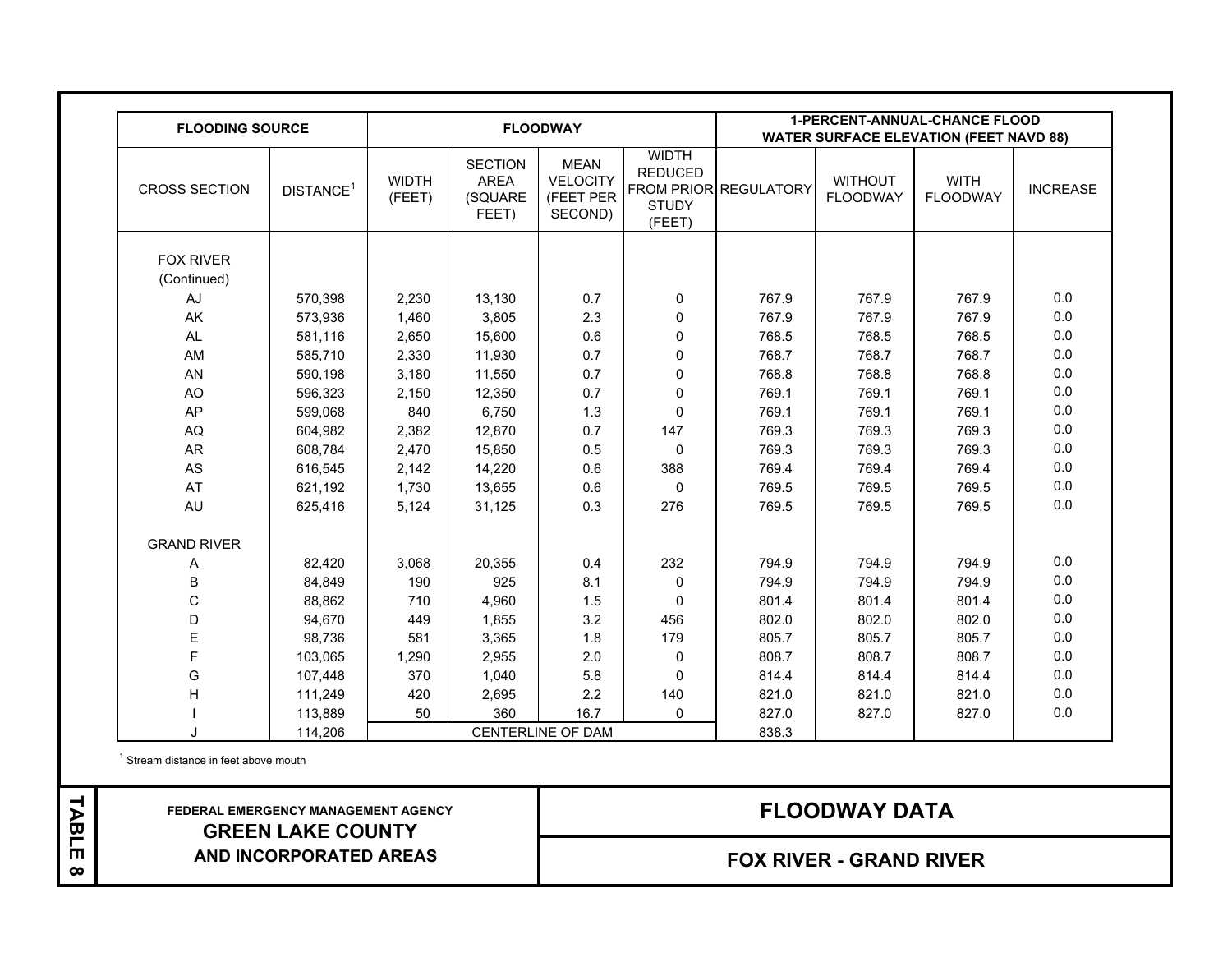| <b>FLOODING SOURCE</b>            |                       |                        |                                                   | <b>FLOODWAY</b>                                        |                                                          | <b>1-PERCENT-ANNUAL-CHANCE FLOOD</b><br><b>WATER SURFACE ELEVATION (FEET NAVD 88)</b> |                                   |                                |                 |
|-----------------------------------|-----------------------|------------------------|---------------------------------------------------|--------------------------------------------------------|----------------------------------------------------------|---------------------------------------------------------------------------------------|-----------------------------------|--------------------------------|-----------------|
| <b>CROSS SECTION</b>              | DISTANCE <sup>1</sup> | <b>WIDTH</b><br>(FEET) | <b>SECTION</b><br><b>AREA</b><br>(SQUARE<br>FEET) | <b>MEAN</b><br><b>VELOCITY</b><br>(FEET PER<br>SECOND) | <b>WIDTH</b><br><b>REDUCED</b><br><b>STUDY</b><br>(FEET) | FROM PRIOR REGULATORY                                                                 | <b>WITHOUT</b><br><b>FLOODWAY</b> | <b>WITH</b><br><b>FLOODWAY</b> | <b>INCREASE</b> |
| <b>GRAND RIVER</b><br>(Continued) |                       |                        |                                                   |                                                        |                                                          |                                                                                       |                                   |                                |                 |
| Κ                                 | 116,899               | 400                    | 3,240                                             | 1.9                                                    | $\mathbf{0}$                                             | 838.5                                                                                 | 838.5                             | 838.5                          | 0.0             |
|                                   | 119,856               | 1,342                  | 1,055                                             | 5.7                                                    | 158                                                      | 838.9                                                                                 | 838.9                             | 838.9                          | 0.0             |
| M                                 | 132,192               | 259                    | 860                                               | 3.6                                                    | 0                                                        | 841.2                                                                                 | 841.2                             | 841.2                          | 0.0             |
| N                                 | 133,067               | 325                    | 1,713                                             | 1.8                                                    | $\mathbf 0$                                              | 843.1                                                                                 | 843.1                             | 843.1                          | 0.0             |
| $\mathsf O$                       | 133,687               | 130                    | 1,022                                             | 3.0                                                    | 80                                                       | 843.4                                                                                 | 843.4                             | 843.4                          | $0.0\,$         |
| P                                 | 134,637               | 233                    | 1,654                                             | 1.9                                                    | 30                                                       | 844.1                                                                                 | 844.1                             | 844.1                          | 0.0             |
| Q                                 | 135,487               | 780                    | 2,921                                             | 1.1                                                    | $\mathbf{0}$                                             | 844.6                                                                                 | 844.6                             | 844.6                          | 0.0             |
| R                                 | 136,367               | 577                    | 3,118                                             | 1.0                                                    | 113                                                      | 844.8                                                                                 | 844.8                             | 844.8                          | 0.0             |
| $\mathsf S$                       | 137,112               | 235                    | 899                                               | 3.4                                                    | 0                                                        | 846.8                                                                                 | 846.8                             | 846.8                          | 0.0             |
| T.                                | 137,412               | 175                    | 572                                               | 5.4                                                    | 0                                                        | 846.9                                                                                 | 846.9                             | 846.9                          | $0.0\,$         |
| U                                 | 137,532               | 230                    | 687                                               | 4.5                                                    | 0                                                        | 847.4                                                                                 | 847.4                             | 847.4                          | 0.0             |
| $\vee$                            | 137,978               | 90                     | 566                                               | 5.4                                                    | 0                                                        | 848.1                                                                                 | 848.1                             | 848.1                          | 0.0             |
| W                                 | 138,518               | 95                     | 465                                               | 6.6                                                    | $\mathbf 0$                                              | 849.1                                                                                 | 849.1                             | 849.1                          | 0.0             |
| $\pmb{\times}$                    | 138,938               | 170                    | 1,327                                             | 2.3                                                    | 80                                                       | 849.9                                                                                 | 849.9                             | 849.9                          | $0.0\,$         |
| Y                                 | 139,358               | 260                    | 1,127                                             | 2.7                                                    | 0                                                        | 850.0                                                                                 | 850.0                             | 850.0                          | 0.0             |
| Z                                 | 140,698               | 295                    | 1,125                                             | 2.7                                                    | 0                                                        | 851.0                                                                                 | 851.0                             | 851.0                          | $0.0\,$         |
| AA                                | 141,378               | 123                    | 716                                               | 4.3                                                    | 55                                                       | 851.9                                                                                 | 851.9                             | 851.9                          | 0.0             |
| AB                                | 142,003               | 190                    | 1,603                                             | 1.9                                                    | 75                                                       | 854.3                                                                                 | 854.3                             | 854.3                          | 0.0             |
| $\mathsf{AC}$                     | 142,553               | 505                    | 2,627                                             | 1.2                                                    | $\pmb{0}$                                                | 854.4                                                                                 | 854.4                             | 854.4                          | $0.0\,$         |
| AD                                | 143,193               | 800                    | 4,244                                             | 0.7                                                    | 0                                                        | 854.5                                                                                 | 854.5                             | 854.5                          | 0.0             |
| AE                                | 144,777               | 380                    | 2,135                                             | 2.2                                                    | 0                                                        | 856.0                                                                                 | 856.0                             | 856.0                          | 0.0             |
| AF                                | 145,622               | 320                    | 524                                               | 8.9                                                    | $\pmb{0}$                                                | 861.7                                                                                 | 861.7                             | 861.7                          | 0.0             |
| AG                                | 146,836               | 250                    | 755                                               | 6.2                                                    | 0                                                        | 866.6                                                                                 | 866.6                             | 866.6                          | $0.0\,$         |
| AH                                | 148,262               | 190                    | 1,090                                             | 4.3                                                    | $\Omega$                                                 | 874.3                                                                                 | 874.3                             | 874.3                          | 0.0             |

<sup>1</sup> Stream distance in feet above mouth

TABLE 8 **TABLE 8**

 **FEDERAL EMERGENCY MANAGEMENT AGENCY GREEN LAKE COUNTY AND INCORPORATED AREAS**

# **FLOODWAY DATA**

**GRAND RIVER**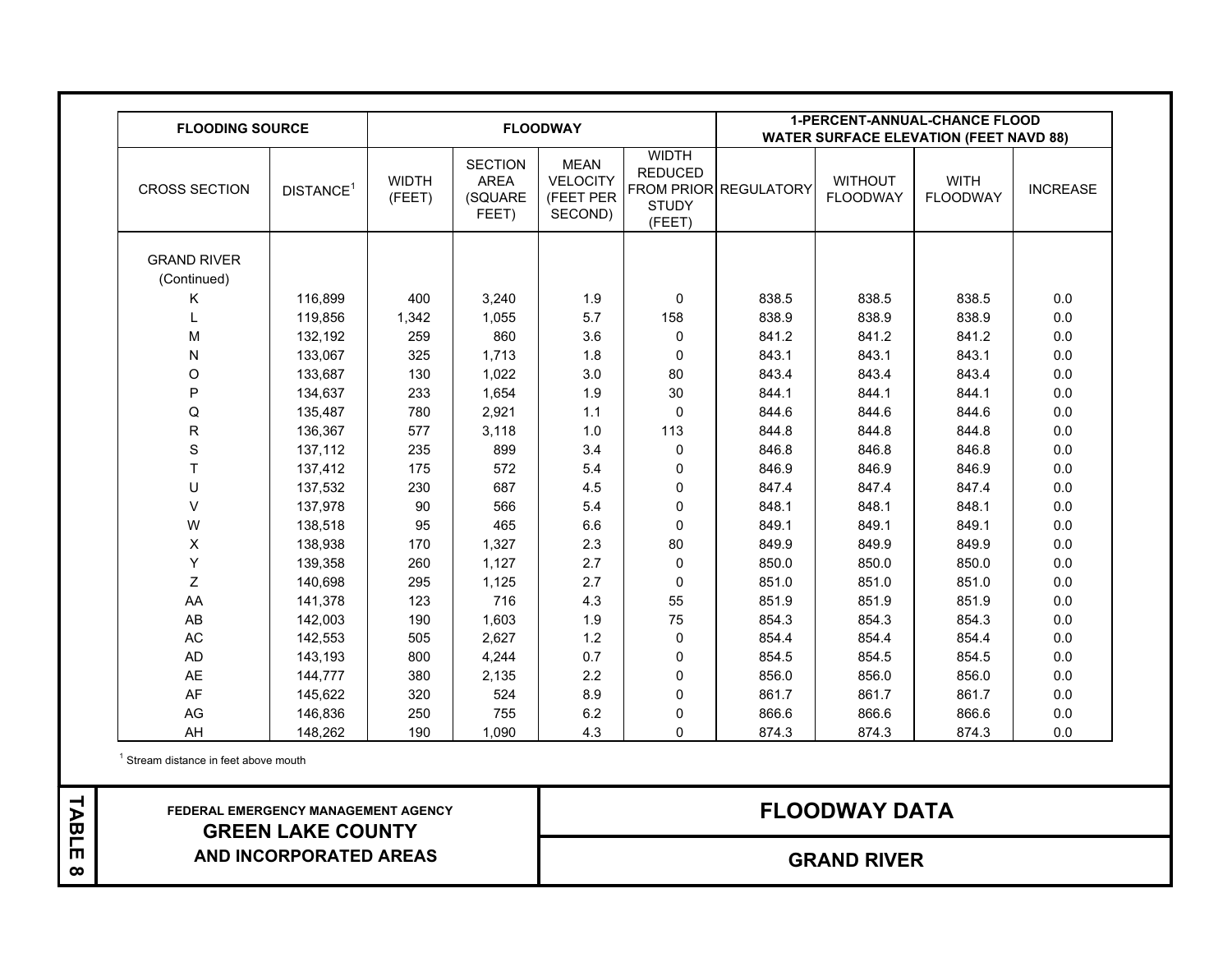| <b>FLOODING SOURCE</b>            |                        |                        |                                                   | <b>FLOODWAY</b>                                        |                                                          |                       |                                   | <b>1-PERCENT-ANNUAL-CHANCE FLOOD</b><br><b>WATER SURFACE ELEVATION (FEET NAVD 88)</b> |                 |
|-----------------------------------|------------------------|------------------------|---------------------------------------------------|--------------------------------------------------------|----------------------------------------------------------|-----------------------|-----------------------------------|---------------------------------------------------------------------------------------|-----------------|
| <b>CROSS SECTION</b>              | <b>DISTANCE</b>        | <b>WIDTH</b><br>(FEET) | <b>SECTION</b><br><b>AREA</b><br>(SQUARE<br>FEET) | <b>MEAN</b><br><b>VELOCITY</b><br>(FEET PER<br>SECOND) | <b>WIDTH</b><br><b>REDUCED</b><br><b>STUDY</b><br>(FEET) | FROM PRIOR REGULATORY | <b>WITHOUT</b><br><b>FLOODWAY</b> | <b>WITH</b><br><b>FLOODWAY</b>                                                        | <b>INCREASE</b> |
| <b>GRAND RIVER</b><br>(Continued) |                        |                        |                                                   |                                                        |                                                          |                       |                                   |                                                                                       |                 |
| AI                                | $150, 163^1$           | 88                     | 980                                               | 4.7                                                    | 37                                                       | 882.3                 | 882.3                             | 882.3                                                                                 | 0.0             |
| AJ                                | $151,958$ <sup>1</sup> | 940                    | 8,280                                             | 0.6                                                    | $\mathbf{0}$                                             | 882.9                 | 882.9                             | 882.9                                                                                 | 0.0             |
| PUCHYAN RIVER                     |                        |                        |                                                   |                                                        |                                                          |                       |                                   |                                                                                       |                 |
| Α                                 | $38,755^2$             | 50                     | 365                                               | 3.6                                                    | 0                                                        | 773.6                 | 773.6                             | 773.6                                                                                 | 0.0             |
| B                                 | $43,243^2$             | 970                    | 2,320                                             | 0.6                                                    | $\pmb{0}$                                                | 774.5                 | 774.5                             | 774.5                                                                                 | 0.0             |
| $\mathsf C$                       | $47,097^2$             | 1,330                  | 2,985                                             | 0.4                                                    | 0                                                        | 774.7                 | 774.7                             | 774.7                                                                                 | $0.0\,$         |
| D                                 | 57,974 <sup>2</sup>    | 45                     | 245                                               | 5.3                                                    | 0                                                        | 777.1                 | 777.1                             | 777.1                                                                                 | 0.0             |
| Ε                                 | $62,198^2$             | 1,350                  | 3,200                                             | 0.4                                                    | 0                                                        | 778.4                 | 778.4                             | 778.4                                                                                 | $0.0\,$         |
| F                                 | $70,593^2$             | 40                     | 170                                               | 7.6                                                    | $\pmb{0}$                                                | 780.5                 | 780.5                             | 780.5                                                                                 | $0.0\,$         |
| G                                 | 72,072 <sup>2</sup>    | 60                     | 180                                               | 7.2                                                    | $\mathbf{0}$                                             | 783.2                 | 783.2                             | 783.2                                                                                 | 0.0             |
| H                                 | $72,336^2$             |                        |                                                   | CENTERLINE OF DAM                                      |                                                          | 792.9                 |                                   |                                                                                       |                 |
|                                   | 72,441 <sup>2</sup>    | 35                     | 255                                               | 5.0                                                    | $\mathbf{0}$                                             | 793.3                 | 793.3                             | 793.3                                                                                 | 0.0             |
| J                                 | 73,339 <sup>2</sup>    | 190                    | 1,405                                             | 0.9                                                    | 60                                                       | 793.8                 | 793.8                             | 793.8                                                                                 | 0.0             |
| Κ                                 | 74,976 <sup>2</sup>    | 120                    | 715                                               | 1.8                                                    | 50                                                       | 794.3                 | 794.3                             | 794.3                                                                                 | 0.0             |
| SILVER CREEK                      |                        |                        |                                                   |                                                        |                                                          |                       |                                   |                                                                                       |                 |
| Α                                 | $250^2$                | 3,470                  | 17,255                                            | 0.2                                                    | 0                                                        | 801.9                 | 801.9                             | 801.9                                                                                 | 0.0             |
| B                                 | $3,950^2$              | 921                    | 5,557                                             | 0.6                                                    | $\mathbf 0$                                              | 801.9                 | 801.9                             | 801.9                                                                                 | 0.0             |
| $\mathsf C$                       | $7,110^2$              | 2,200                  | 6,640                                             | 0.5                                                    | 0                                                        | 802.0                 | 802.0                             | 802.0                                                                                 | 0.0             |
| D                                 | $9,130^2$              | 727                    | 3,374                                             | 0.7                                                    | $\mathbf 0$                                              | 802.2                 | 802.2                             | 802.2                                                                                 | $0.0\,$         |
| $\mathsf E$                       | $9,900^2$              | 933                    | 4,237                                             | 0.6                                                    | $\mathbf{0}$                                             | 802.2                 | 802.2                             | 802.2                                                                                 | $0.0\,$         |
| F                                 | $14,610^2$             | 530                    | 3,468                                             | 0.7                                                    | 408                                                      | 802.4                 | 802.4                             | 802.4                                                                                 | 0.0             |
| G                                 | $17,160^2$             | 1,093                  | 3,507                                             | 0.7                                                    | $\mathbf 0$                                              | 802.7                 | 802.7                             | 802.7                                                                                 | 0.0             |

 $1$  Stream distance in feet above mouth,  $2$  Stream distance in feet above confluence with Green Lake

 **FEDERAL EMERGENCY MANAGEMENT AGENCY GREEN LAKE COUNTY AND INCORPORATED AREAS**

TABLE 8 **TABLE 8**

# **FLOODWAY DATA**

**GRAND RIVER - PUCHYAN RIVER - SILVER CREEK**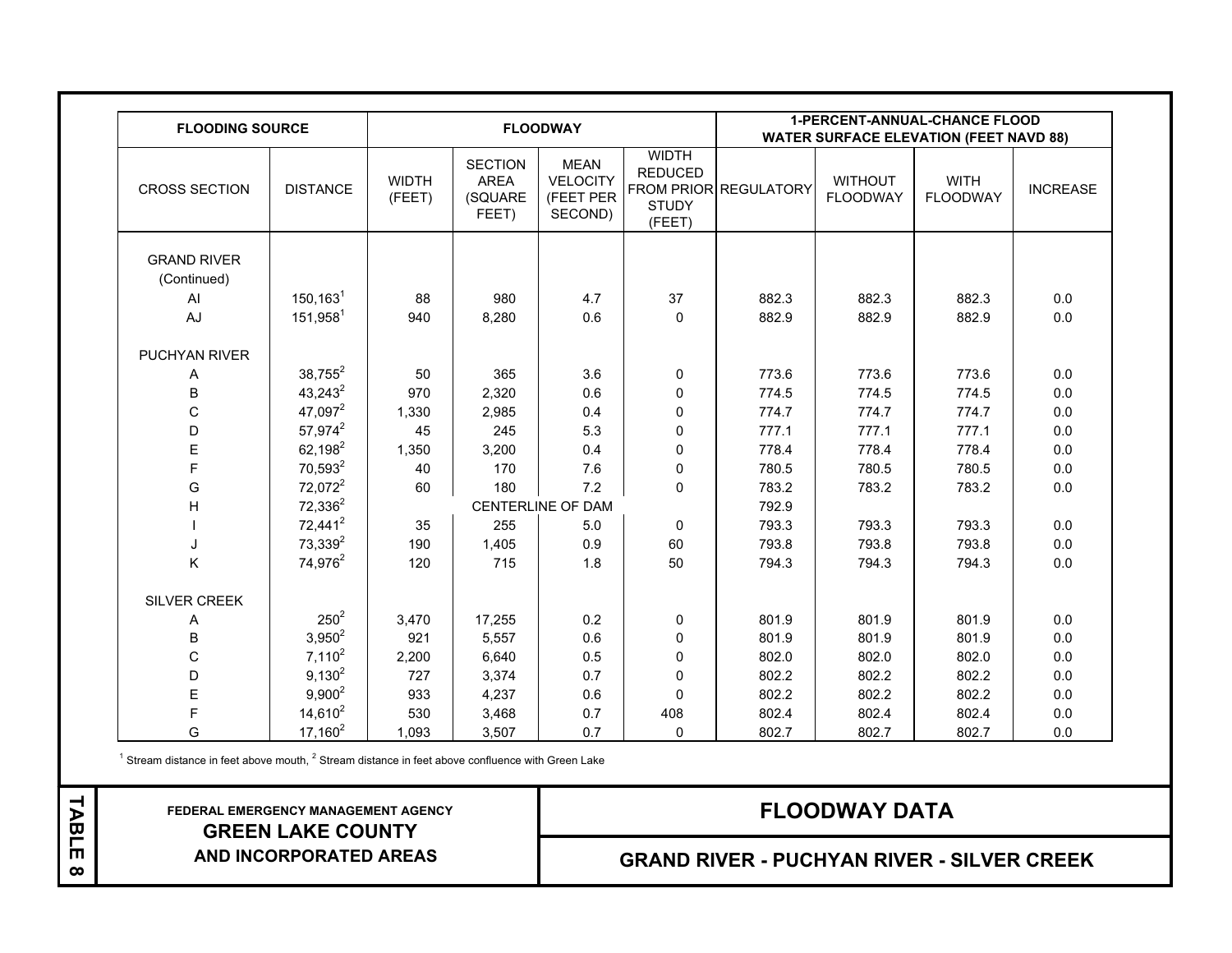| <b>FLOODING SOURCE</b>                  |                  |                        |                                                   | <b>FLOODWAY</b>                                        |                                                          | <b>1-PERCENT-ANNUAL-CHANCE FLOOD</b><br><b>WATER SURFACE ELEVATION (FEET NAVD 88)</b> |                                   |                                |                 |
|-----------------------------------------|------------------|------------------------|---------------------------------------------------|--------------------------------------------------------|----------------------------------------------------------|---------------------------------------------------------------------------------------|-----------------------------------|--------------------------------|-----------------|
| <b>CROSS SECTION</b>                    | <b>DISTANCE</b>  | <b>WIDTH</b><br>(FEET) | <b>SECTION</b><br><b>AREA</b><br>(SQUARE<br>FEET) | <b>MEAN</b><br><b>VELOCITY</b><br>(FEET PER<br>SECOND) | <b>WIDTH</b><br><b>REDUCED</b><br><b>STUDY</b><br>(FEET) | FROM PRIOR REGULATORY                                                                 | <b>WITHOUT</b><br><b>FLOODWAY</b> | <b>WITH</b><br><b>FLOODWAY</b> | <b>INCREASE</b> |
| SILVER CREEK                            |                  |                        |                                                   |                                                        |                                                          |                                                                                       |                                   |                                |                 |
| H                                       | $20,060^1$       | 501                    | 1,598                                             | 1.4                                                    | 50                                                       | 803.3                                                                                 | 803.3                             | 803.3                          | 0.0             |
|                                         |                  |                        |                                                   |                                                        |                                                          |                                                                                       |                                   |                                |                 |
| <b>WEST TRIBUTARY</b>                   |                  |                        |                                                   |                                                        |                                                          |                                                                                       |                                   |                                |                 |
| Α                                       | $580^{2}$        | 150                    | 238                                               | 3.2                                                    | 0                                                        | 844.8                                                                                 | 844.8                             | 844.8                          | 0.0             |
| B                                       | $705^2$          | 130                    | 217                                               | 3.2                                                    | $\mathbf 0$                                              | 846.3                                                                                 | 846.3                             | 846.3                          | $0.0\,$         |
| $\mathsf C$                             | $1,225^2$        | 46                     | 249                                               | 2.7                                                    | 164                                                      | 848.0                                                                                 | 848.0                             | 848.0                          | 0.0             |
| D                                       | $1,785^2$        | 155                    | 255                                               | 3.0                                                    | 62                                                       | 852.1                                                                                 | 852.1                             | 852.1                          | 0.0             |
| E                                       | $2,285^2$        | 41                     | 120                                               | 4.5                                                    | $\mathbf 0$                                              | 854.9                                                                                 | 854.9                             | 854.9                          | $0.0\,$         |
| F                                       | $2,545^2$        | 135                    | 265                                               | 2.1                                                    | 0                                                        | 856.7                                                                                 | 856.7                             | 856.7                          | 0.0             |
| G                                       | $4,065^2$        | 430                    | 253                                               | 1.9                                                    | 0                                                        | 860.3                                                                                 | 860.3                             | 860.3                          | 0.0             |
| $\overline{H}$                          | $4,905^2$        | 33                     | 61                                                | 7.8                                                    | $\mathbf 0$                                              | 871.3                                                                                 | 871.3                             | 871.3                          | 0.0             |
| <b>WINCHELL SPRINGS</b><br><b>CREEK</b> |                  |                        |                                                   |                                                        |                                                          |                                                                                       |                                   |                                |                 |
| Α                                       | 316 <sup>3</sup> | 104                    | 243                                               | 3.3                                                    | 0                                                        | 760.4                                                                                 | $754.5^4$                         | $754.5^4$                      | 0.0             |
| B                                       | $475^{3}$        | 110                    | 633                                               | 1.3                                                    | 0                                                        | 760.4                                                                                 | 759.3 <sup>4</sup>                | 759.3 <sup>4</sup>             | 0.0             |
| $\mathsf C$                             | $950^{3}$        | 690                    | 3,371                                             | $0.2\,$                                                | 0                                                        | 760.4                                                                                 | 759.3 <sup>4</sup>                | 759.34                         | $0.0\,$         |
| D                                       | $1,056^3$        | 725                    | 3,105                                             | 0.3                                                    | 0                                                        | 760.4                                                                                 | $759.3^4$                         | $759.3^4$                      | 0.0             |
| E                                       | $1,847^3$        | 250                    | 836                                               | 0.9                                                    | $\mathbf 0$                                              | 760.4                                                                                 | 759.34                            | 759.3 <sup>4</sup>             | 0.0             |
| F                                       | $1,953^3$        | 175                    | 742                                               | 1.1                                                    | $\mathbf 0$                                              | 760.4                                                                                 | 759.44                            | 759.44                         | $0.0\,$         |
| G                                       | $2,164^3$        | 50                     | 241                                               | 3.3                                                    | $\mathbf 0$                                              | 760.4                                                                                 | $759.5^4$                         | $759.5^4$                      | $0.0\,$         |
| H                                       | $2,323^3$        | 50                     | 268                                               | 3.0                                                    | 0                                                        | 761.2                                                                                 | 761.2                             | 761.2                          | 0.0             |
|                                         | $2,692^3$        | 75                     | 379                                               | 2.1                                                    | $\mathbf 0$                                              | 761.7                                                                                 | 761.7                             | 761.7                          | 0.0             |
|                                         | $2,851^3$        | 780                    | 2,717                                             | 0.3                                                    | $\Omega$                                                 | 762.0                                                                                 | 762.0                             | 761.9                          | 0.1             |
| Κ                                       | $3,220^3$        | 1,204                  | 3,693                                             | 0.2                                                    | 106                                                      | 762.0                                                                                 | 762.0                             | 761.9                          | 0.1             |

<sup>1</sup> Stream distance in feet above confluence with Green Lake, <sup>2</sup> Stream distance in feet above confluence with Grand River,  $3$  Stream distance in feet above confluence with Fox River,  $4$  Elevation

computed without consideration of backwater effects from Fox River

TABLE 8 **TABLE 8**

 **FEDERAL EMERGENCY MANAGEMENT AGENCY GREEN LAKE COUNTY AND INCORPORATED AREAS**

# **FLOODWAY DATA**

**SILVER CREEK - WEST TRIBUTARY - WINCHELL SPRINGS CREEK**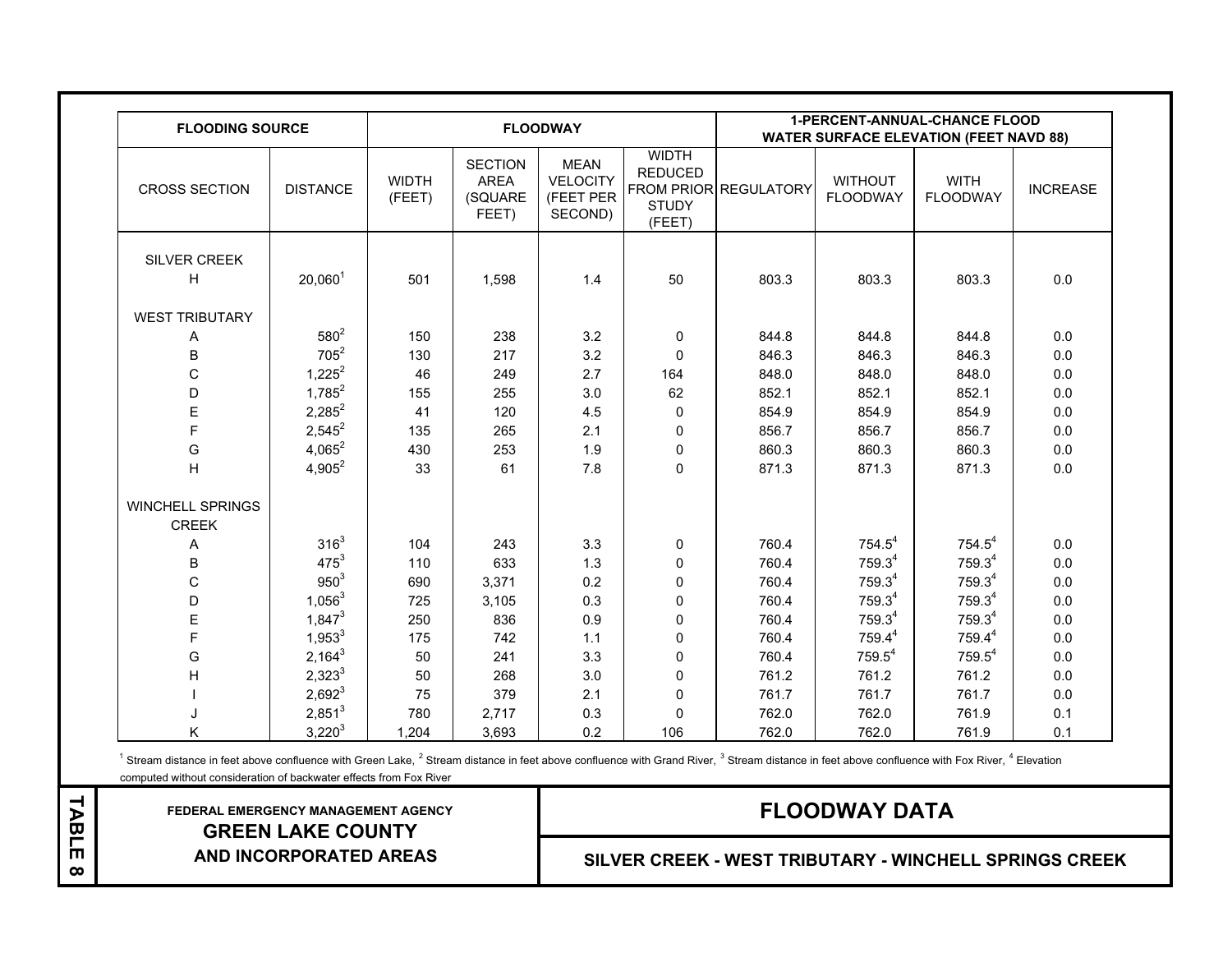| <b>FLOODING SOURCE</b><br><b>FLOODWAY</b>                       |                       |                        |                                                   |                                                        | <b>1-PERCENT-ANNUAL-CHANCE FLOOD</b><br><b>WATER SURFACE ELEVATION (FEET NAVD 88)</b> |                       |                                   |                                |                 |
|-----------------------------------------------------------------|-----------------------|------------------------|---------------------------------------------------|--------------------------------------------------------|---------------------------------------------------------------------------------------|-----------------------|-----------------------------------|--------------------------------|-----------------|
| <b>CROSS SECTION</b>                                            | DISTANCE <sup>1</sup> | <b>WIDTH</b><br>(FEET) | <b>SECTION</b><br><b>AREA</b><br>(SQUARE<br>FEET) | <b>MEAN</b><br><b>VELOCITY</b><br>(FEET PER<br>SECOND) | <b>WIDTH</b><br><b>REDUCED</b><br><b>STUDY</b><br>(FEET)                              | FROM PRIOR REGULATORY | <b>WITHOUT</b><br><b>FLOODWAY</b> | <b>WITH</b><br><b>FLOODWAY</b> | <b>INCREASE</b> |
| <b>WINCHELL SPRINGS</b><br><b>CREEK</b><br>(Continued)<br>M     | 4,224<br>5,016        | 1,120<br>950           | 1,584<br>981                                      | 0.5<br>0.8                                             | 0<br>$\mathbf{0}$                                                                     | 762.0<br>762.2        | 762.0<br>762.2                    | 762.0<br>762.1                 | 0.0<br>0.1      |
| $1$ Stream distance in feet above confluence with Fox River     |                       |                        |                                                   |                                                        |                                                                                       |                       |                                   |                                |                 |
| FEDERAL EMERGENCY MANAGEMENT AGENCY<br><b>GREEN LAKE COUNTY</b> | <b>FLOODWAY DATA</b>  |                        |                                                   |                                                        |                                                                                       |                       |                                   |                                |                 |
| AND INCORPORATED AREAS                                          |                       |                        | <b>WINCHELL SPRINGS CREEK</b>                     |                                                        |                                                                                       |                       |                                   |                                |                 |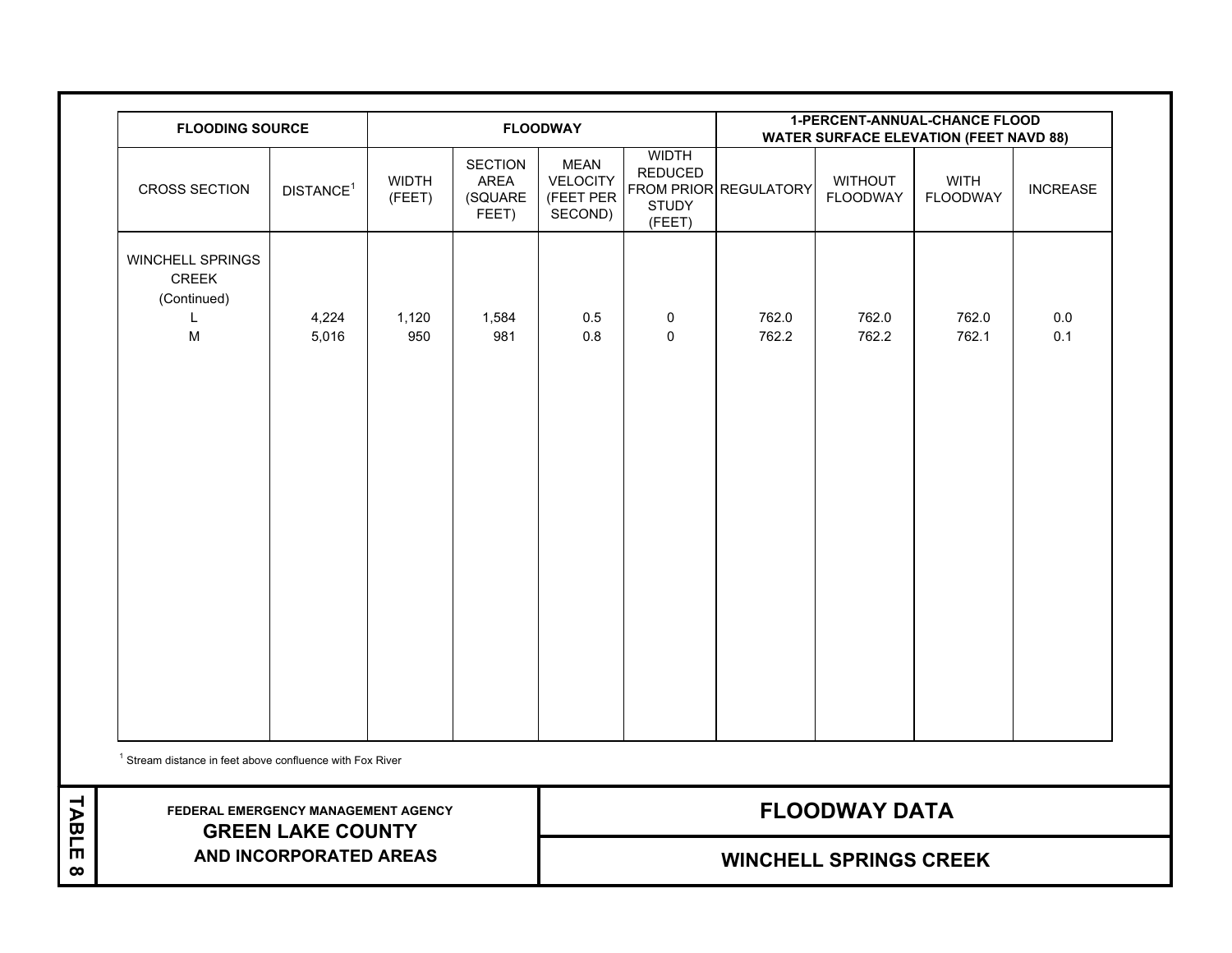## <span id="page-33-0"></span>Zone X

Zone X is the flood insurance rate zone that corresponds to areas outside the 0.2 percent annual chance floodplain, areas within the 0.2-percent annual chance floodplain, and to areas of 1-percent annual chance flooding where average depths are less than 1 foot, areas of 1-percent annual chance flooding where the contributing drainage area is less than 1 square mile, and areas protected from the 1 percent annual chance flood by levees. No base flood elevations or depths are shown within this zone.

## 6.0 **FLOOD INSURANCE RATE MAP**

The FIRM is designed for flood insurance and floodplain management applications.

For flood insurance applications, the map designates flood insurance rate zones as described in Section 5.0 and, in the 1-percent annual chance floodplains that were studied by detailed methods, shows selected whole-foot base flood elevations or average depths. Insurance agents use the zones and base flood elevations in conjunction with information on structures and their contents to assign premium rates for flood insurance policies.

For floodplain management applications, the map shows by tints, screens, and symbols, the 1- and 0.2-percent annual chance floodplains. Floodways and the locations of selected cross sections used in the hydraulic analyses and floodway computations are shown where applicable.

The countywide FIRM presents flooding information for the entire geographic area of Green Lake County. Previously, separate FIRMs were prepared for each incorporated community and the unincorporated areas of the County identified as floodprone. This countywide FIRM also includes flood hazard information that was presented separately on Flood Boundary and Floodway Maps (FBFMs), where applicable. Historical data relating to the maps prepared for each community, up to and including this countywide FIS, are presented in Table 9 "Community Map History."

#### 7.0 **OTHER STUDIES**

This FIS report either supersedes or is compatible with all previous studies published on streams studied in this report and should be considered authoritative for the purposes of the NFIP.

The Countywide studies for Columbia, Dodge, Fond du Lac, and Winnebago Counties, Wisconsin, are in progress and might impact the information presented in this countywide FIS report.

# 8.0 **LOCATION OF DATA**

Information concerning the pertinent data used in preparation of this FIS can be obtained by contacting Federal Insurance and Mitigation Division, FEMA Region V, 536 South Clark Street, Sixth Floor, Chicago, Illinois 60605.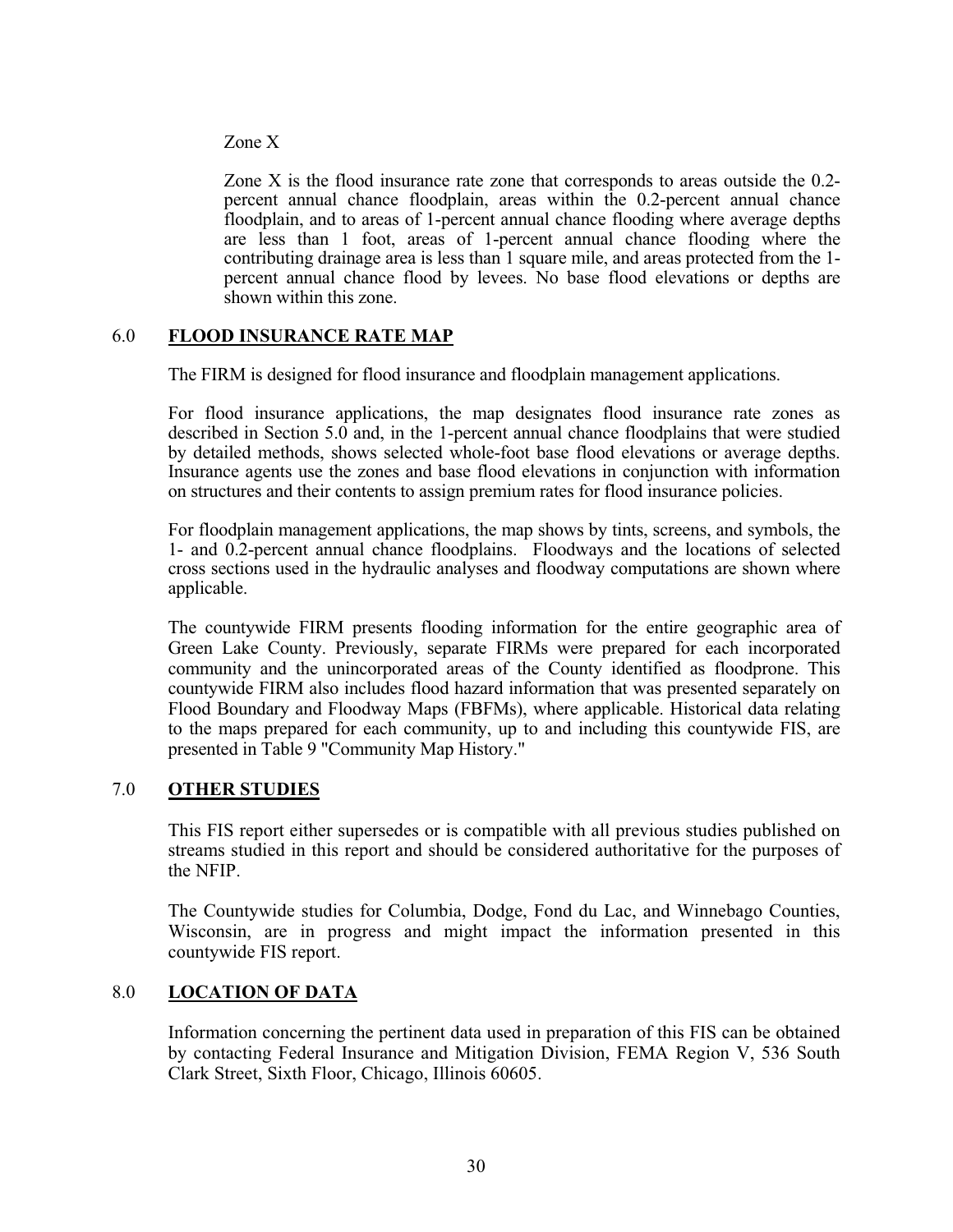<span id="page-34-0"></span>

|                            | <b>COMMUNITY NAME</b>                     | <b>INITIAL IDENTIFICATION</b>                                                                        | <b>FLOOD HAZARD</b><br><b>BOUNDARY MAP</b><br><b>REVISION DATE(S)</b> | <b>FLOOD INSURANCE</b><br><b>RATE MAP</b><br><b>EFFECTIVE DATE</b> | <b>FLOOD INSURANCE</b><br><b>RATE MAP</b><br><b>REVISION DATE(S)</b> |  |  |
|----------------------------|-------------------------------------------|------------------------------------------------------------------------------------------------------|-----------------------------------------------------------------------|--------------------------------------------------------------------|----------------------------------------------------------------------|--|--|
|                            |                                           |                                                                                                      |                                                                       |                                                                    |                                                                      |  |  |
|                            | Berlin, City of                           | January 16, 1974                                                                                     | None                                                                  | September 30, 1977                                                 | None                                                                 |  |  |
|                            | Green Lake, City of                       | October 22, 1976                                                                                     | None                                                                  | September 27, 1985                                                 | None                                                                 |  |  |
|                            | Kingston, Village of                      | December 17, 1973                                                                                    | May 14, 1976                                                          | September 1, 1986                                                  | None                                                                 |  |  |
|                            | Markesan, City of                         | May 10, 1974                                                                                         | October 10, 1975                                                      | July 2, 2003                                                       | None                                                                 |  |  |
|                            | Marquette, Village of                     | December 28, 1973                                                                                    | January 2, 1976                                                       | February 3, 2010                                                   | None                                                                 |  |  |
|                            | Princeton, City of                        | December 28, 1973                                                                                    | January 2, 1976<br>June 15, 1988                                      |                                                                    | None                                                                 |  |  |
|                            | Green Lake County<br>Unincorporated Areas | January 24, 1975                                                                                     | None                                                                  | March 1, 1978                                                      | February 2, 1990                                                     |  |  |
|                            |                                           |                                                                                                      |                                                                       |                                                                    |                                                                      |  |  |
|                            |                                           |                                                                                                      |                                                                       |                                                                    |                                                                      |  |  |
| Т<br>Α<br>B<br>L<br>E<br>g |                                           | FEDERAL EMERGENCY MANAGEMENT AGENCY<br><b>GREEN LAKE COUNTY, WI</b><br><b>AND INCORPORATED AREAS</b> | <b>COMMUNITY MAP HISTORY</b>                                          |                                                                    |                                                                      |  |  |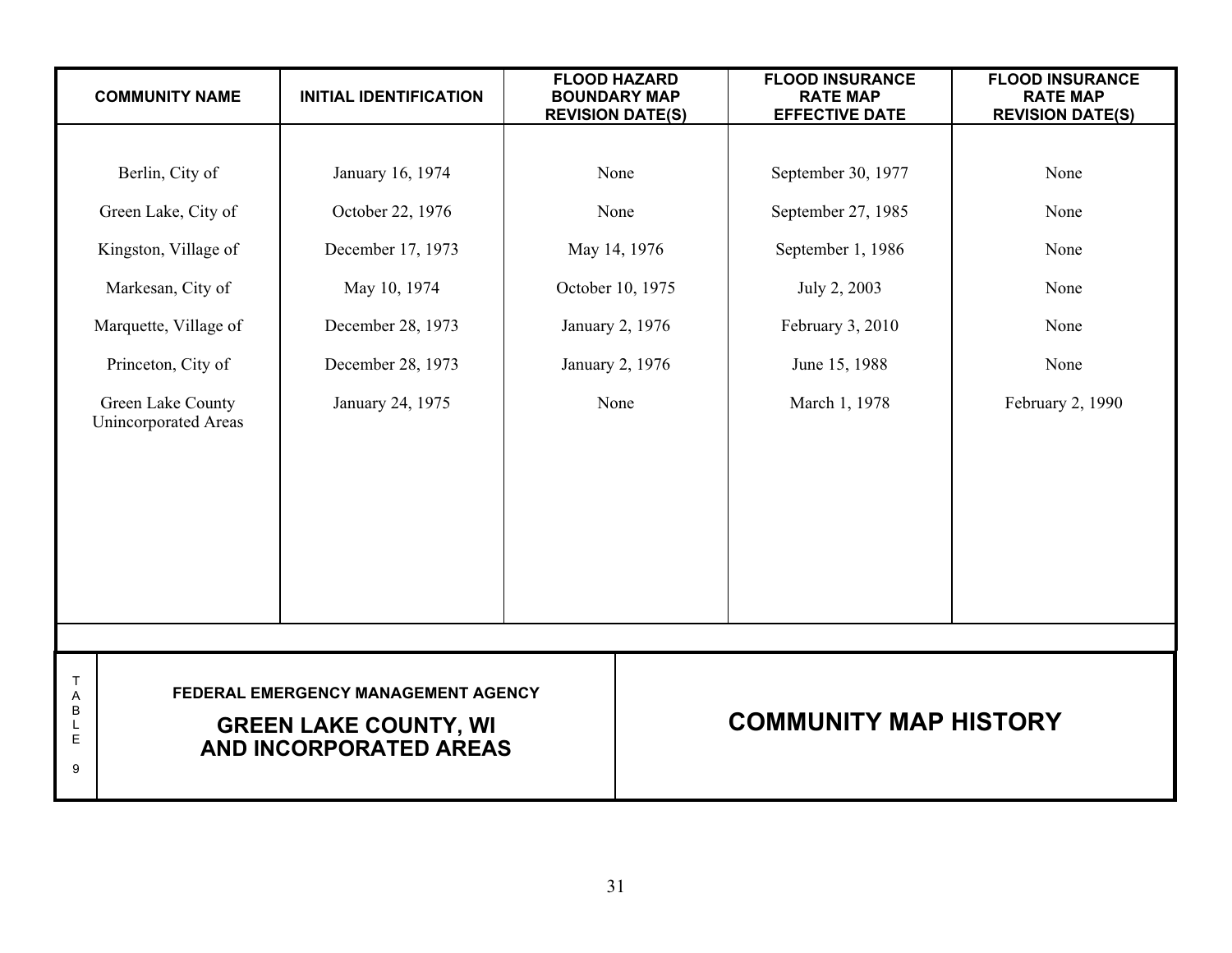# <span id="page-35-0"></span>9.0 **BIBLIOGRAPHY AND REFERENCES**

- 1. Soil Conservation Service. (1973). Soils Interpretations A Guide to Land Use and Conservation Planning.
- 2. U.S. Department of Commerce, Bureau of the Census. (1990, 2000). Census of Population, Wisconsin, Washington, D.C.
- 3. U.S. Geological Survey. (1973). Water Resources Data for Wisconsin, Part 1, Surface Water Records, 1974.
- 4. U.S. Army Corps of Engineers, Chicago District. (1971). Flood Plain Information Report, Clintonville, Wisconsin.
- 5. U.S. Department of Agriculture, Soil Conservation Service. (1965). Technical Release No. 20, Computer Program. Project Formulation, Hvdrology. Washington, D.C.
- 6. Water Resources Council. (1967). "A Uniform Technique for Determining Flood Flow Frequencies". Bulletin No. 15, Washington, D.C.
- 7. U.S. Army Corps of Engineers. (1960). Routing of Floods Through River Channels. Manual EM 1110-2-1408.
- 8. U.S. Geological Survey. (1955, 1956, 1963). 15-Minute Series Topographic Maps, Scale 1:62,500: Fox Lake, Neshkoro, Randolph, Ripon, Wisconsin.
- 9. Drainage Area Data for Wisconsin Streams. (1972). Open-File Report, Madison, Wisconsin.

1

- 10. Conger, D.H. (1981). Techniques for Estimating Magnitude and Frequency of Floods for Wisconsin Streams. U.S. Geological Survey, Water Resources Investigation Report 80-1214.
- 11. U.S. Army Corps of Engineers, Baltimore District. (1963). Unit Hydrographs: Part 1, Principles & Determinations.
- 12. Conger, D.H. (1971). Estimating Magnitude and Frequency of Floods in Wisconsin. U.S. Geological Survey, Open-File Report.
- 13. U.S. Department of Agriculture, Soil Conservation Service. (1976). Technical Release No. 61, WSP-2 Computer Program. Washington, D.C.
- 14. U.S. Army Corps of Engineers, Hydrologic Engineering Center. (1973). HEC-2 Water Surface Profiles, Generalized Computer Program. Davis, California.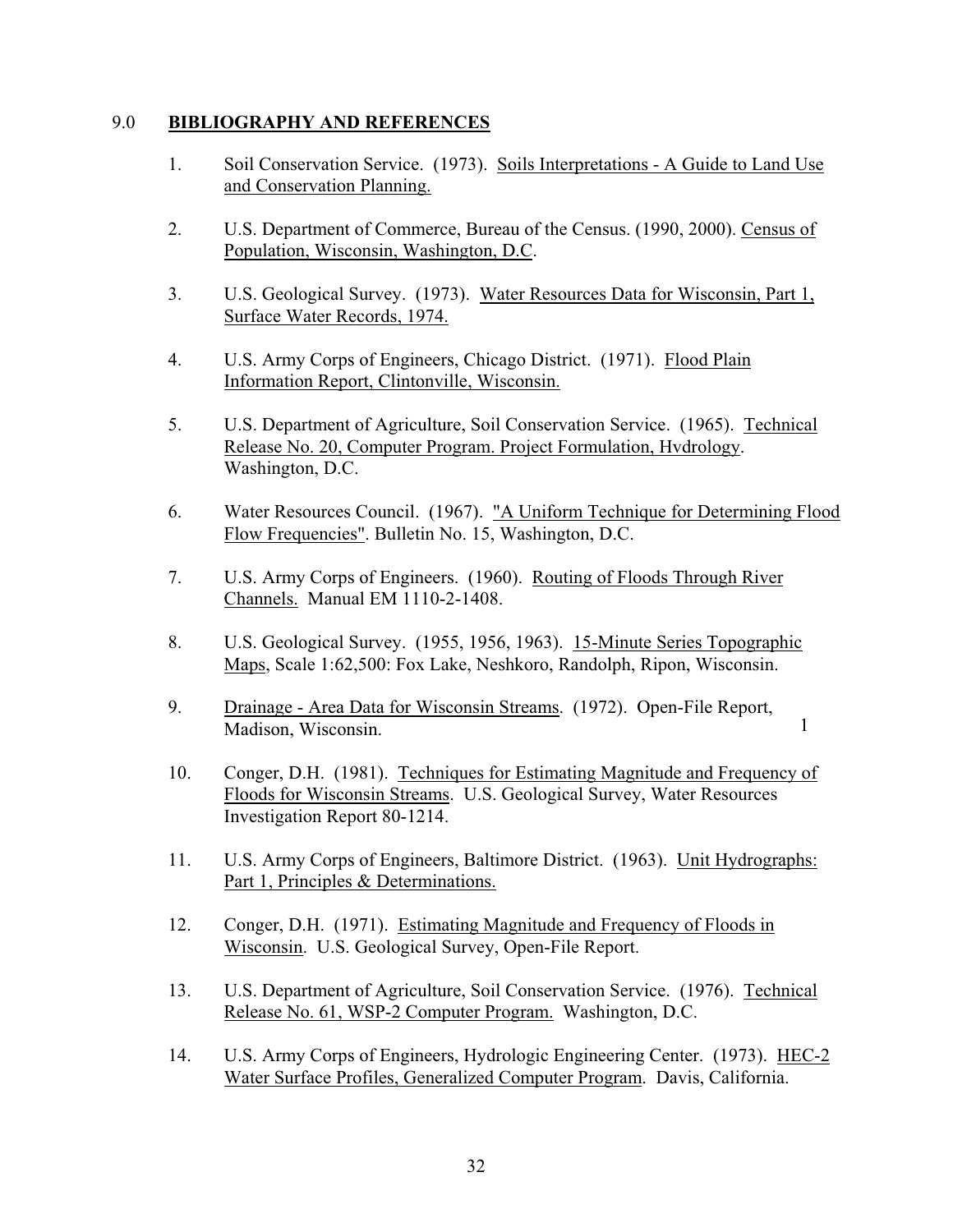- 15. Shearman, J.O., Kirby, W.H., Snyder, V.R., and Flippo, H.N. (1986). Bridge Waterways Analysis Model: Research Report. U.S. Department of Transportation, Federal Highway Administration, Report No. FHWA/RD-86/108.
- 16. U.S. Department of Housing and Urban Development, Federal Insurance Administration. (1978). Flood Insurance Study, Green Lake County, Unincorporated Areas, Wisconsin.
- 17. City of Berlin, Wisconsin, Assessor Inspectors Office. (1966). Topographic Map of the City of Berlin.
- 18. City of Berlin Planning Commission Coordinator. (1972). Contour Map. Scale 1:6000, Contour Interval 1 foot: Berlin, Wisconsin.
- 19. 15 Minute Series Topographic Maps. (1963). Scale 1:62,500: Contour Interval 20 feet: Neshkoro, Wisconsin.
- 20. Owen Ayres and Associates, Inc. (1970, 1982). Aerial Photographs, Scale 1"=200', Contour Interval 2 Feet, flown on November 16, 1970, and November 15, 1982.
- 21. U.S. Department of the Interior, Geological Survey. (1980). 7.5-Minute Series Topographic Maps. Scale 1:24,000, Contour Interval 10 Feet: Markesan, Wisconsin.
- 22. Wisconsin Department of Natural Resources. (2004). Wisconsin's Floodplain Management Program. Chapter NR116, Register No. 584.

Wisconsin Department of Natural Resources. (1971). Surface Water Resources of Green Lake County.

15-Minute Series Flood Prone Area Maps. (1955, 1956, 1973). Scale 1:62,500: neshkoro, Randolph, Ripon, Wisconsin.

Brater, Ernest F. & King. (1963). Handbook of Hydraulics. Fifth Edition, New York: McGraw-Hill Book. Co.

Chow, Ven Te. Handbook of Applied Hydrology. New York: McGraw-Hill Book Company.

U.S. Army Corps of Engineers. (1966). Engineering and Design. Engineering Circular No. 110-2-27.

Hydrologic Engineering Center. (1973). HEC-1 Flood Hydrograph Package. Addendum 4.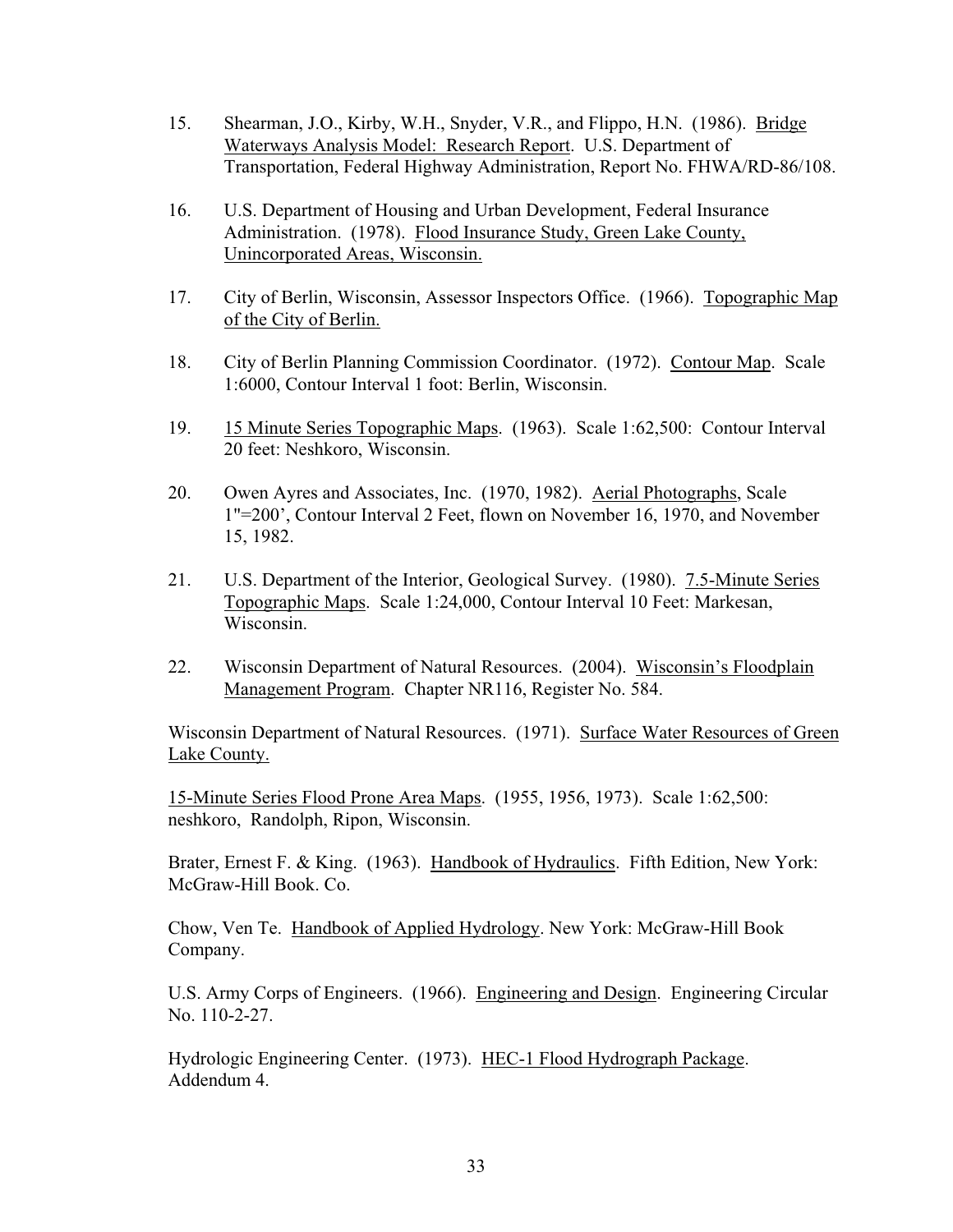U.S. Coastal Engineering Research Center. (1960). Shore Protection Planning and Design. Technical Report No. 4, Third Edition.

Soil Conservation Service. "Hydrology" of National Engineering Handbook, Section 4.

U.S. Weather Bureau. (1963). Rainfall Frequency Atlas of the United States. Technical Paper No. 40, Washington, D.C.

U.S. Geological Survey. (1968-1973). Water Resources Data for Wisconsin.

Wisconsin Department of Natural Resources. (1970). High Water Profiles, Upper Fox River (Oshkosh to Portage).

U.S. Department of Commerce. (1974). Climatological Data: Wisconsin, Annual Summary. Volume 79, No. 13, National Oceanic and Atmospheric Administration.

Hourly Precipitation Data-Wisconsin. (1974). Annual Summary, Volume 24, No. 13.

U.S. Geological Survey. (1971). Estimating Magnitude and Frequency of Floods in Wisconsin.

Water Resources Council. (1967). "A Uniform Technique for Determining Flood Flow Frequencies". Technical Bulletin No. 15.

Hydrologic Engineering Center. (1973). HEC-2 Water-Surface Profiles, Computer Program 723-X6-L202A.

Woodward, S.M. and Posey, C.I. (1941). Hydraulics of Steady Flow in Open Channels. John Wiley and Son.

U.S. Geological Survey. (1975). Ratinq Curve for the Fox River at Berlin, Wisconsin.

City of Berlin, Wisconsin. (1967). The Comprehensive Plan, Berlin, Wisconsin.

U.S. Army Corps of Engineers, Hydrologic Engineering Center. (1991). HEC-2 Water Surface Profiles, Generalized Computer Program. Davis, California.

Wisconsin Department of Natural Resources. (1986). Wisconsin Floodplain Management Program, Chapter NR 116. Register No. 362.

U.S. Department of Housing and Urban Development, Federal Insurance Administration. (1976, 1990). Flood Insurance Study and FIRM, Green Lake County, Wisconsin (Unincorporated Areas). Washington, D.C.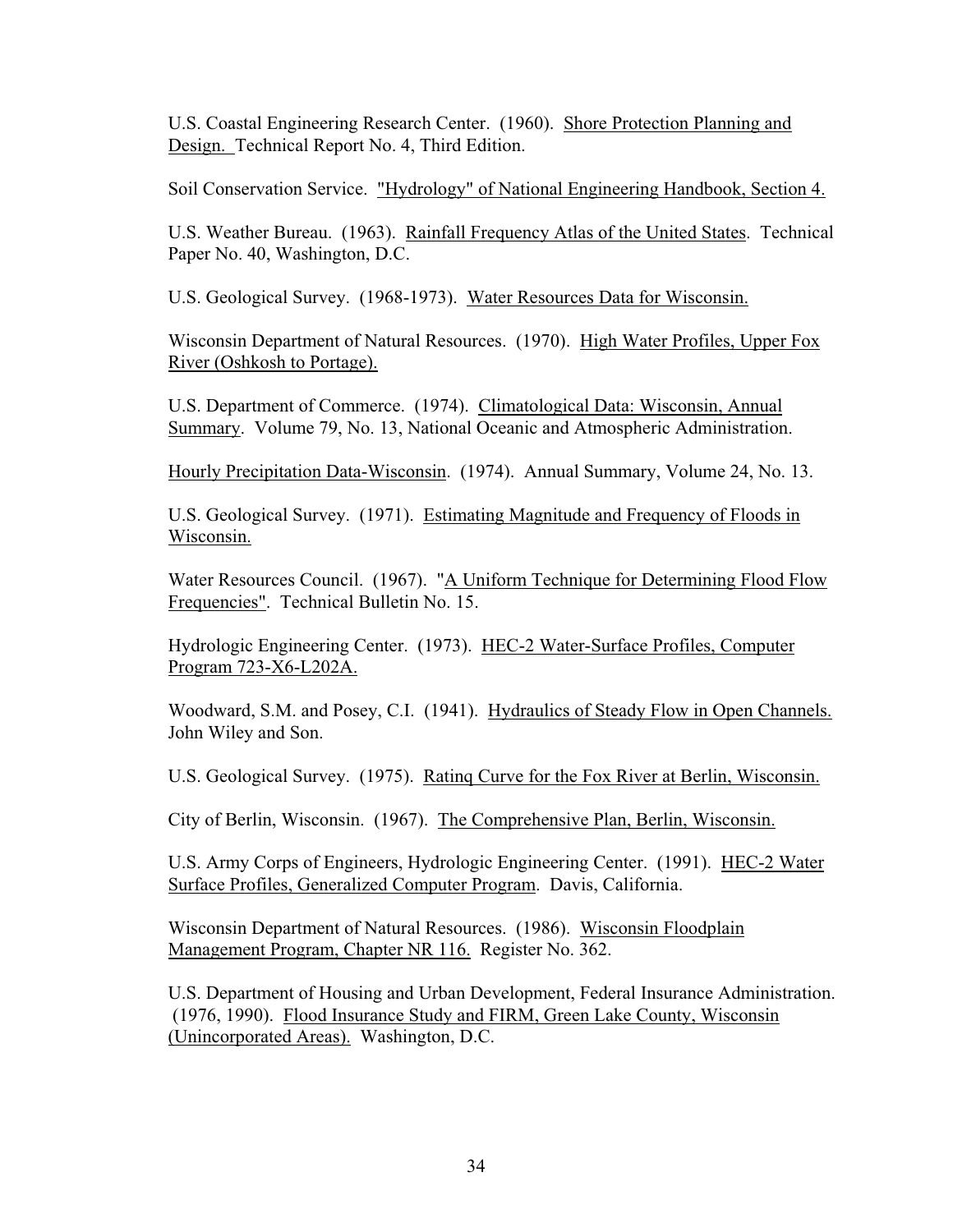U.S. Department of Housing and Urban Development, Federal Insurance Administration. (1975). Flood Hazard Boundary Map, City of Markesan, Green Lake County, Wisconsin.

U.S. Department of Commerce, Bureau of the Census. (1982). 1980 Census of Population, Number of Inhabitants, Wisconsin. Washington, D.C.

Wisconsin Department of Natural Resources. (1986). Wisconsin's Floodplain Management Program. Chapter NR 116, Register No. 259.

U.S. Department of Housing and Urban Development, Federal Insurance Administration. (1976). Flood Hazard Boundary Map. City of Princeton, Green Lake County, Wisconsin.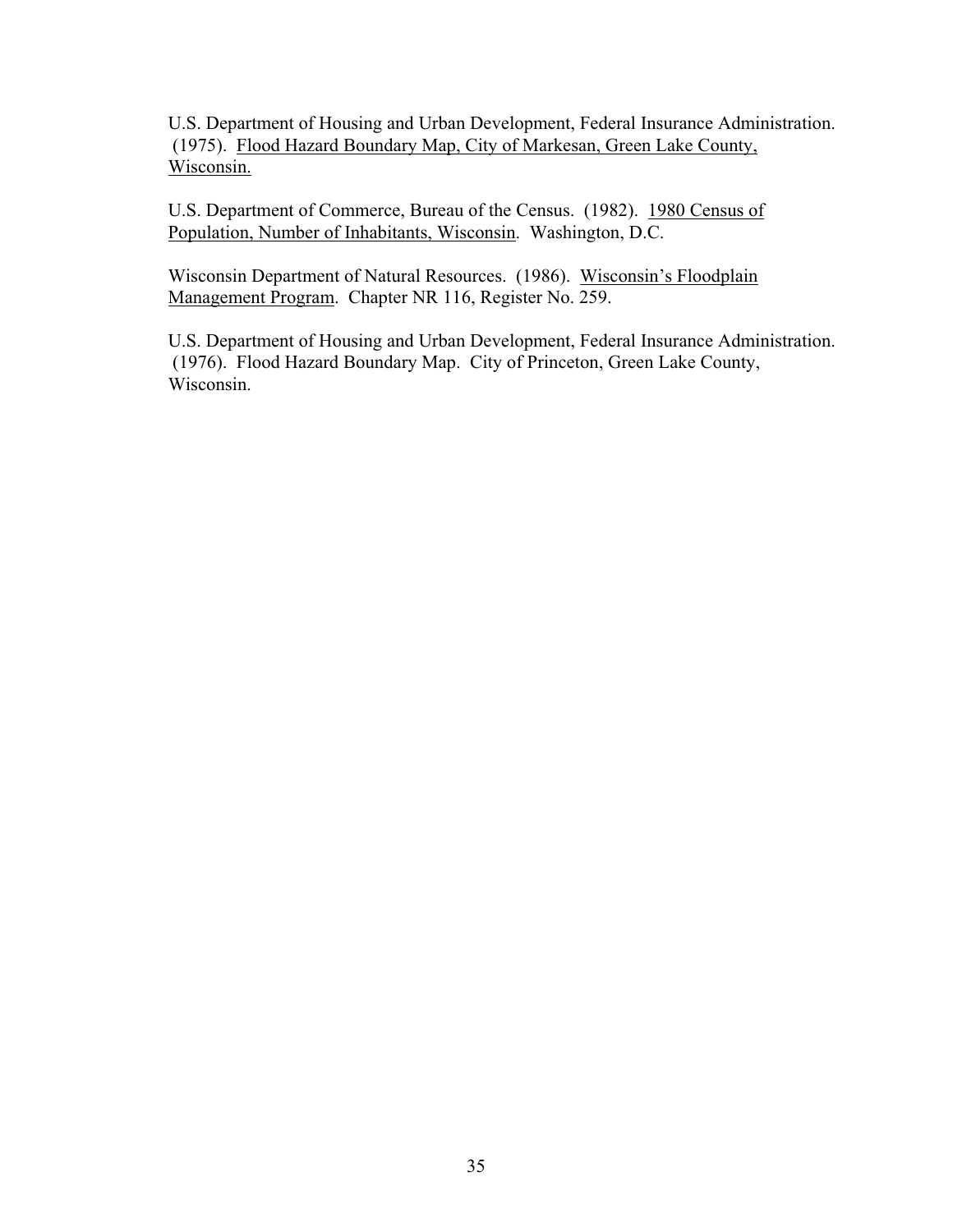<span id="page-39-0"></span>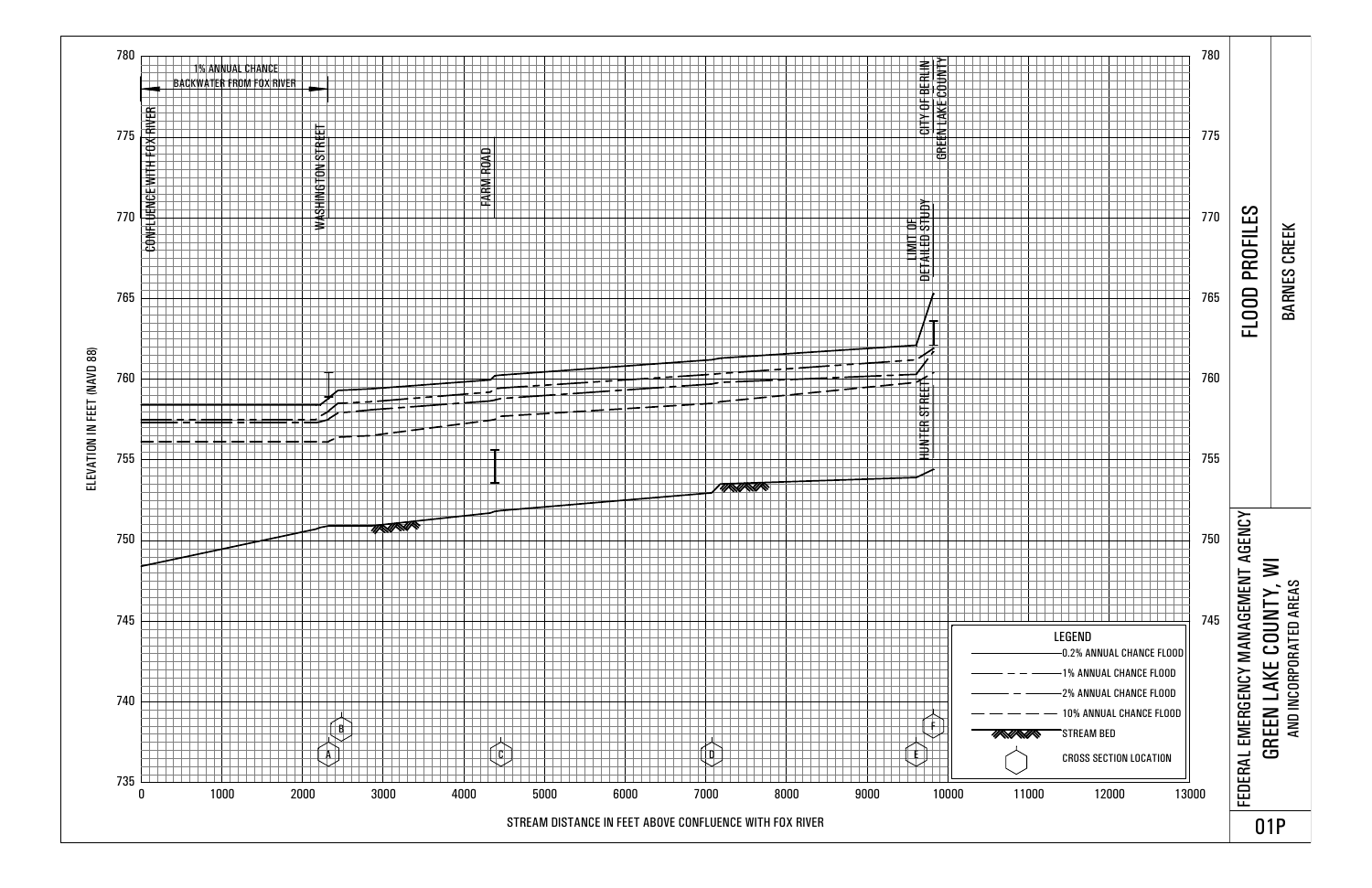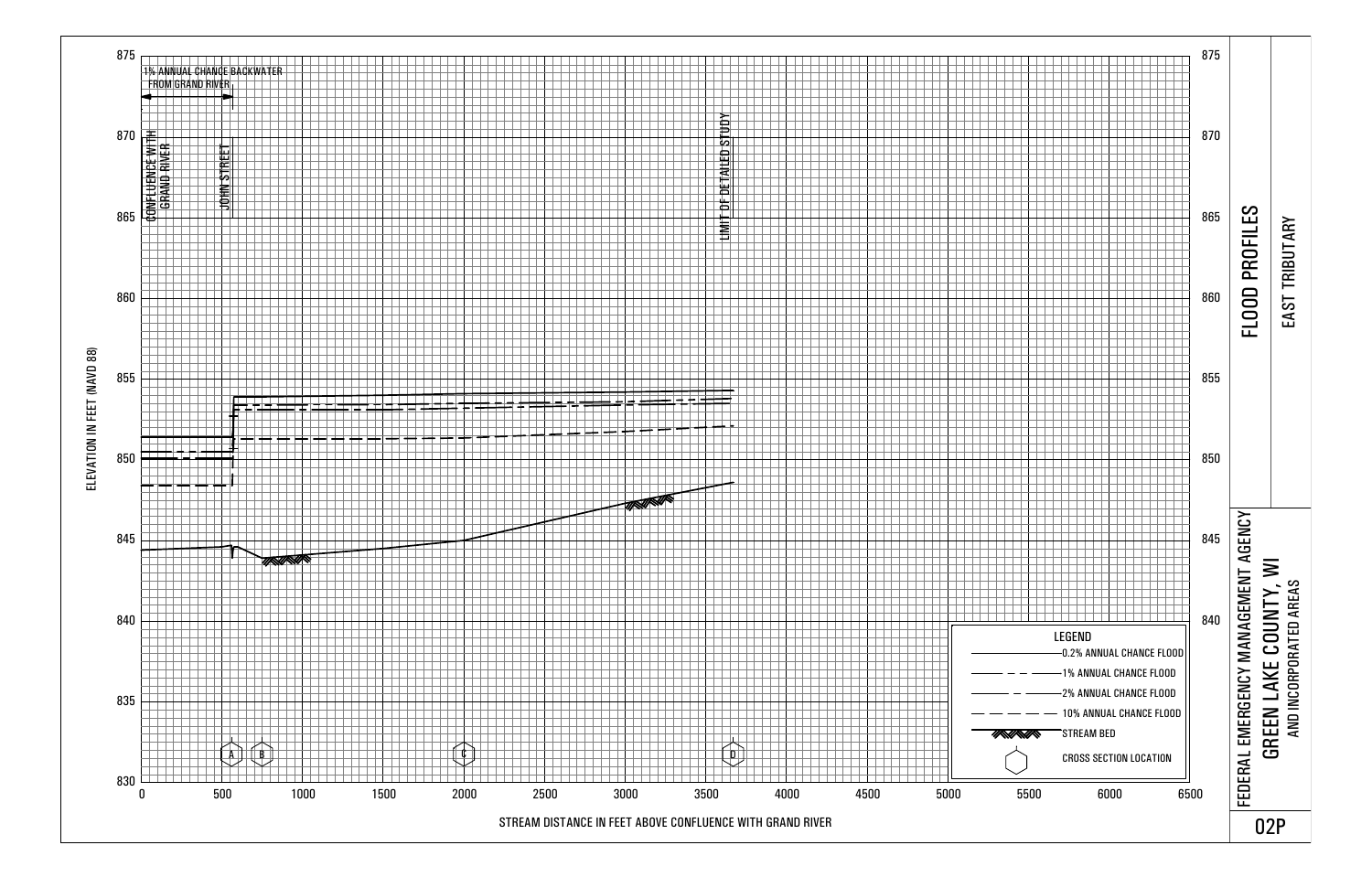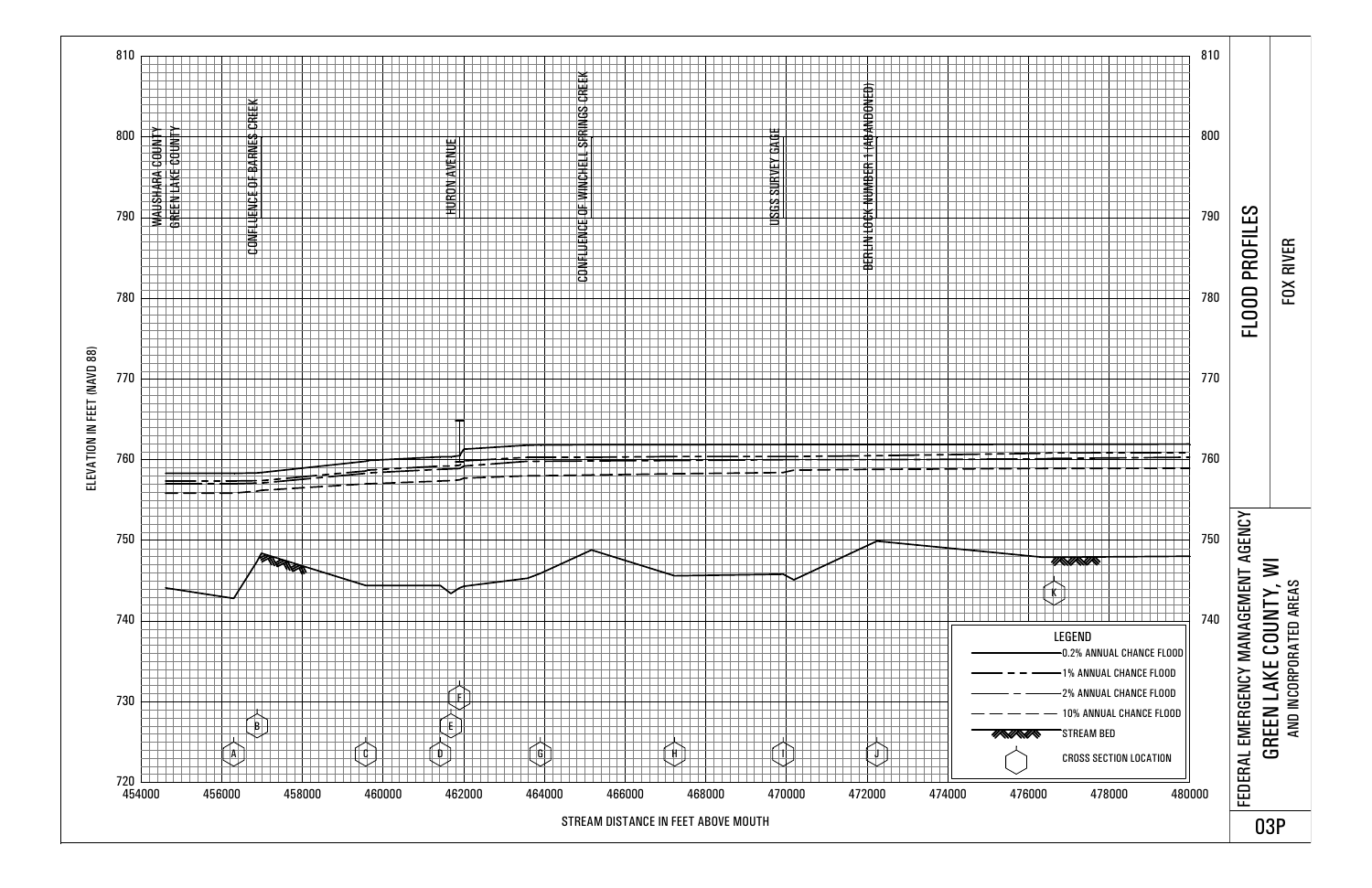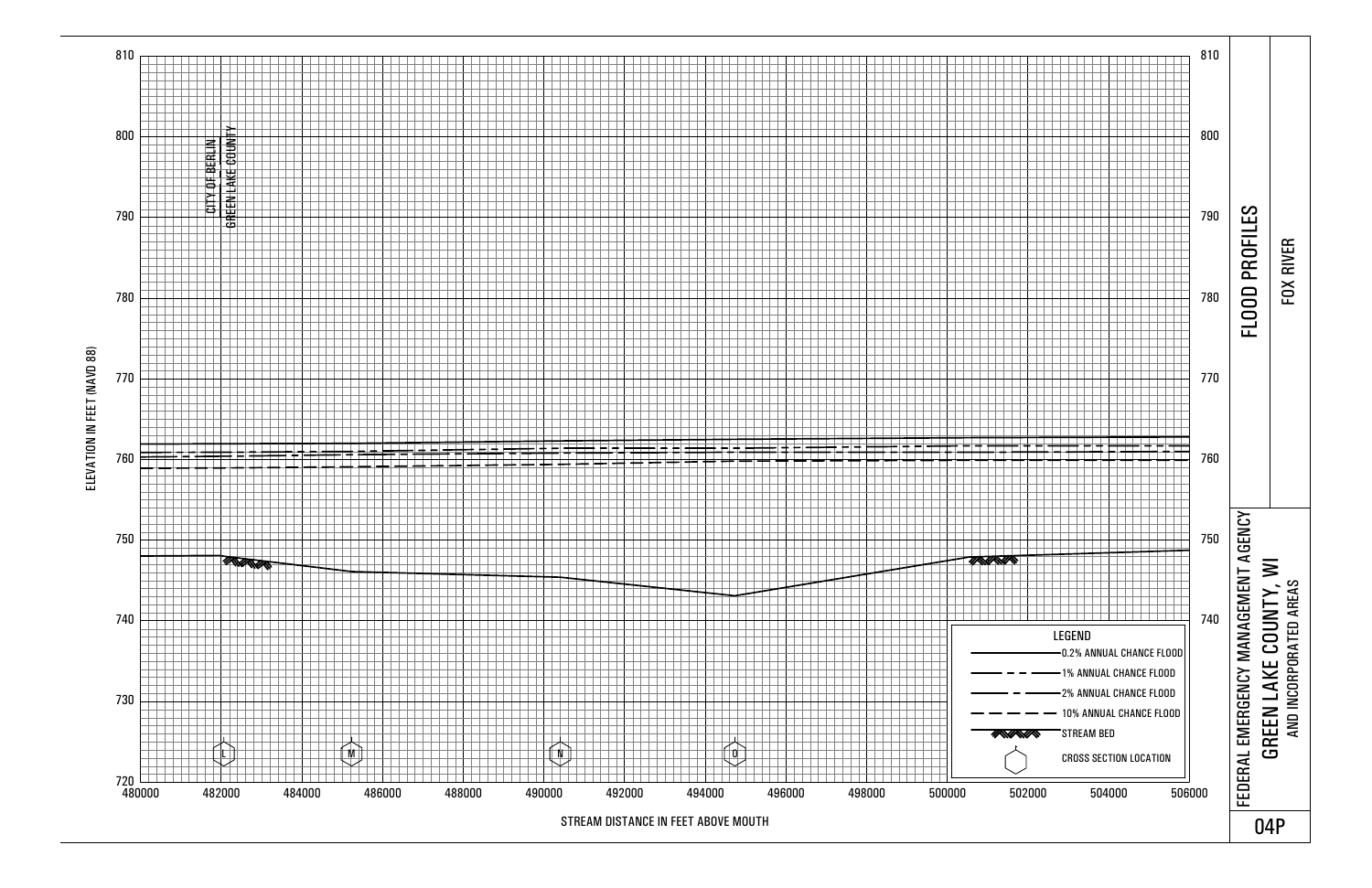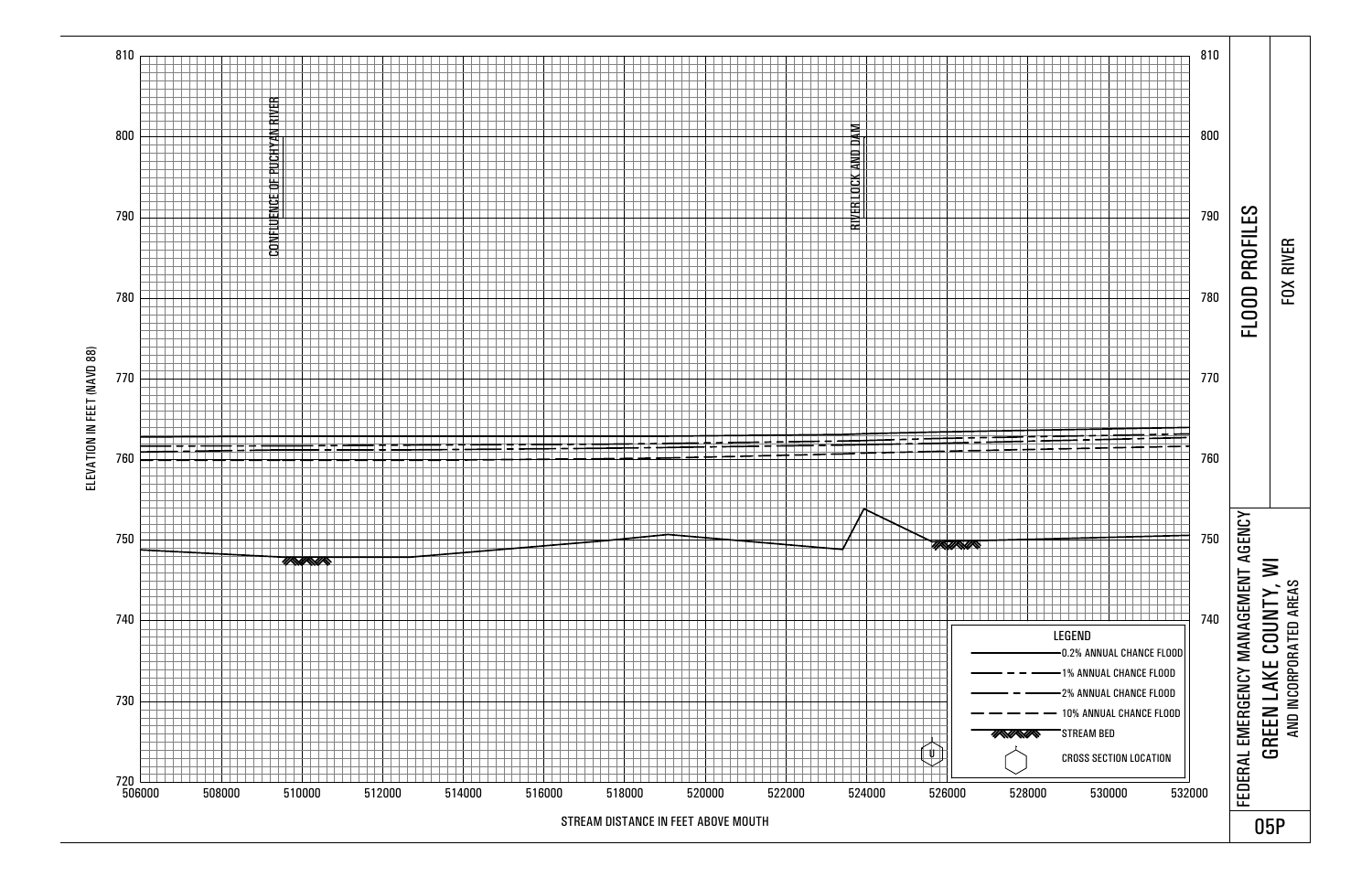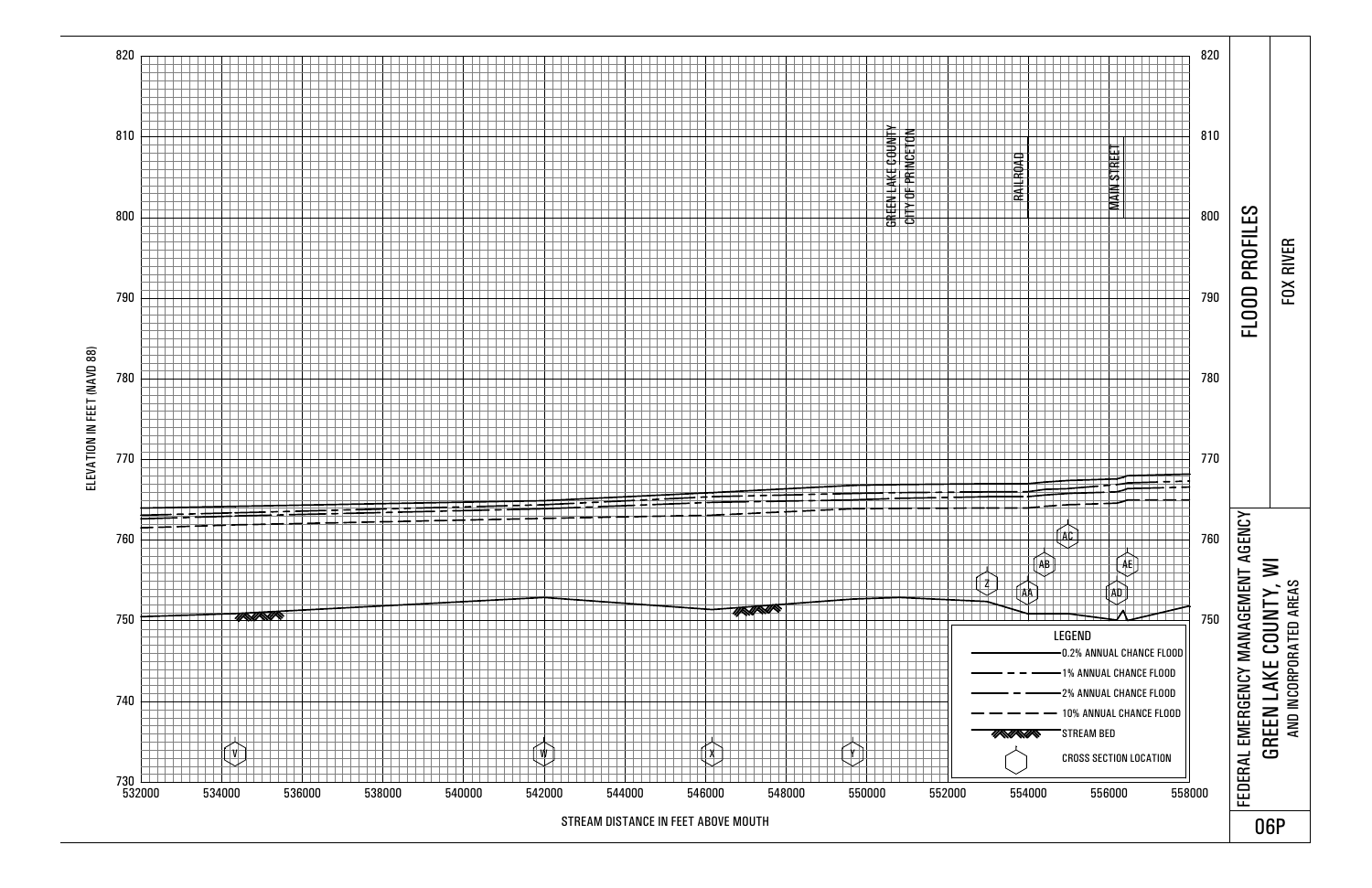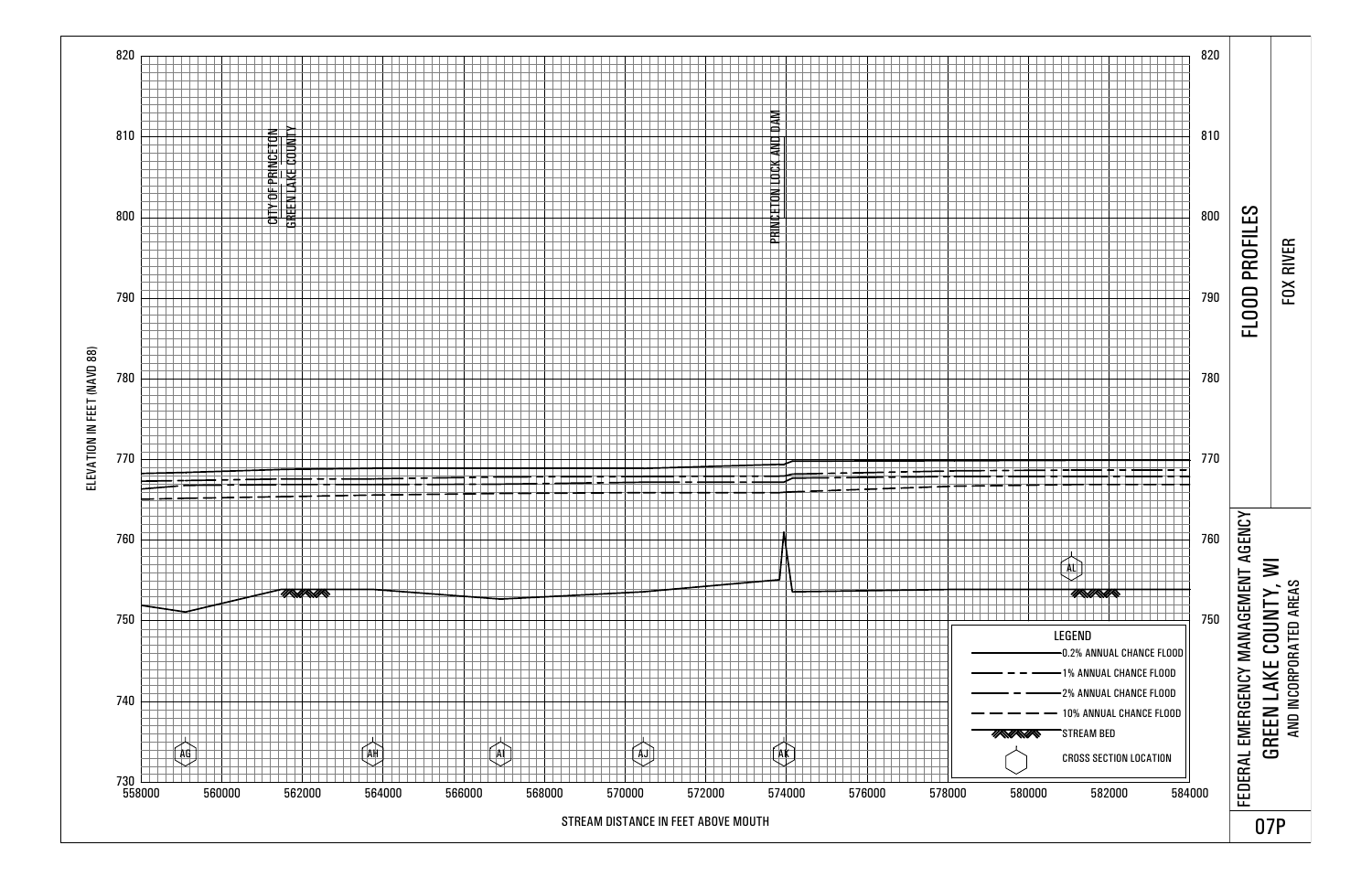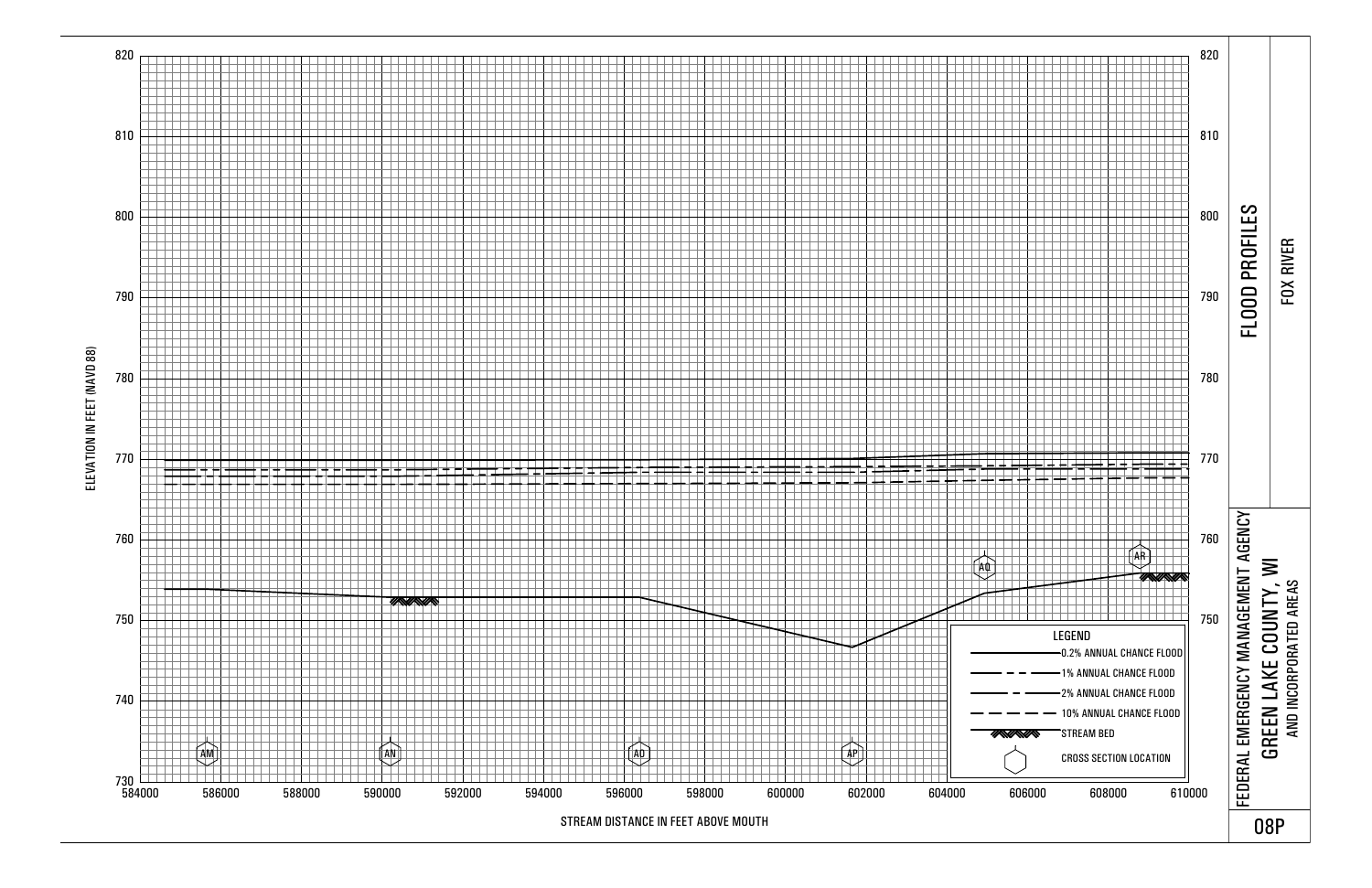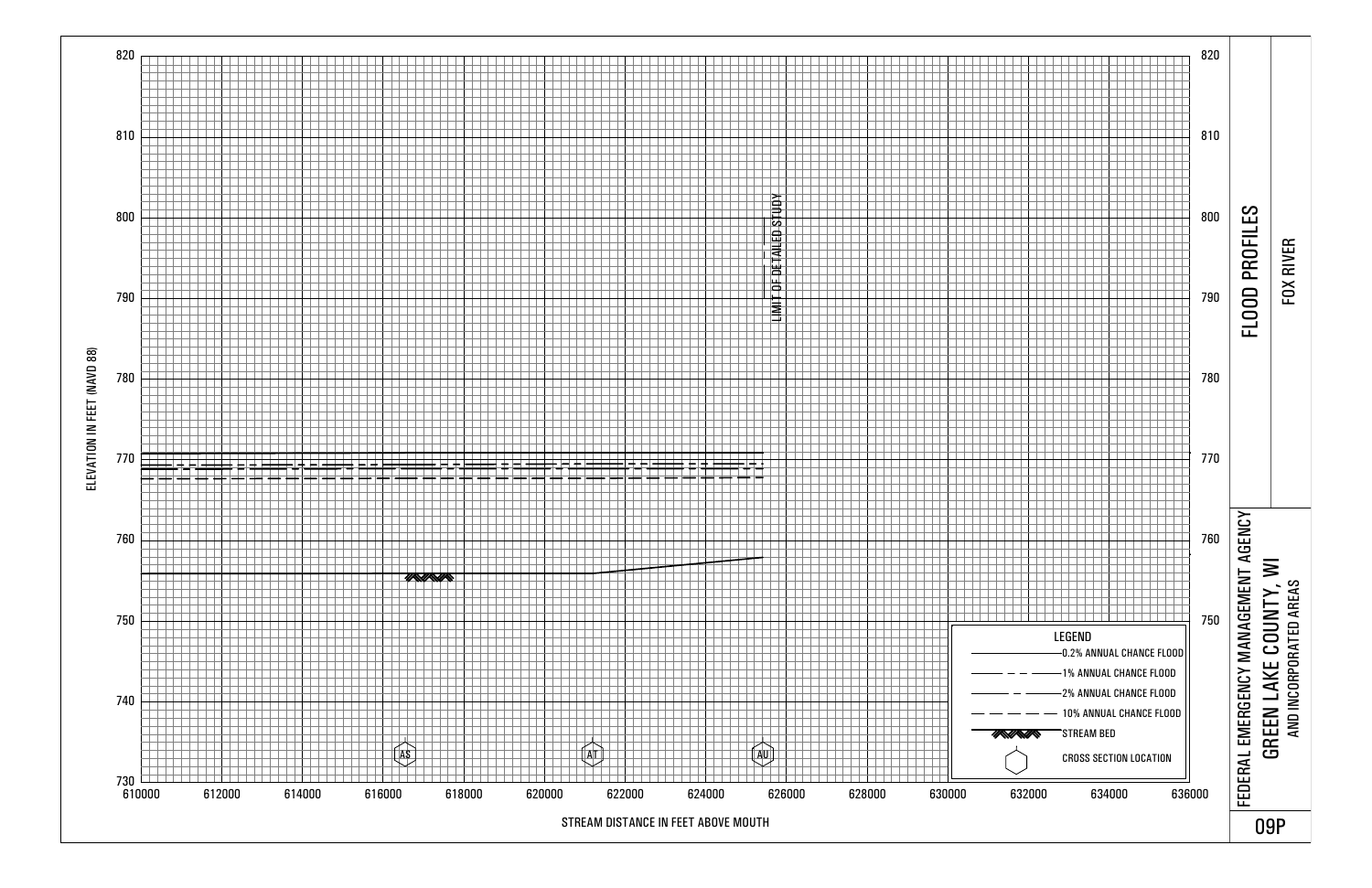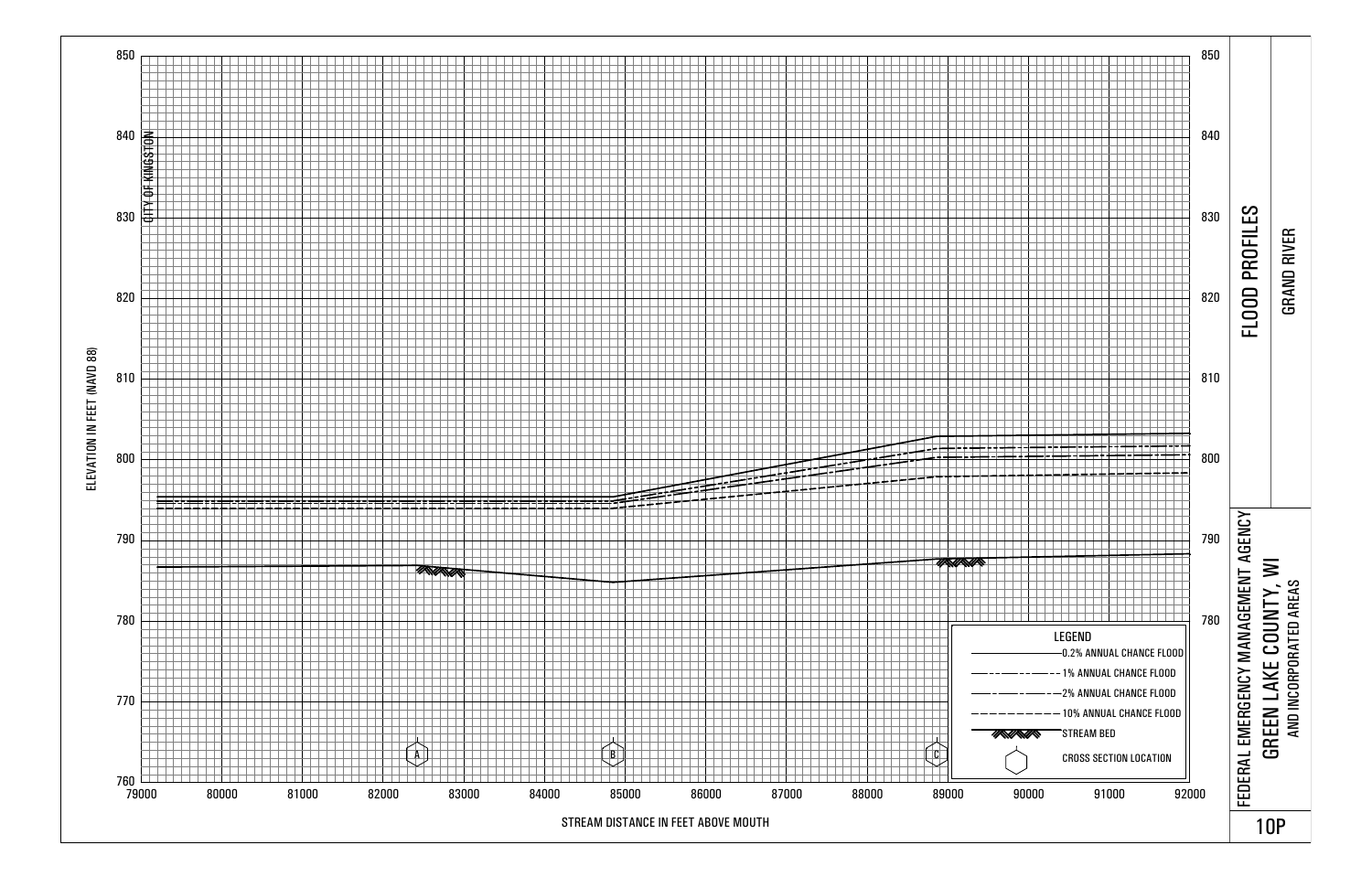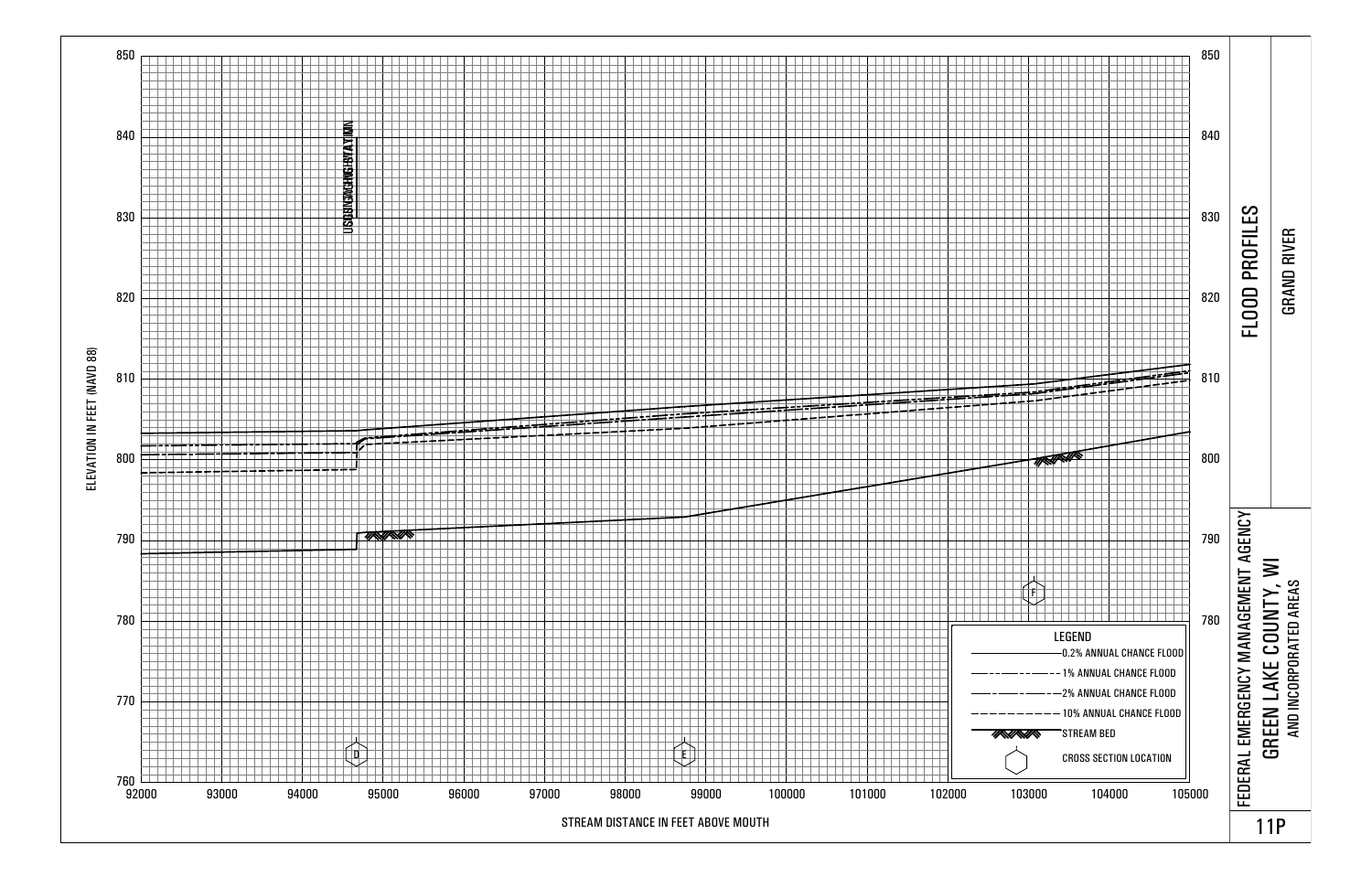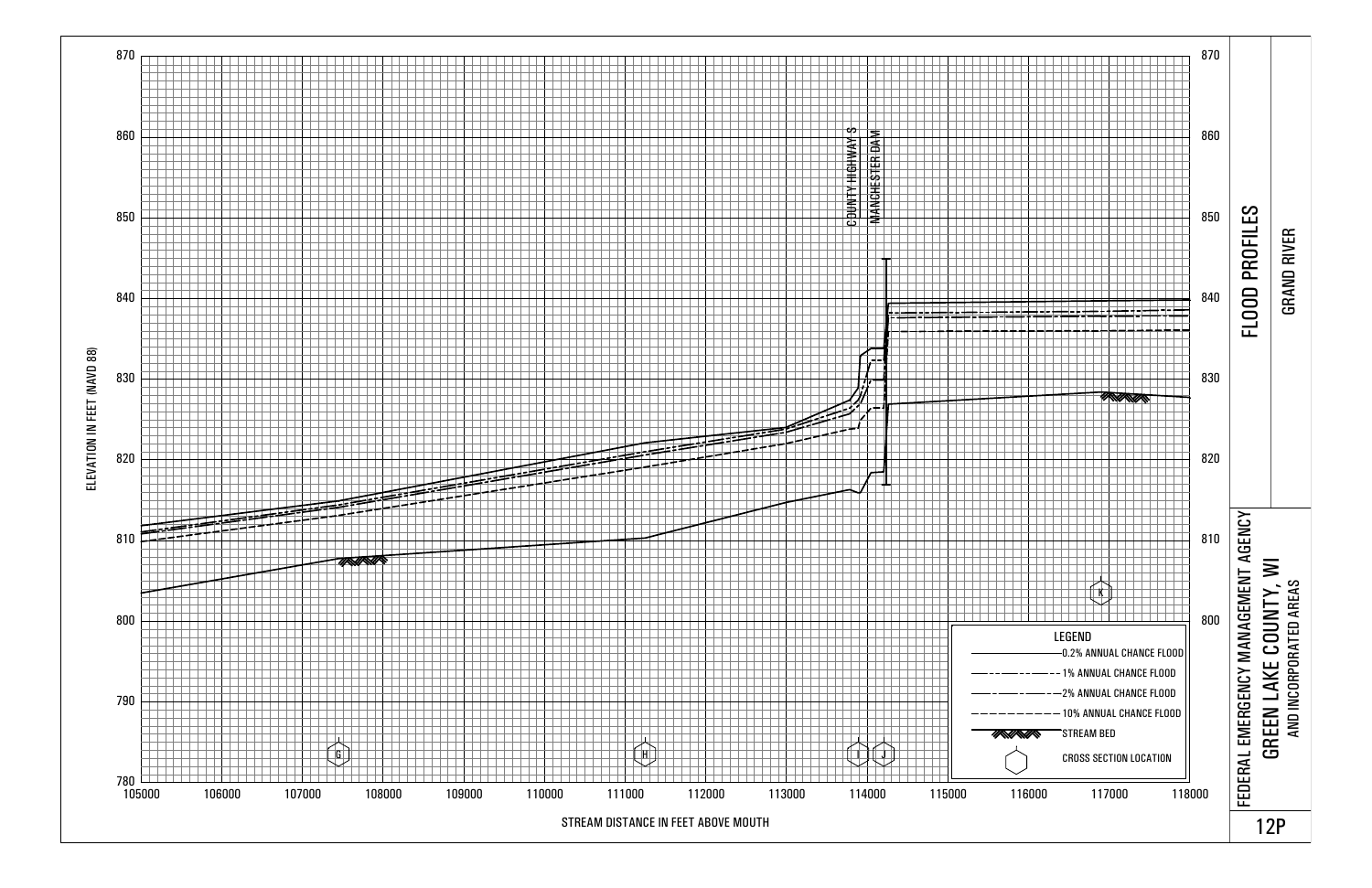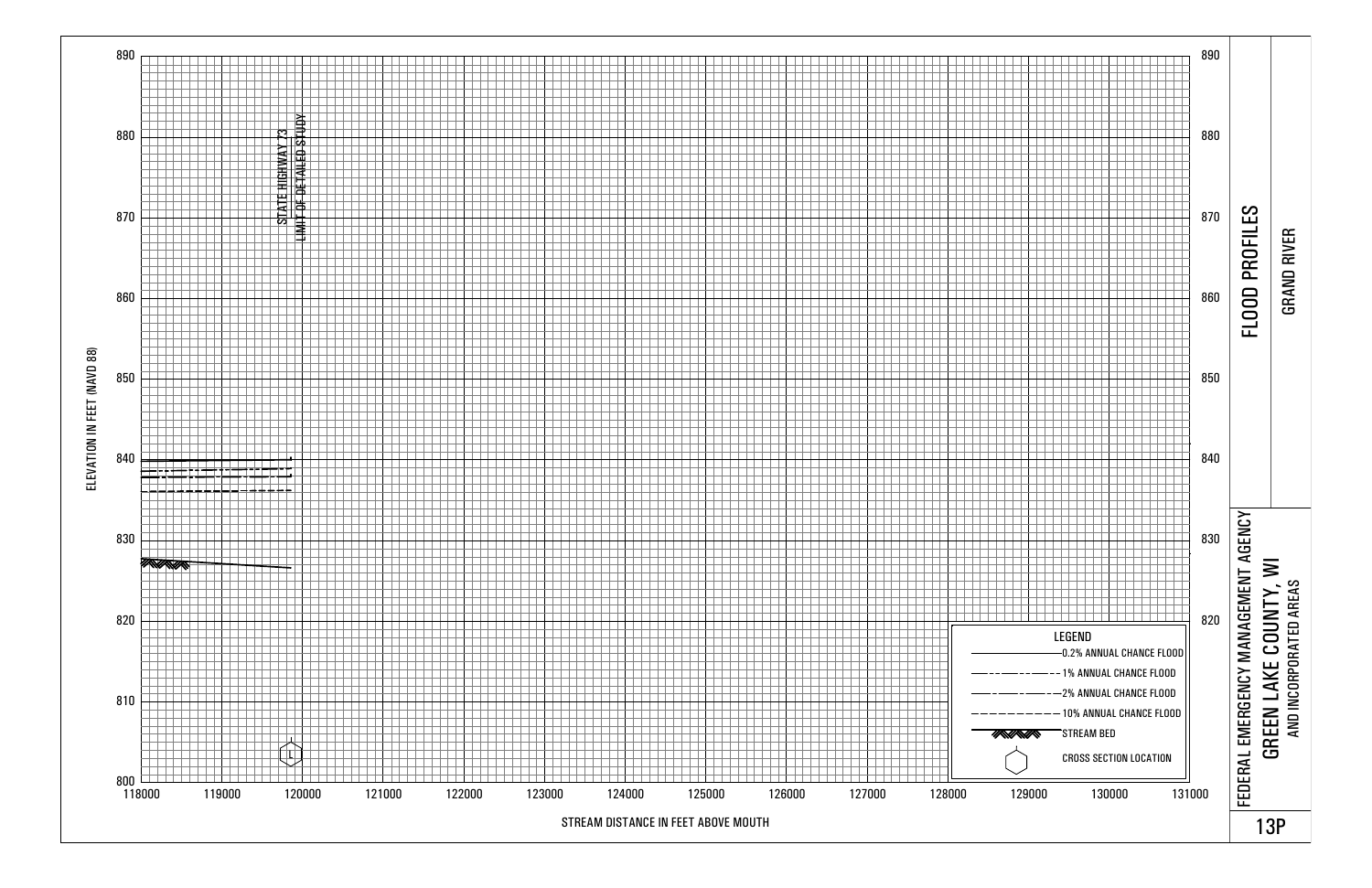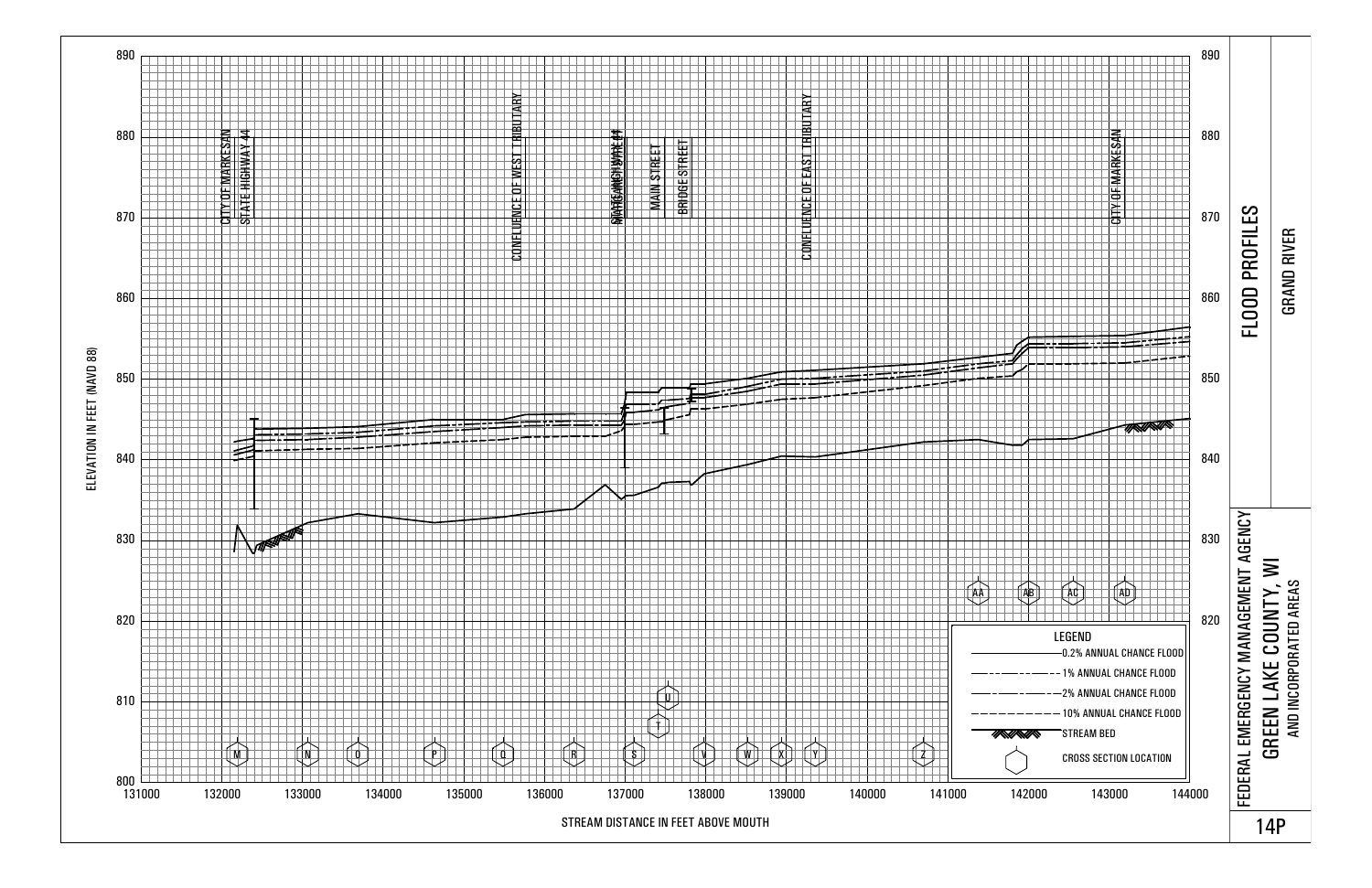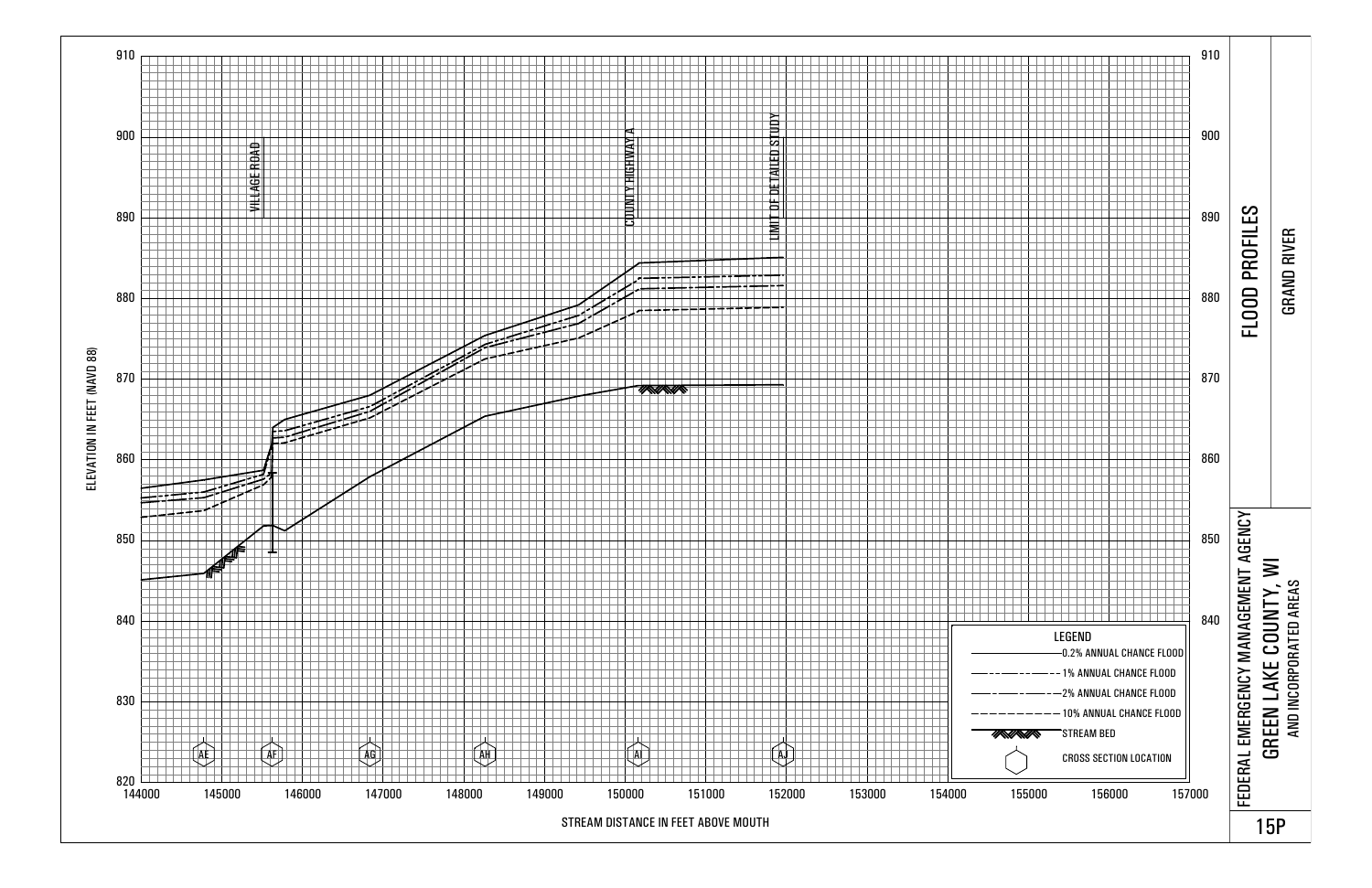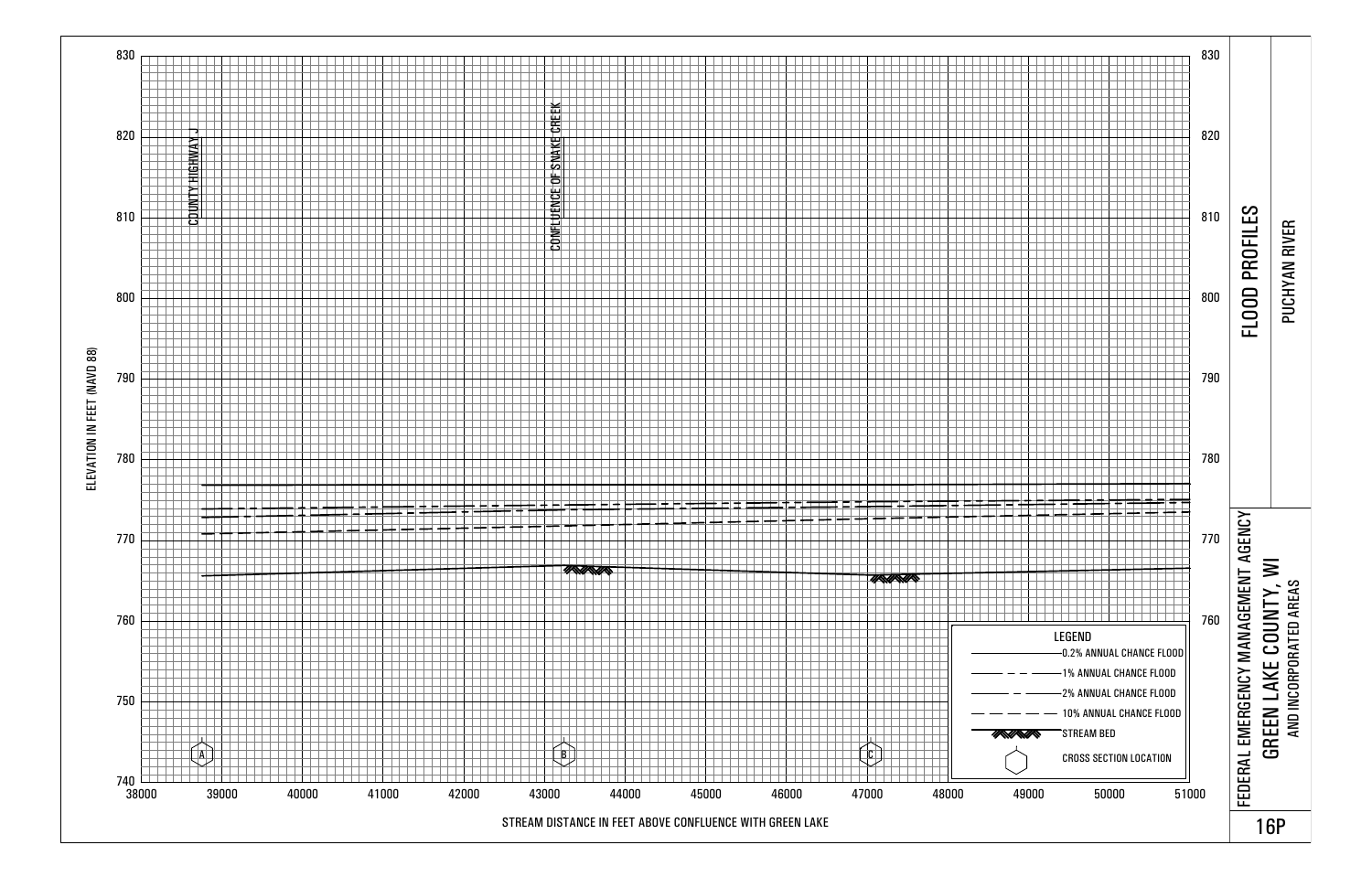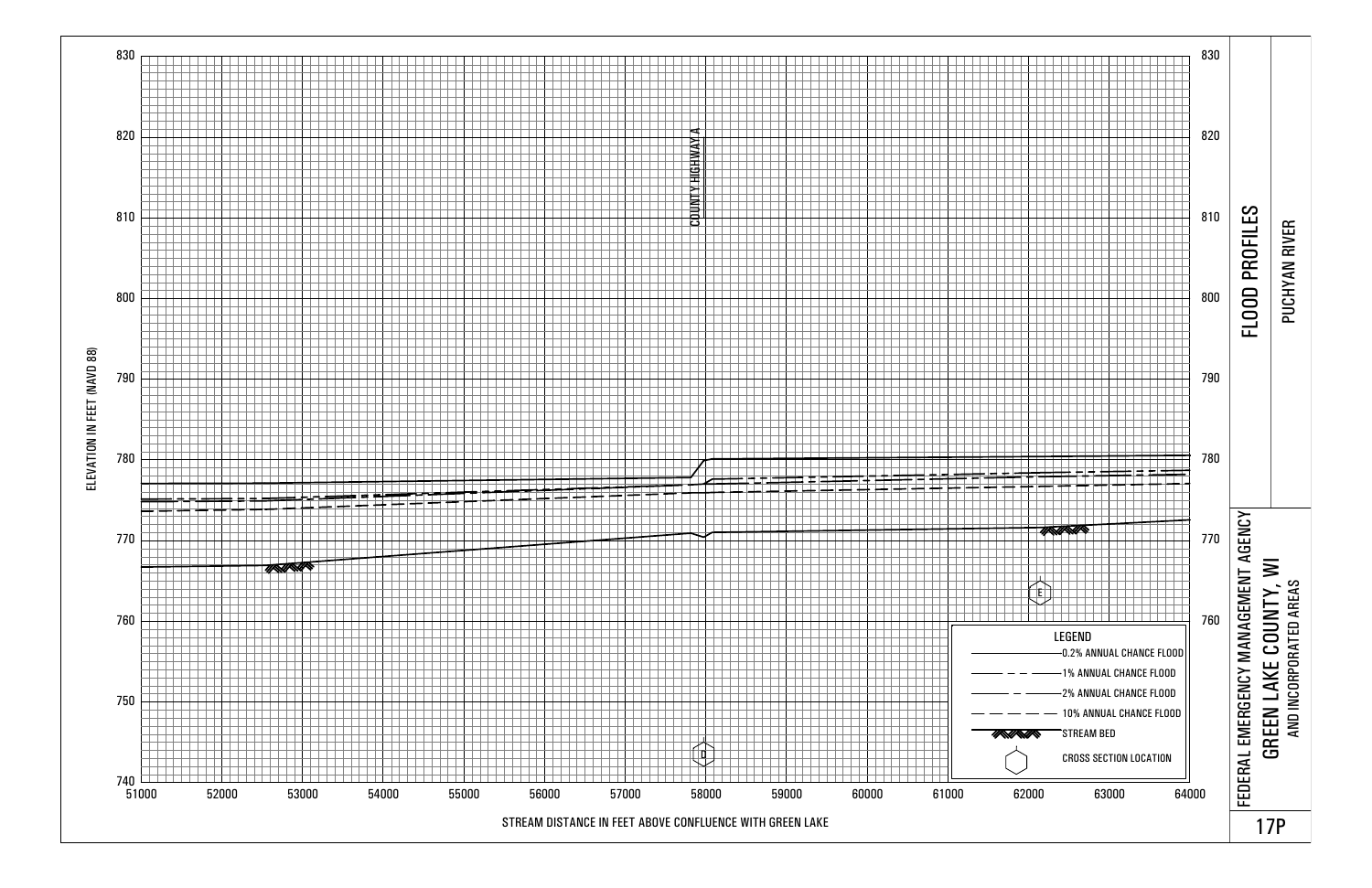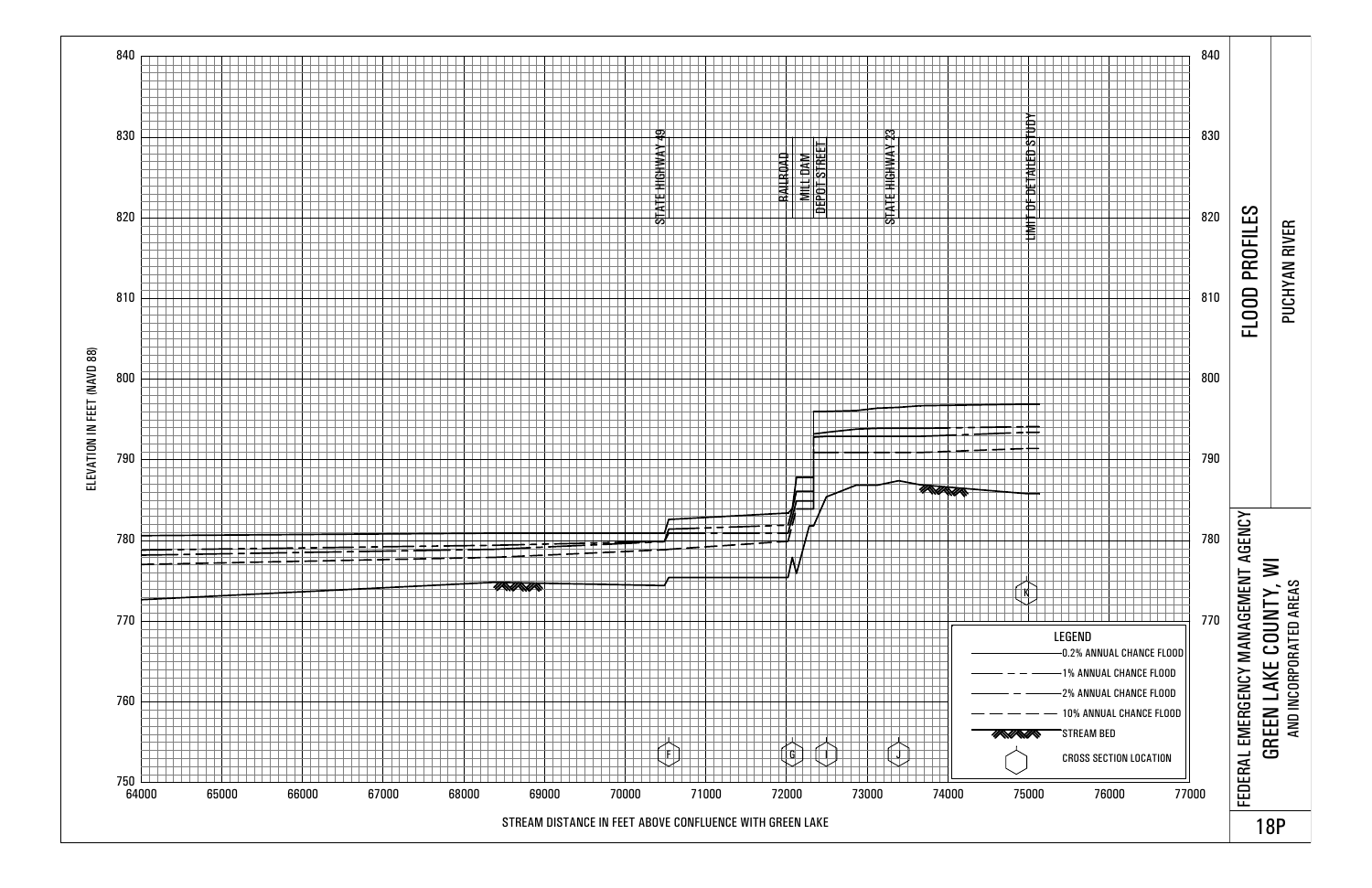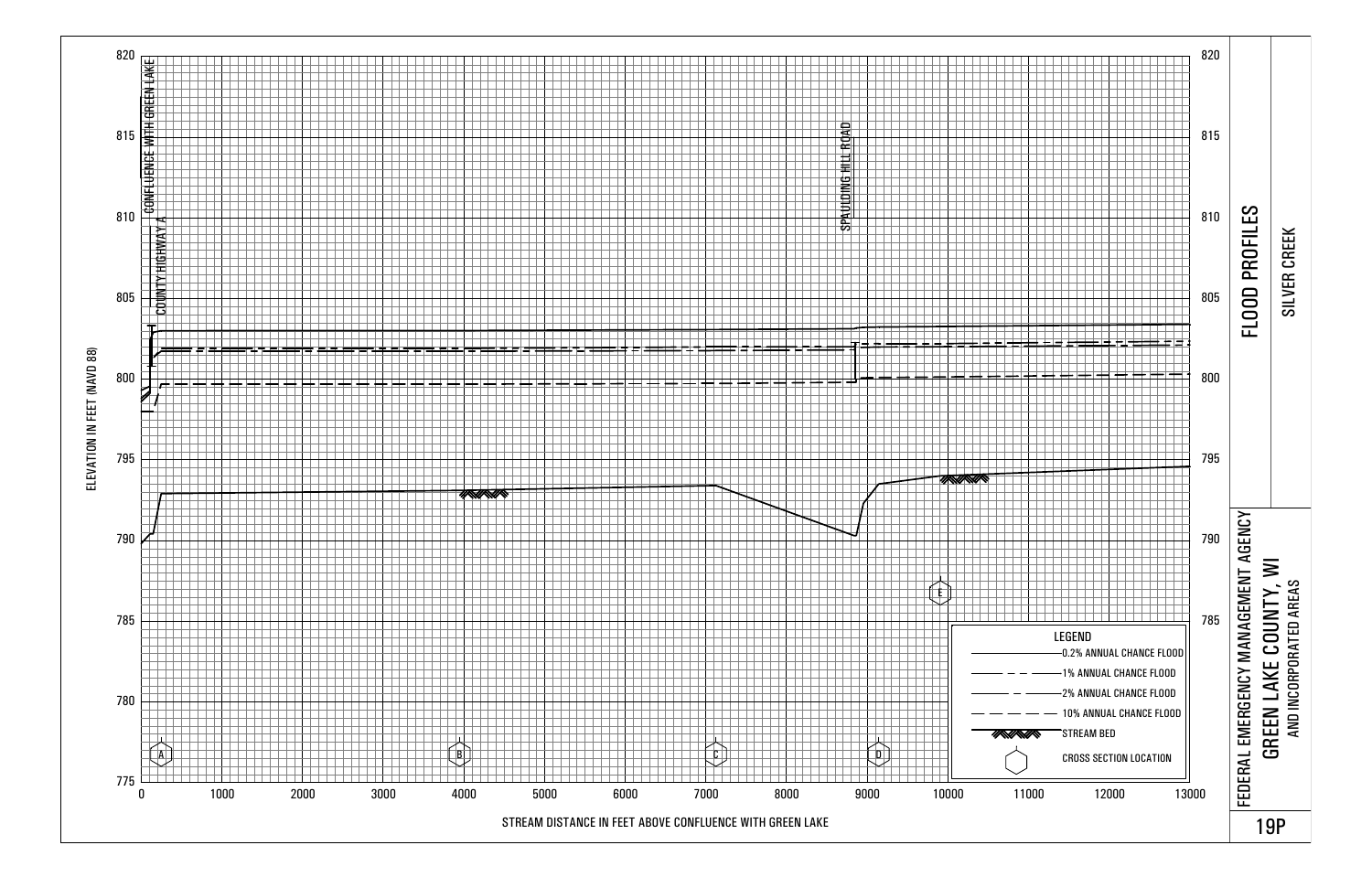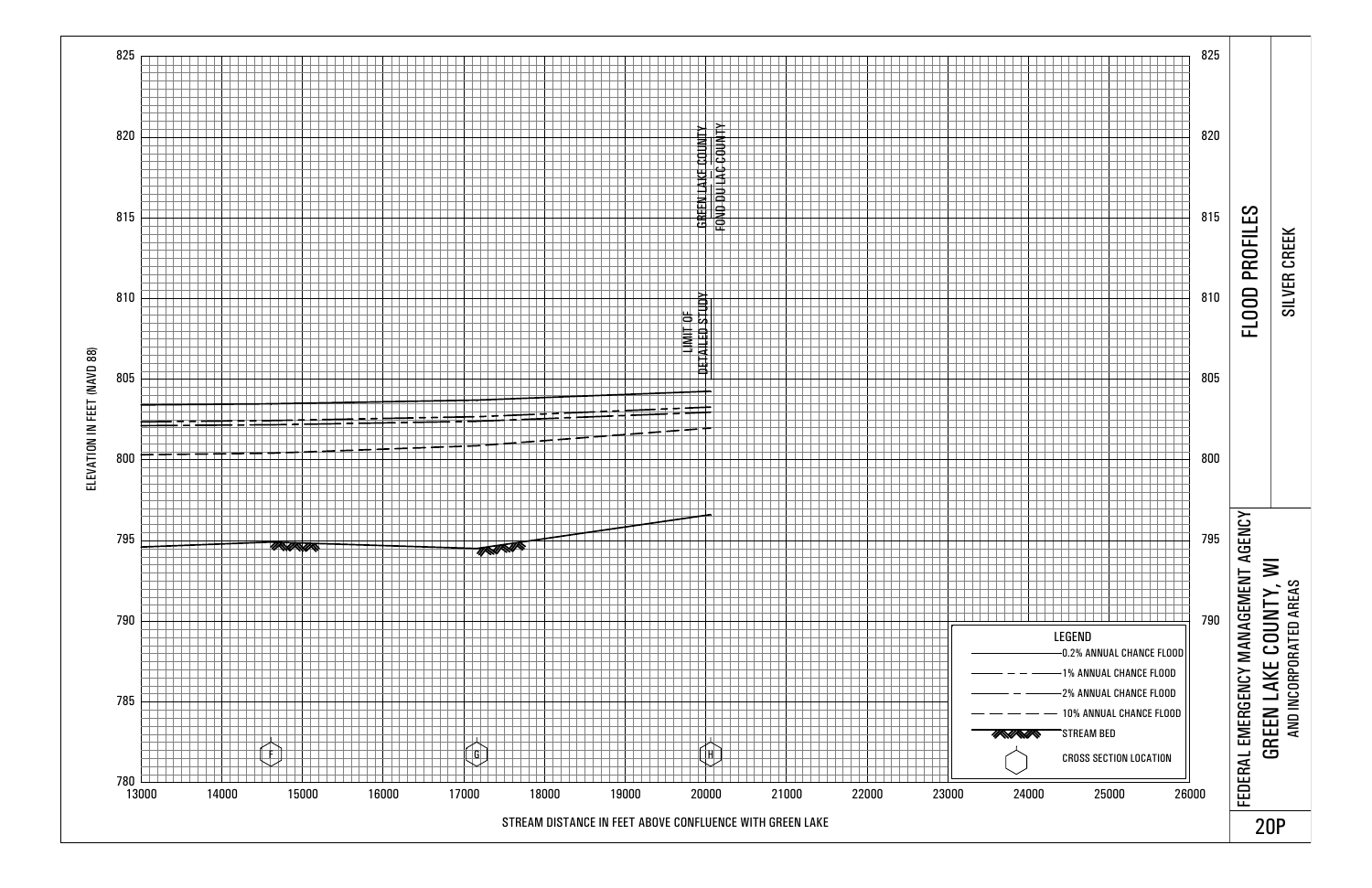